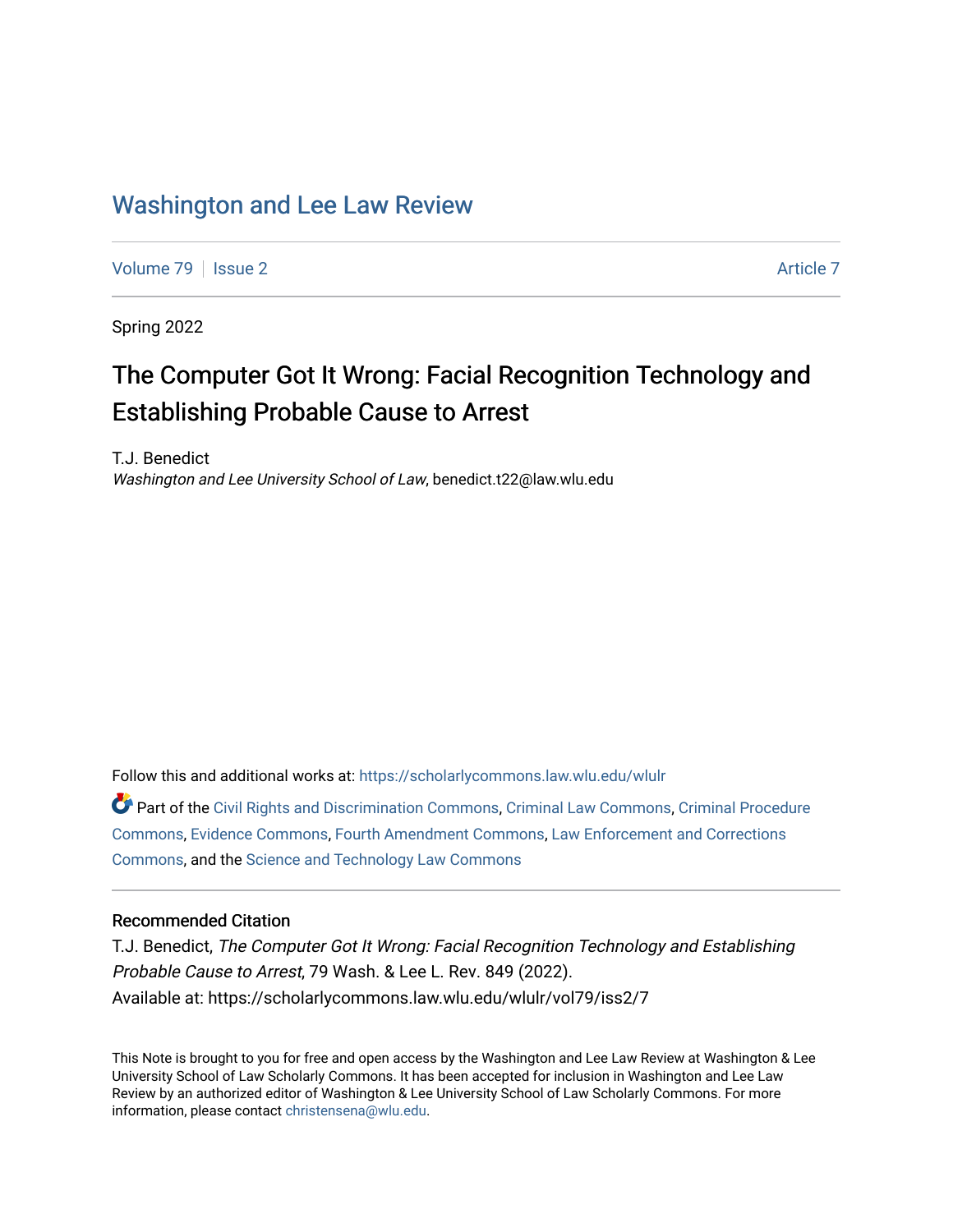## The Computer Got It Wrong: Facial Recognition Technology and Establishing Probable Cause to Arrest

T.J. Benedict\*

#### *Abstract*

*Facial recognition technology (FRT) is a popular tool among police, who use it to identify suspects using photographs or still-images from videos. The technology is far from perfect. Recent studies highlight that many FRT systems are less effective at identifying people of color, women, older people, and children. These race, gender, and age biases arise because FRT is often "trained" using non-diverse faces. As a result, police have wrongfully arrested Black men based on mistaken FRT identifications. This Note explores the intersection of facial recognition technology and probable cause to arrest.* 

*Courts rarely, if ever, examine FRT's role in establishing probable cause. This Note suggests a framework for how courts can evaluate FRT and probable cause. Case law about drug-sniffing dogs provides a starting point for assessing what role an FRT identification should play in probable cause determinations. But drug dogs are not a perfect analogue for FRT. Two important differences between these two policing tools warrant treating FRT with greater scrutiny than drug dogs. First, FRT has baked-in racial, gender, and age biases that drug dogs lack. Second, FRT is a digital policing tool, which recent* 

849

<sup>\*</sup> J.D. Candidate, Class of 2022, Washington and Lee University School of Law; Class of 2017, University of Richmond. Thank you, Professor Alex Klein, for your guidance and insight during all stages of the Note writing process. I'm also grateful to the *W&L Law Review* upper board for their meticulous work and thoughtful editing. Finally, thank you to my parents for your constant support.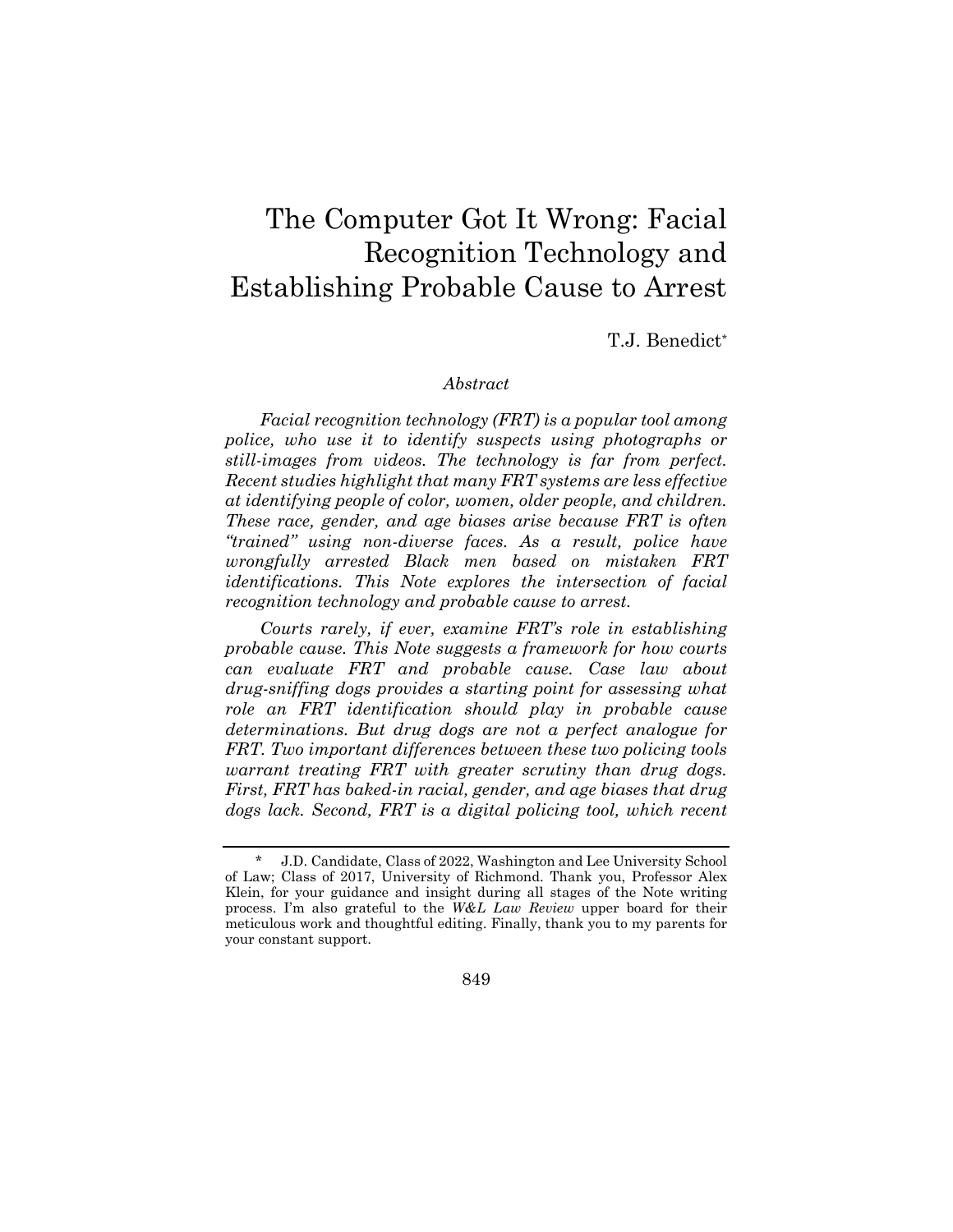*Supreme Court precedent suggests merits more judicial scrutiny than non-digital police tools like dogs.* 

*Giving FRT a closer look leads to the conclusion that an FRT identification alone is insufficient to establish probable cause. FRT relies on flawed inputs (non-diverse data) that leads to flawed outputs (demographic discrepancies in misidentifications). These problematic inputs and outputs provide complimentary reasons why an FRT identification alone cannot provide probable cause.* 

## *Table of Contents*

| Ι.   | Facial Recognition Technology: What It Is, and<br>В.<br>The Supreme Court's Stringent Approach to<br>C.<br>The Intersection of FRT and Probable Cause866<br>D.                                                                                                                                                                                     |
|------|----------------------------------------------------------------------------------------------------------------------------------------------------------------------------------------------------------------------------------------------------------------------------------------------------------------------------------------------------|
| II.  | PROBABLE CAUSE AND DRUG DOGS: A STARTING<br>POINT FOR PROBABLE CAUSE AND FRT  870<br>B. Applying Drug Dog Case Law to FRT  872                                                                                                                                                                                                                     |
| III. | FRT MERITS MORE SCRUTINY THAN DRUG DOGS AND<br>SHOULD NOT BE THE SOLE SOURCE OF PROBABLE<br>876<br>A. Differences Between FRT and Drug Dogs Call for<br>1. Race, Gender, and Age Biases Hamper FRT<br>2. Digital Policing Tools Like FRT Deserve More<br>Scrutiny than Analog Policing Tools Like<br>B. An FRT Match Alone Cannot Provide Probable |
|      | 1. Garbage in, Garbage out: Flawed Data, Police<br>Databases, and Probable Cause 880<br><b>Supreme Court Scrutiny of Police</b><br>$a_{\cdot}$                                                                                                                                                                                                     |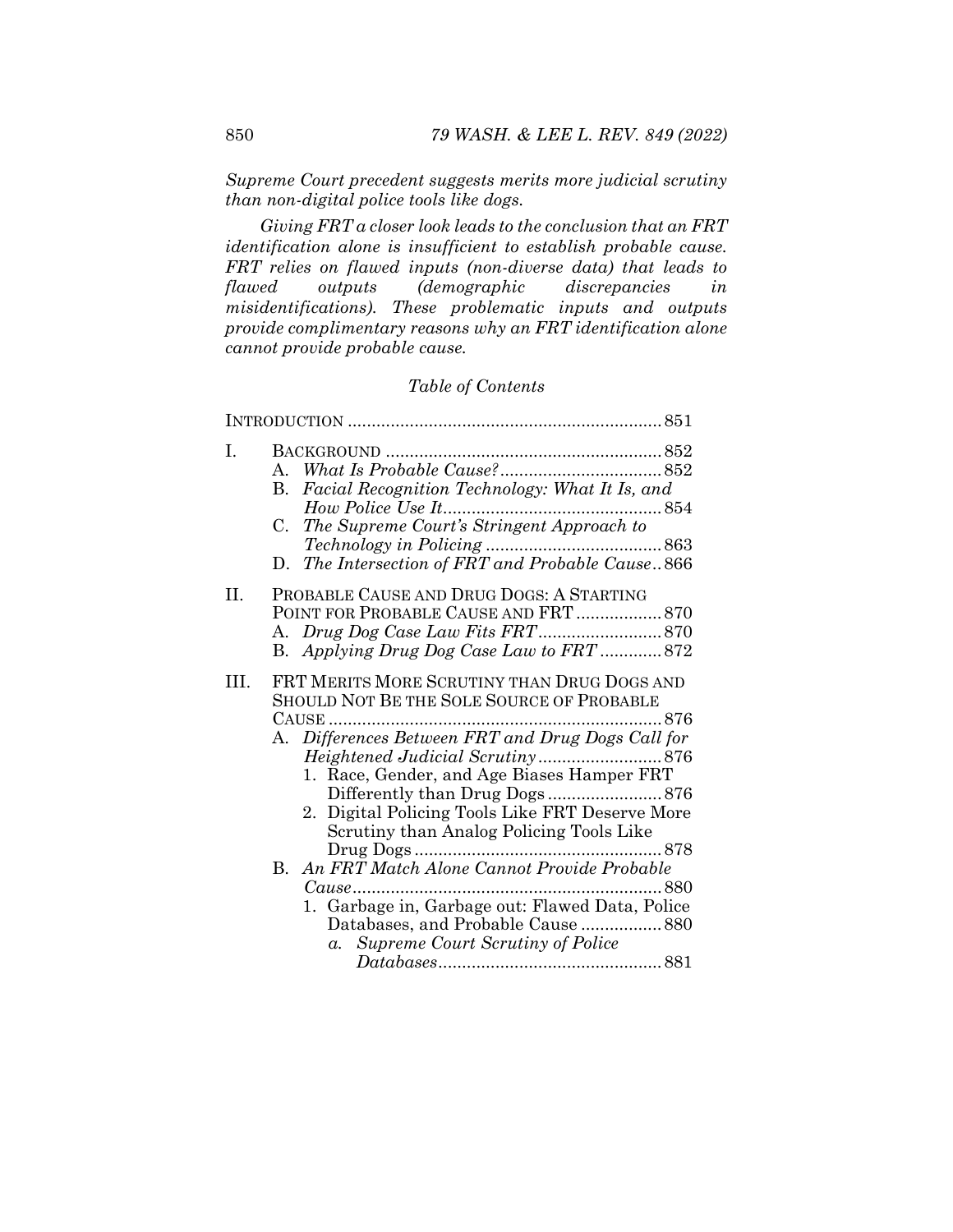#### *THE COMPUTER GOT IT WRONG* 851

| b. Federal Appellate Court Scrutiny of Police |  |
|-----------------------------------------------|--|
|                                               |  |
|                                               |  |
| 3. Public Support for Curtailing FRT in       |  |
|                                               |  |
|                                               |  |

#### **INTRODUCTION**

Detroit police arrested Robert Julian-Borchak Williams for a robbery he did not commit.<sup>1</sup> Facial recognition technology (FRT) falsely matched surveillance footage of a culprit's face to Williams's driver's license photo.2 After being detained for thirty hours, Williams confronted two detectives on the obvious difference in appearance between himself and the alleged robber.3 One detective turned to the other and said, "I guess the computer got it wrong."4 A prosecutor ultimately dismissed Williams's case,<sup>5</sup> but an important question remains: What role did FRT play in establishing probable cause to arrest Williams?

Williams's case is not unique. FRT misidentifications led to at least two other wrongful arrests in 2019 and 2020.6 There are likely many more unreported wrongful arrests, given FRT's prominence in American policing and the risk of overreliance on FRT due to automation bias.<sup>7</sup> More than 800 law enforcement agencies across the country conduct thousands of FRT searches

 <sup>1.</sup> Kashmir Hill, *Wrongfully Accused by an Algorithm*, N.Y. TIMES (June 24, 2020) [hereinafter Hill, *Wrongfully Accused*], https://perma.cc/9W8L-RPRB (last updated Aug. 3, 2020).

<sup>2</sup>*. Id.*

<sup>3</sup>*. Id.* 

<sup>4</sup>*. Id.*

<sup>5</sup>*. Id.*

 <sup>6.</sup> Anderson Cooper, *Police Departments Adopting Facial Recognition Tech Amid Allegations of Wrongful Arrests*, CBS NEWS (May 16, 2021, 7:08 PM), https://perma.cc/V3CB-3DGK.

<sup>7</sup>*. See id.* (providing the statement of Clare Garvie, an attorney at Georgetown's Center on Privacy and Technology, that "I have every reason to believe there are more [wrongful arrests]").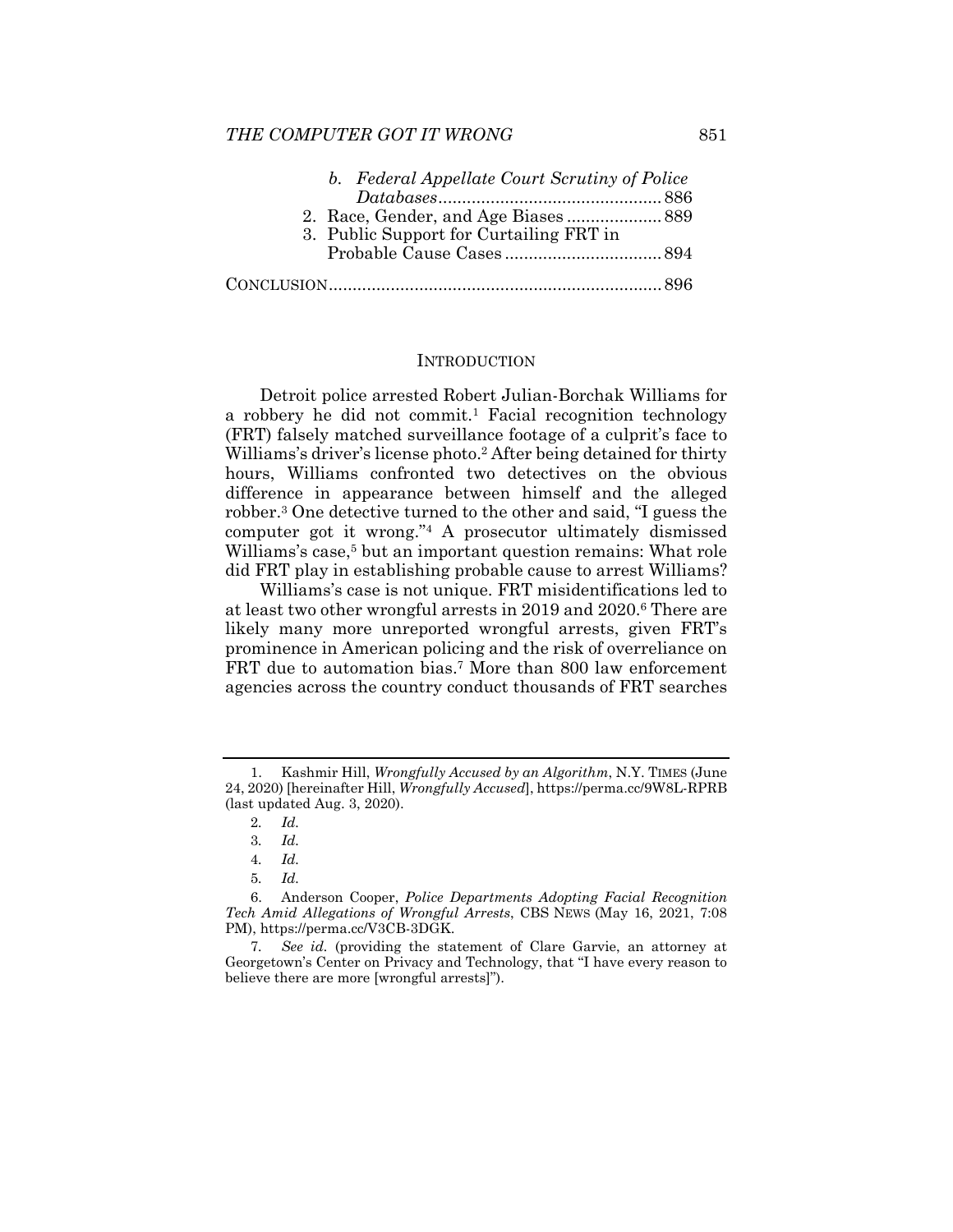each year.8 Courts provide little to no supervision over FRT in policing, especially when police use FRT to establish probable cause.9 This lack of judicial oversight opens the door to more citizens ending up in handcuffs because an algorithm mistakenly placed them at a crime scene.10

This Note presents a framework for assessing FRT's role in probable cause inquiries. Part I provides background on the probable cause standard, what FRT is, and how police use FRT. Part I also examines the Supreme Court's recent misgivings toward digital policing and the current legal relationship between FRT and probable cause. Part II recommends a judicial framework for examining FRT in probable cause inquiries based on *Florida v. Harris*,11 a Supreme Court case explaining when drug dogs can provide probable cause. This Part argues that *Harris* provides a baseline for reviewing probable cause premised on FRT. Part III recognizes that problems that plague FRT but not drug dogs—namely bad data and demographic biases—warrant heightened judicial scrutiny of FRT. As such, this Note argues that an FRT identification, unlike a drug dog alert, should not alone establish probable cause.

#### I. BACKGROUND

#### A. *What Is Probable Cause?*

Before an officer can arrest an individual, the Fourth Amendment requires that the officer have probable cause "to believe that person committed a crime."12 The officer must

- 10*. See infra* Part I.D.
- 11. 568 U.S. 237 (2013).

<sup>8</sup>*. See Atlas of Surveillance*, ELEC. FRONTIER FOUND., https://perma.cc/TKR7-DRUR (last updated Mar. 11, 2022) (tracking how many law enforcement agencies use FRT); Andrew Guthrie Ferguson, *Facial Recognition and the Fourth Amendment*, 105 MINN. L. REV. 1105, 1120 (2021) (sharing statistics about how often police conduct FRT searches).

<sup>9</sup>*. See infra* Part I.D.

 <sup>12.</sup> Tennessee v. Garner, 471 U.S. 1, 7 (1985); *see* U.S. CONST. amend. IV (" $[N]$ o Warrants shall issue, but upon probable cause ..."). The probable cause standard also applies to searches and seizures, which use a test that mirrors the test for arrests. *See* United States v. Humphries, 372 F.3d 653, 659 (4th Cir. 2004) (clarifying that, in both arrest cases and search cases, "the quantum of facts required . . . is 'probable cause,' and the quantum of evidence needed to constitute probable cause . . . is the same"). Accordingly, this Note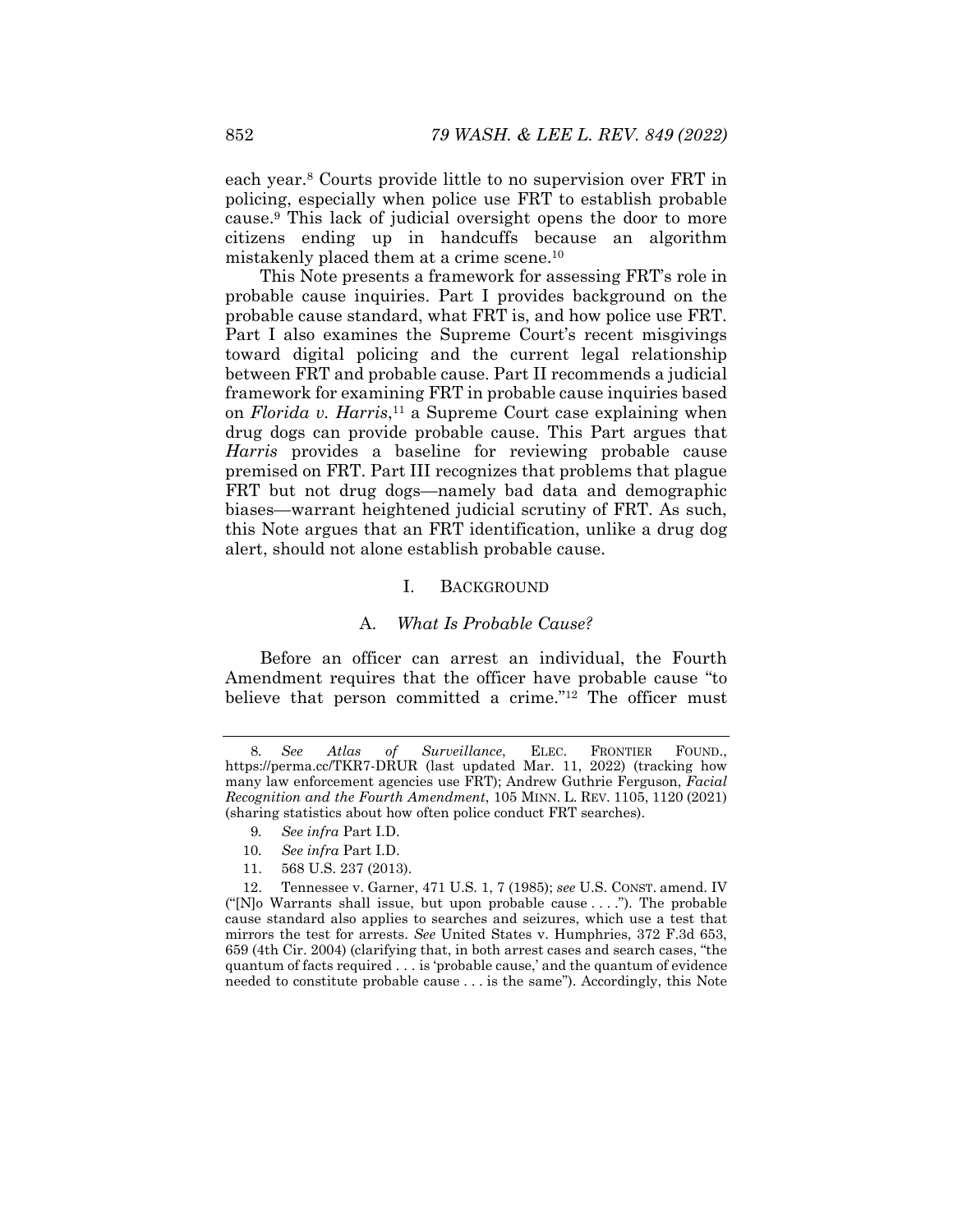demonstrate probable cause to a magistrate judge, either via an application for an arrest warrant or during a post-arrest preliminary hearing.13 The Supreme Court has explained that the probable cause requirement "protects citizens from rash and unreasonable interferences with privacy and from unfounded charges of crime, while giving fair leeway for enforcing the law in the community's protection."14

An officer has probable cause if an "objectively reasonable"15 officer, considering the "totality of the circumstances"16 would find a "fair probability" or "substantial chance" that a particular person committed a crime.17 Probable cause does not require "an actual showing of such activity."18 Assessing the totality of the circumstances in probable cause inquiries is "a fluid concept—turning on the assessment of probabilities in particular factual contexts—not readily, or even usefully, reduced to a neat set of legal rules."19 It is an "all-things-considered approach,"20 in which judges examine "the events leading up to the arrest, and then decide whether these historical facts, viewed from the standpoint of an objectively reasonable police officer, amount to probable cause."21

- 14. Maryland v. Pringle, 540 U.S. 366, 370 (2003).
- 15*. Id.* at 371.
- 16. Florida v. Harris, 568 U.S. 237, 244 (2013).

- 18*. Gates*, 462 U.S. at 243 n.13.
- 19*. Id.* at 232.
- 20*. Harris*, 568 U.S. at 244.
- 21*. Pringle*, 540 U.S. at 371 (internal quotations omitted).

focuses on probable cause to arrest but relies on cases about searches and seizures.

<sup>13</sup>*. See* PETER G. MCCABE, A GUIDE TO THE FEDERAL MAGISTRATE JUDGE 23–25 (2016) (covering how magistrates issue warrants); Gerstein v. Pugh, 420 U.S. 103, 114 (1975) ("[T]he Fourth Amendment requires a judicial determination of probable cause as a prerequisite to extended restraint of liberty following arrest.").

 <sup>17.</sup> Illinois v. Gates, 462 U.S. 213, 238, 243 n.13 (1983); *see Pringle*, 540 U.S. at 371 ("[T]he belief of guilt must be particularized with respect to the person to be searched or seized.").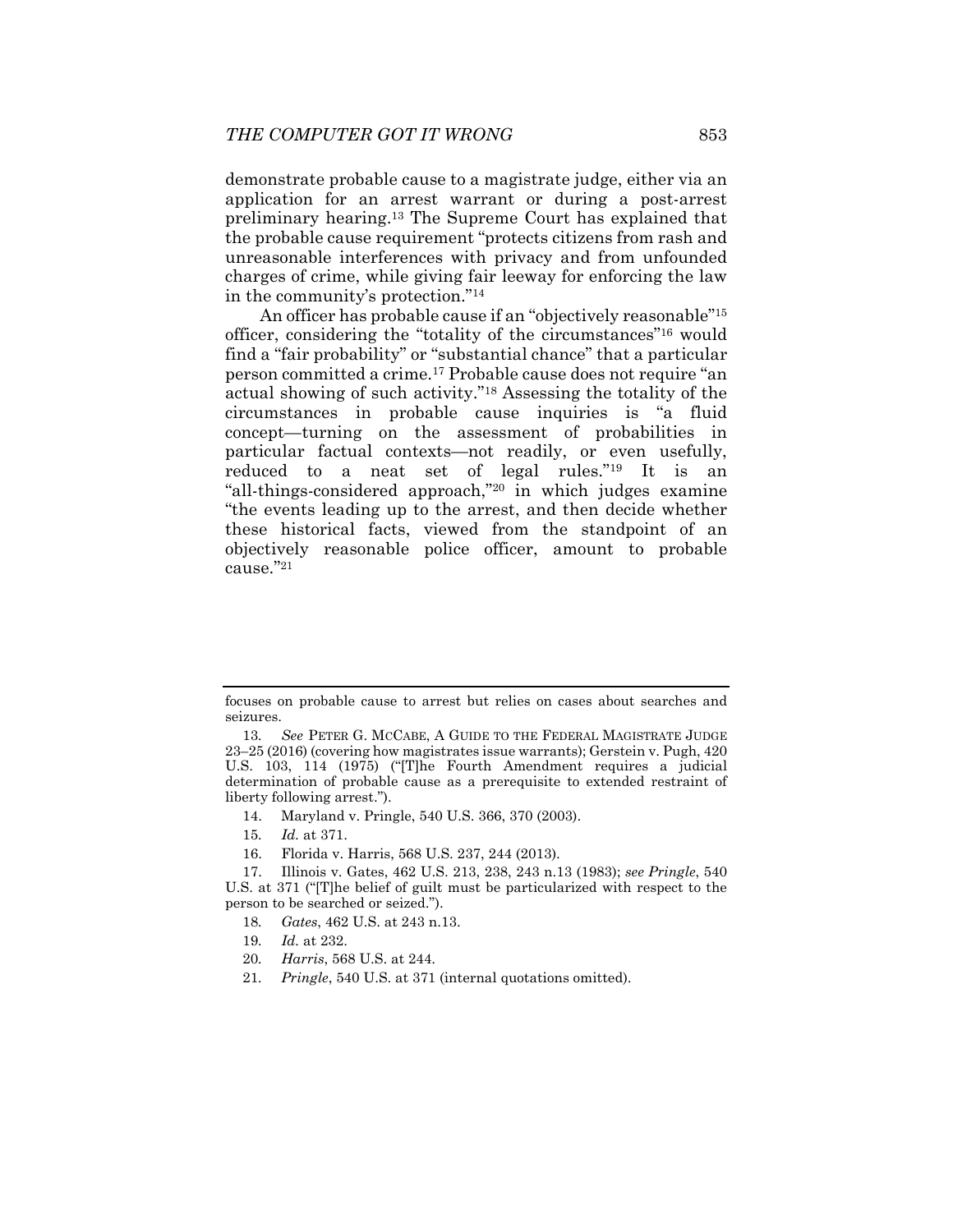Because probable cause leads to arrest, probable cause determinations have far-reaching consequences for arrestees.<sup>22</sup> Most seriously, wrongful arrests often lead to wrongful convictions.23 Even without a conviction, an arrest can carry mandatory fees, trigger professional license suspensions, and lead to eviction from public housing.<sup>24</sup>

## B. *Facial Recognition Technology: What It Is, and How Police Use It*

FRT encompasses a broad array of technologies—from the software that unlocks cellphones to real-time facial monitoring that scans public places.25 This Note concentrates on identification-focused FRT because it is the most prevalent FRT in law enforcement.26 This technology attempts to match one image of a face against a collection of facial images.<sup>27</sup> For example, law enforcement agencies use FRT to try to match an image of a suspect against databases of driver's license photos or mugshots.28 Some FRT databases contain images gathered from social media or other sources without the consent of those photographed.29

<sup>22</sup>*. See* Eisha Jain, *Prosecuting Collateral Consequences*, 104 GEO. L.J. 1197, 1206 (2016) ("From the moment of arrest, criminal records create a cascade of noncriminal consequences.").

<sup>23</sup>*. See* NAT'L REGISTRY OF EXONERATIONS, ANNUAL REPORT 7 (2020), https://perma.cc/6QL5-9884 (PDF) (counting over 2,500 exonerations for wrongful convictions between 1989 and 2019).

 <sup>24.</sup> Jain, *supra* note 22, at 1206–07.

<sup>25</sup>*. See* Lindsey Barrett, *Ban Facial Recognition Technologies for Children—and for Everyone Else*, 26 B.U. J. SCI. & TECH. L. 223, 232 (2020) [hereinafter Barrett, *Ban Facial Recognition*] (surveying different uses of FRT); Ferguson, *supra* note 8, at 1112 (discussing the Chinese government's facial monitoring systems).

 <sup>26.</sup> Ferguson, *supra* note 8, at 1552. This Author uses "FRT" as shorthand for identification-focused FRT unless otherwise specified.

<sup>27</sup>*. See id.* at 1114 (detailing how this type of FRT "requires searching through thousands (or millions) of images for the appropriate match and finding the 'best' match").

<sup>28</sup>*. See id.* at 1114–15 (cataloging various datasets police use with FRT).

<sup>29</sup>*. See* Olivia Solon, *Facial Recognition's 'Dirty Little Secret': Millions of Online Photos Scraped Without Consent*, NBC NEWS (Mar. 12, 2019, 4:32 AM), https://perma.cc/5E2F-XLVG (last updated Mar. 17, 2019, 11:25 AM) (reporting that FRT increasingly uses photos that "com[e] from the internet, where they're swept up by the millions without the knowledge of the people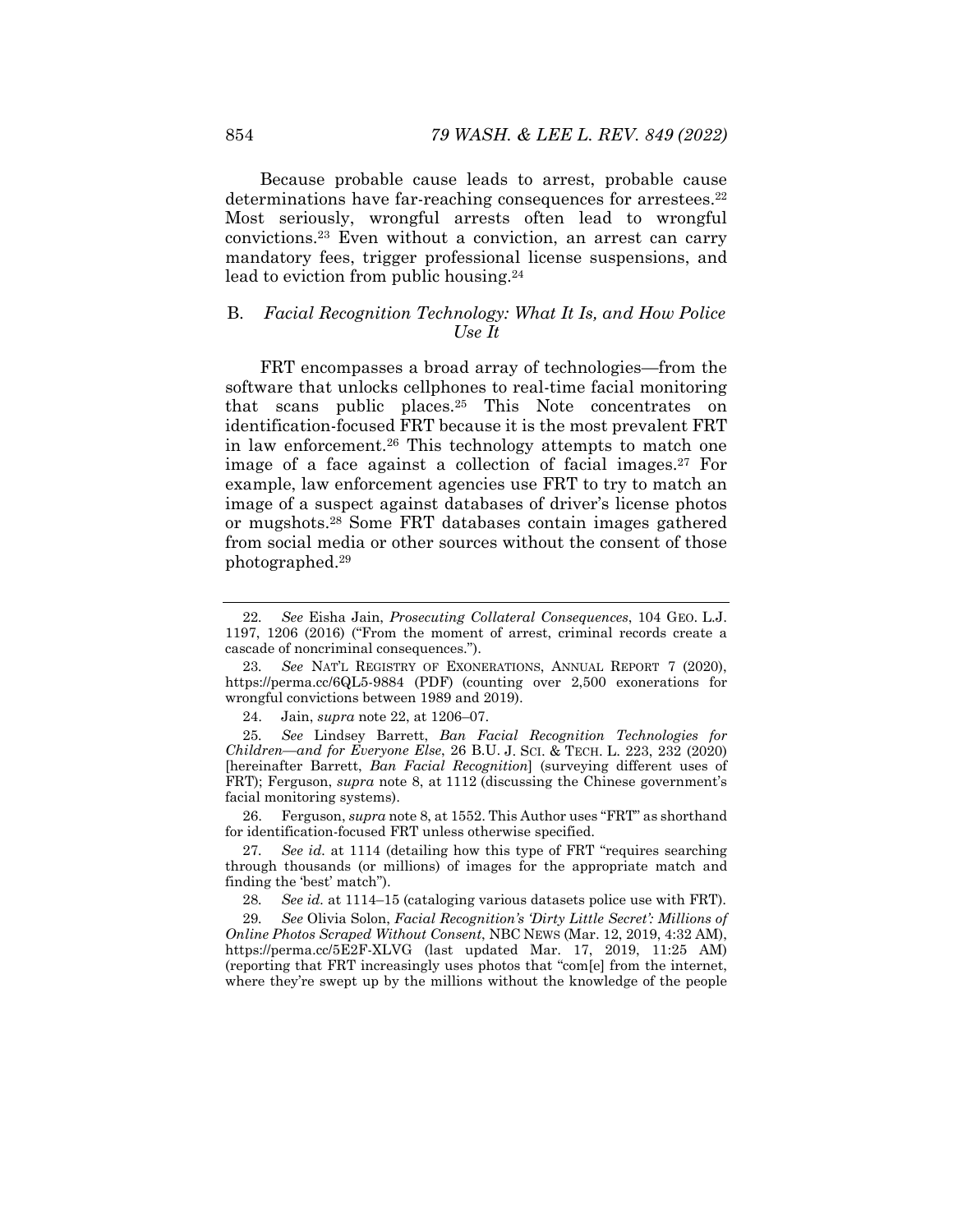FRTs perform this matching exercise using various techniques. Traditionally, FRT identifies facial features, such as the position and shape of one's nose and eyes, and then measures the distances between these features to create a digital "faceprint."30 An algorithm then sets out to find a matching faceprint.31 Other FRTs try to match a whole face image, while some newer variants rely on "skin textures, shadows, three-dimensional models, or some combination of all of these types."32

Some FRTs return only one image match, but many produce a lineup of possible matches that the user must examine to find the "best" match.33 FRTs that produce multiple potential matches sometimes rank the matches by the likelihood of correct identification.34 Some FRTs produce as many as fifty potential matches per search.35

Researchers first developed algorithms to identify human faces during the 1990s.<sup>36</sup> Following the attacks of September 11, 2001, "[t]he federal government invested heavily in FRT," including by giving grants to state and local governments to create databases of images for FRT use.37 Early FRT was not

31*. Id.*

33*. Face Recognition*, ELEC. FRONTIER FOUND., https://perma.cc/H2AJ-M33Z (last updated Oct. 24, 2017).

35*. See* CLARE GARVIE ET AL., THE PERPETUAL LINE-UP: UNREGULATED POLICE FACE RECOGNITION IN AMERICA 48, 50, 67 (2016), https://perma.cc/QLK7-QVY2 (PDF) (highlighting an FRT system that "returns between two and 50 candidate mug shots for any given search").

 36. Douglas Fretty, *Face-Recognition Surveillance: A Moment of Truth for Fourth Amendment Rights in Public Places*, 16 VA. J.L. & TECH. 430, 432 (2011).

 37. Samuel D. Hodge, Jr., *Big Brother Is Watching: Law Enforcement's Use of Digital Technology in the Twenty-First Century*, 89 U. CIN. L. REV. 30, 58 (2020).

who posted them"); Os Keyes et al., *The Government Is Using the Most Vulnerable People to Test Facial Recognition Software*, SLATE (Mar. 17, 2019, 8:32 PM), https://perma.cc/3BHJ-GRJC (sharing research indicating "that the U.S. government, researchers, and corporations have used images of immigrants, abused children, and dead people to test their facial recognition systems, all without consent").

 <sup>30.</sup> Ferguson, *supra* note 8, at 1110–11.

<sup>32</sup>*. Id.* (footnotes omitted).

<sup>34</sup>*. Id.*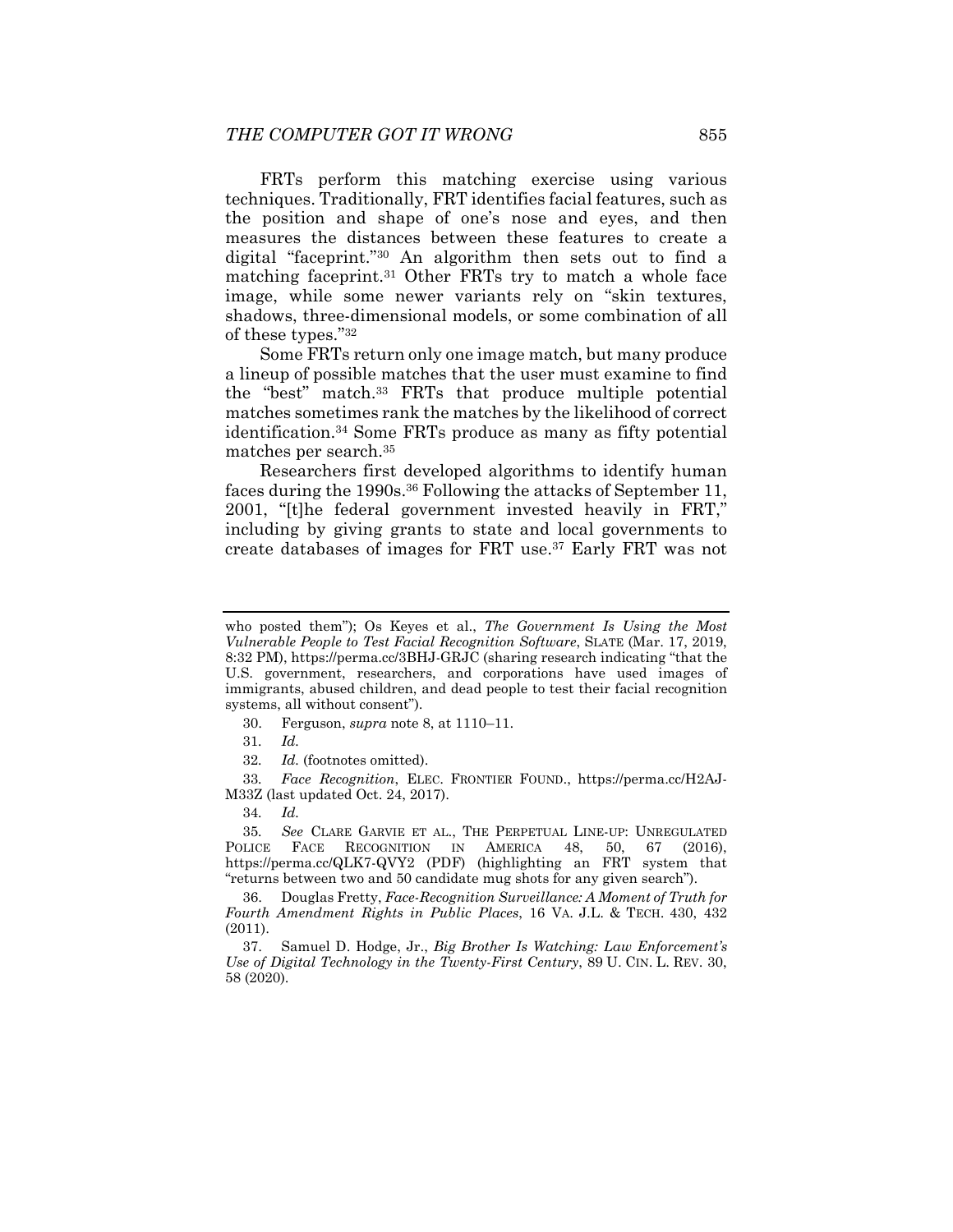very accurate,38 but the technology has notably improved over the years.39

Despite recent technological advances, many FRT programs chronically misidentify people of color and, in particular, females of color, at higher rates than white people. A recent report from the National Institute of Standards and Technology (NIST) found higher rates of false positives among persons of African, Asian, and American Indian descent, as well as "[h]igher false positive identification rates in black women."40 Computer scientists, Dr. Joy Buolamwini and Dr. Timnit Gebru, likewise identified "intersectional error rates" that lead FRT to misidentify women of color.41 Additionally, "[w]omen invariably give higher false negative rates than men" across racial groups.42 In addition to race and gender biases, many FRT programs struggle to identify older people and children.43

These discriminatory discrepancies in error rates stem, in part, from FRT developers training FRT using datasets of non-diverse facial images.44 FRTs trained using non-diverse

40*. See* NAT'L INST. STANDARDS & TECH., FACIAL RECOGNITION VENDOR TEST (FRVT) PART 3: DEMOGRAPHIC EFFECTS 7–8, 63 (2019), https://perma.cc/5JZR-ARMT (PDF) [hereinafter NIST PART 3].

 41. JOY BUOLAMWINI & TIMNIT GEBRU, GENDER SHADES: INTERSECTIONAL ACCURACY DISPARITIES IN COMMERCIAL GENDER CLASSIFICATION 10 (MIT 2018), https://perma.cc/K9NR-QYF8 (PDF).

42. NIST PART 3, *supra* note 40, at 63.

43*. See id.* at 2 ("We found elevated false positives in the elderly and in children; the effects were larger in the oldest and youngest, and smallest in middle-aged adults.").

44*. See* BUOLAMWINI & GEBRU, *supra* note 41, at 1 ("It has recently been shown that algorithms trained with biased data have resulted in algorithmic discrimination . . . ." (citations omitted)); NIST PART 3, *supra* note 40, at 10 (recommending "more diverse training data" to remedy demographic differences in FRT error rates).

<sup>38</sup>*. See* JOHN D. WOODWARD, SUPER BOWL SURVEILLANCE: FACING UP TO BIOMETRICS 3–4 (RAND 2001), https://perma.cc/XU29-YCNY (PDF) (recounting that, in 2001, law enforcement used "far from foolproof and not yet technically perfected" FRT on spectators at Super Bowl XXXV in Tampa, Florida); *Fretty*, *supra* note 36, at 433 (discussing studies from 2002 and 2003 that detailed FRT's inadequacies).

<sup>39</sup>*. See* NAT'L INST. STANDARDS & TECH., FACE RECOGNITION VENDOR TEST (FRVT) PART 2: IDENTIFICATION 2 (2019), https://perma.cc/R7DT-X6N9 (PDF) [hereinafter NIST PART 2] ("[M]assive gains in accuracy have been achieved in the last five years (2013–2018) and these far exceed improvements made in the prior period (2010–2013).").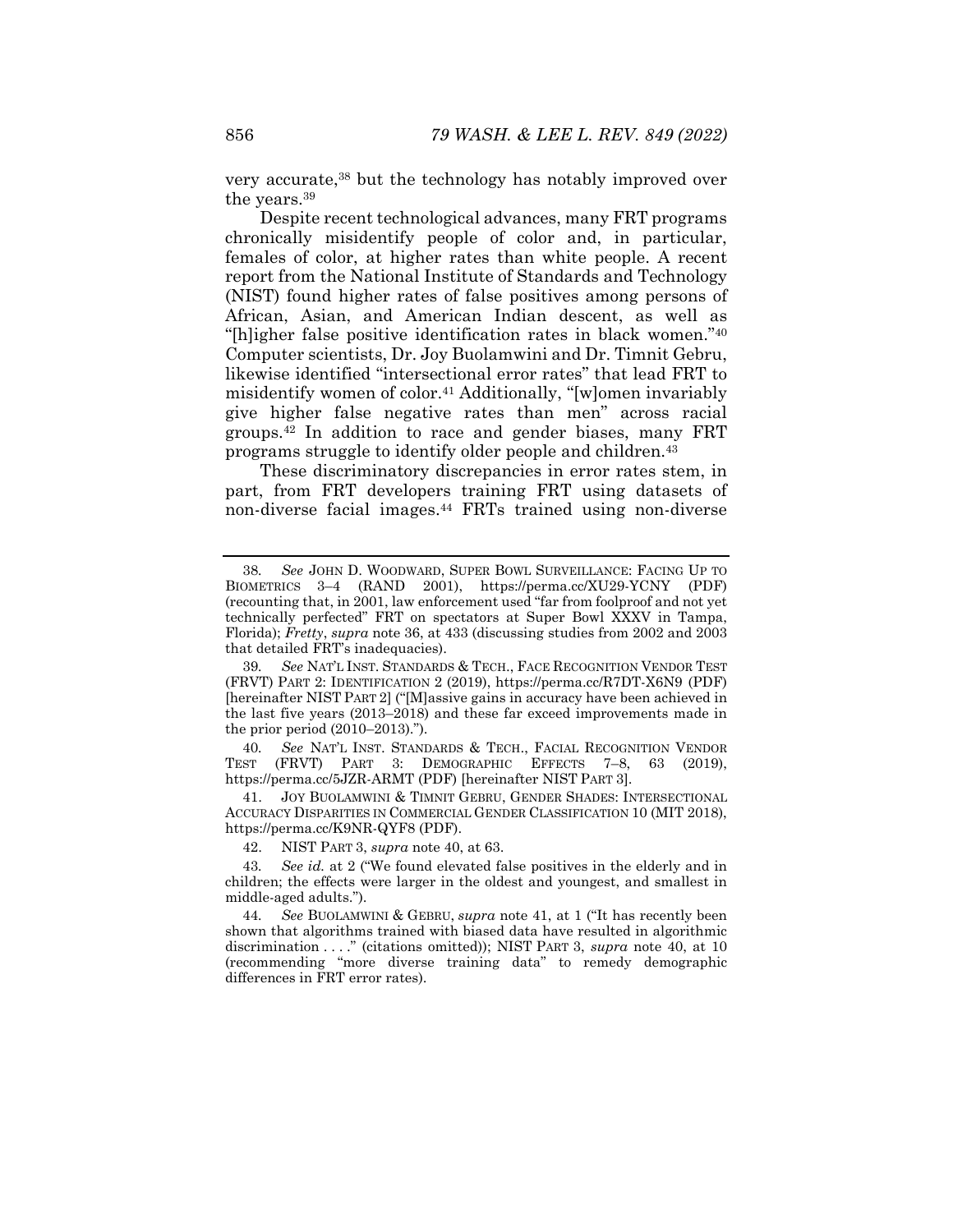faces struggle to identify diverse faces.<sup>45</sup> Human error and misuse can further diminish FRT's accuracy.46 For example, eyewitnesses may choose the wrong photo from an FRT-produced lineup or police may enter a hand-drawn composite sketch into an FRT.47

Most FRTs perform best when using clear, portrait-style photographs.48 Yet, in practice, police usually use whatever photos are available.49 Often, these photos are grainy images taken from angles that are not directly in front of the subject, such as security camera footage.<sup>50</sup> Police also rely on cell phone photos and videos as FRT fodder.<sup>51</sup> In one case, officers posing

48*. See* NIST PART 2, *supra* note 39, at 2 (presenting certain FRTs' higher accuracy rates when using high-quality photos).

50*. Id.*; *see* People v. Reyes, 133 N.Y.S.3d 433, 434 (Sup. Ct. 2020) (recounting how police used security camera footage and FRT to identify a burglary suspect).

51*. See* Elisha Anderson, *Controversial Detroit Facial Recognition Got Him Arrested for a Crime He Didn't Commit*, DET. FREE PRESS (July 10, 2020, 11:42 AM), https://perma.cc/8ZPL-MPMU (last updated July 11, 2020, 11:03 PM) (reporting the arrest of Michael Oliver, whom FRT incorrectly identified in a cell phone video that showed another man allegedly committing a crime);

<sup>45</sup>*. See* MICHELE MERLER ET AL., DIVERSITY IN FACES 4 (IBM Research 2019), https://perma.cc/G44L-SU2U (PDF) ("Face recognition systems that are trained within only a narrow context of a specific data set will inevitably acquire bias that skews learning towards the specific characteristics of the dataset.").

<sup>46</sup>*. See* DAVID WHITE ET AL., ERROR RATES IN USERS OF AUTOMATIC FACE RECOGNITION SOFTWARE 1, 10 (PLOS ONE 2015) ("[H]uman performance curtails accuracy of face recognition systems . . . .").

<sup>47</sup>*. See id.* ("In systems implementing one-to-many algorithm checks, it is human users that are required to make final identity decisions, and so the accuracy of the system as a whole is heavily constrained by human accuracy."); Clare Garvie, *Garbage In, Garbage Out*, GEO. L. CTR. PRIV. & TECH. (May 16, 2019), https://perma.cc/3GZD-RCKQ (reporting on police using artist sketches with FRT). A former NYPD commissioner denounced using composite sketches with FRT. James O'Neill, Opinion, *How Facial Recognition Makes You Safer*, N.Y. TIMES, June 9, 2019, at A23. The National Institute of Justice, however, funded research to bolster this practice. *See History of NIJ Support for Face Recognition Technology*, NAT'L INST. JUST. (Mar. 5, 2020), https://perma.cc/AN8T-RADS (identifying grants for research "to optimize the potential of automated face recognition using sketches drawn by law enforcement sketch artists").

<sup>49</sup>*. See* Garvie, *supra* note 47 ("[I]mages [police use] may be low-quality surveillance camera stills, social media photos with filters, and scanned photo album pictures.").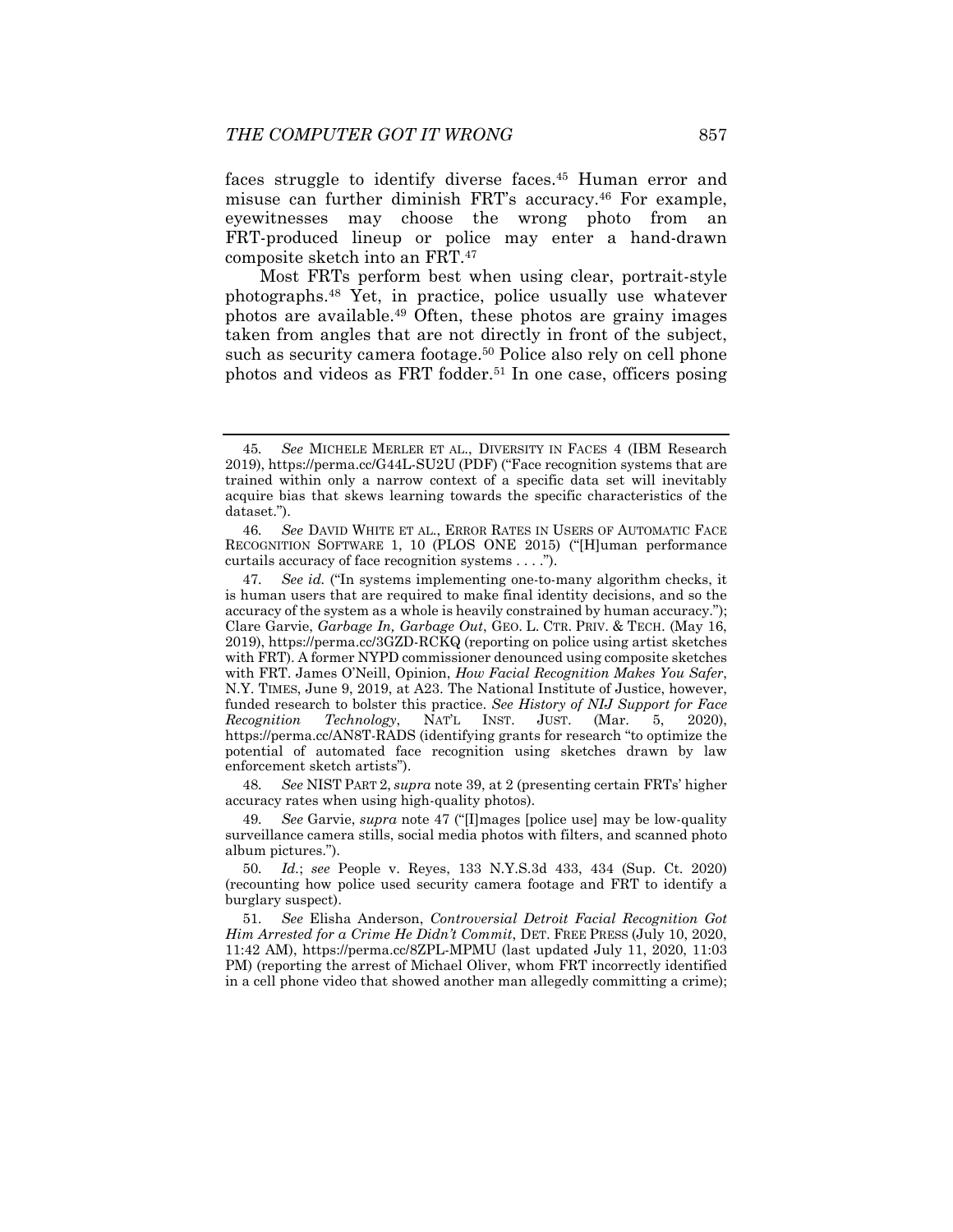as drug buyers "surreptitiously snap[ped] photos" of a distributor leaning into the officers' car to make a sale.<sup>52</sup> The officers then used these images, taken in the dark of night, to locate a suspect using FRT.<sup>53</sup> These lower-quality images reduce FRT's accuracy, raising the risk of misidentification.<sup>54</sup>

Notwithstanding FRT's imperfections, law enforcement across the country use FRT to identify criminal suspects. At least 786 state and local police departments in forty states utilize FRT.55 In 2018 alone, NYPD detectives conducted over 7,000 searches for suspects using FRT.56 As for federal law enforcement, from 2017 to 2019, the FBI conducted 152,500 FRT searches in law enforcement investigations.57 Law enforcement professionals have used FRT to identify suspects in several situations, from alleged robberies to political protests.<sup>58</sup>

Despite FRT's prominence in law enforcement, arrestees often face an uphill battle in identifying whether FRT played a role in their arrest.59 Warrants and affidavits often shroud FRT use behind phrases like "investigative means" or an "attempt to identify," rather than plainly stating that an investigation used FRT.<sup>60</sup> As one public defender explained, police and prosecutors

58*. See* Hill, *Wrongfully Accused*, *supra* note 1 (recounting a wrongful arrest for robbery premised on FRT); Connie Fossi & Phil Prazan, *Miami Police Used Facial Recognition Technology in Protester's Arrest*, NBC 6 S. FLA. (Aug. 17, 2020), https://perma.cc/UD3T-SMQG (reporting that police used FRT to identify a protestor); Jake Offenhartz & George Joseph, *De Blasio Will Reassess NYPD's Use of Facial Recognition Tech After Protester Arrest*, GOTHAMIST (Aug. 17, 2020, 6:08 PM), https://perma.cc/JY3R-TEE4 (same).

 59. Kaitlin Jackson, *Challenging Facial Recognition Software in Criminal Court*, 43 CHAMPION 14, 16 (2019), https://perma.cc/KQR7-33HS (PDF) ("The first hurdle to an effective challenge is recognizing the cases in which FR[T] was used.").

60*. See* Jennifer Valentino-DeVries, *How the Police Use Facial Recognition, and Where It Falls Short*, N.Y. TIMES (Jan. 12, 2020), https://perma.cc/WQH6-H4PF (lamenting that in some cases, police do "not

Lynch v. State, 260 So. 3d 1166, 1169 (Fla. Dist. Ct. App. 2018) (discussing an FRT identification based on cell phone photos).

<sup>52</sup>*. Lynch*, 260 So. 3d at 1168–69.

<sup>53</sup>*. Id.* 

<sup>54</sup>*. See* NIST PART 3, *supra* note 40, at 15 ("A poor image can undermine detection or recognition . . . .").

<sup>55</sup>*. Atlas of Surveillance*, *supra* note 8.

 <sup>56.</sup> O'Neill, *supra* note 47.

 <sup>57.</sup> Ferguson, *supra* note 8, at 1120.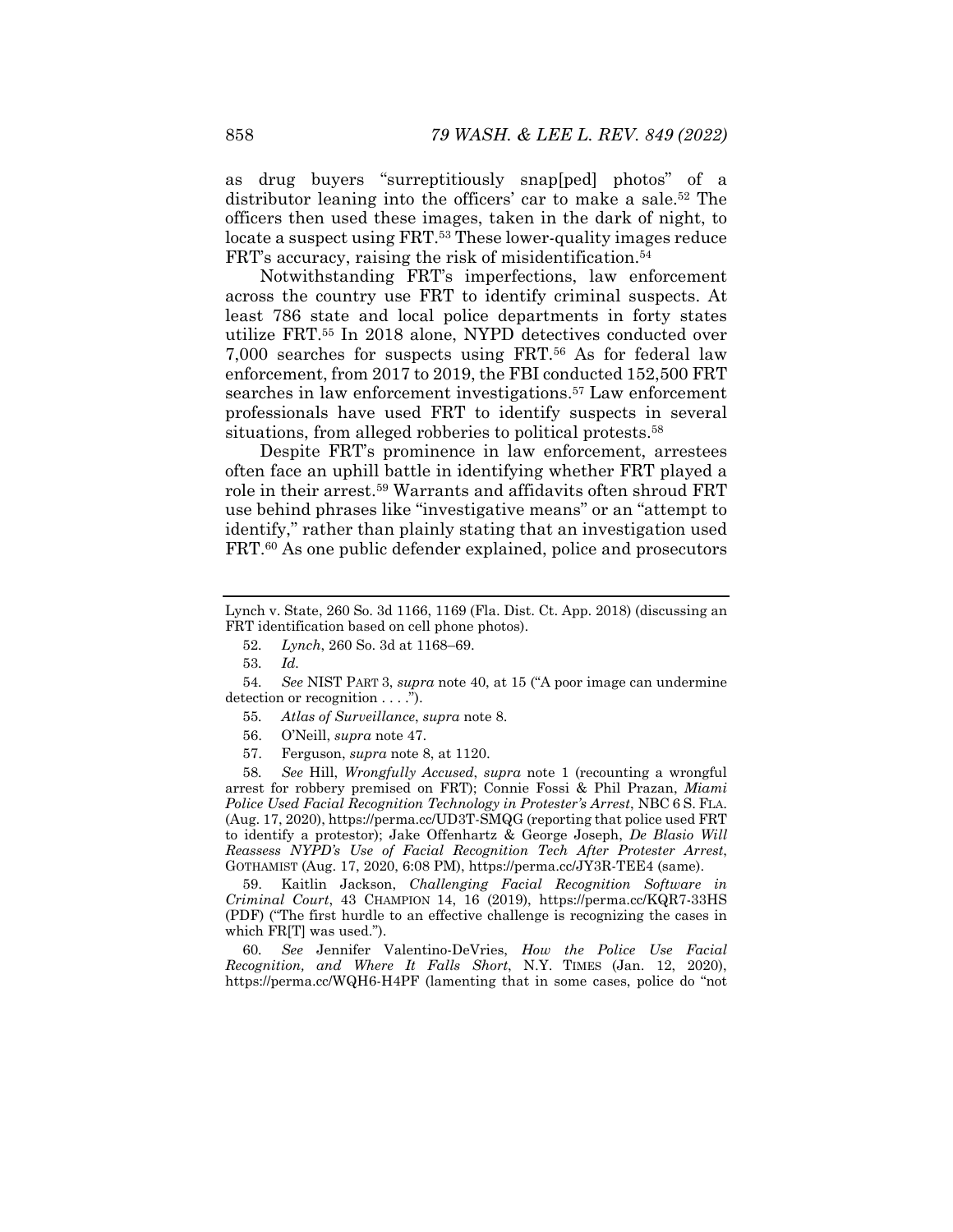also "rely on other incriminating evidence when drafting the charging documents" so that "the use of FR[T] may be so deeply buried that, unless the attorney knows to look for it, she may never discover it."61 Thanks to these tactics, FRT use often only comes to light through an attorney's pointed discovery requests or investigative journalism.62

Even if defendants know that police used FRT in their arrests, discussion of that FRT's error rates and biases rarely enters the courtroom. Prosecutors typically do not seek to introduce FRT evidence at trial, so defendants cannot successfully challenge FRT on evidentiary grounds.<sup>63</sup> In a similar vein, two courts recently rejected arguments that, under *Brady v. Maryland*,<sup>64</sup> defendants are entitled to other potential match images that FRT produced when identifying the defendant.65 *Brady* prohibits prosecutors from suppressing "evidence favorable to an accused" when the evidence is "material either to guilt or to punishment."66 One New York judge posited that images of other potential matches "are not 'favorable,' 'evidence,' or 'material to guilt.'"67 Instead, the judge concluded that "they are simply relevant to the reliability of the identification procedure."68

63*. See* Jackson, *supra* note 59, at 16 ("[I]f the defense requests a *Daubert*, *Frye* or similar hearing, the prosecution will likely respond that it does not intend to introduce FR[T] evidence at trial; and the court is likely to deny the request."). Notably, Jackson believes that "[e]ventually FR[T] technology will advance to a point where the state seeks to introduce machine identifications in trials. When that happens, the time will be ripe to request *Daubert* and *Frye*  hearings." *Id.* 

68*. Id.* For arguments to the contrary and a more robust discussion of *Brady*, see Rebecca Darin Goldberg, Note, *You Can See My Face, Why Can't I? Facial Recognition and* Brady, 5 COLUM. HUM. RTS.L. REV. ONLINE 261, 289–92

mention [FRT] in initial warrants or affidavits" but tally those same cases as "facial recognition wins" in official county records).

 <sup>61.</sup> Jackson, *supra* note 59, at 16.

<sup>62</sup>*. See id.* at 20–21 (advocating that defense attorneys persistently use discovery to uncover FRT use); Fossi & Prazan, *supra* note 58 (interviewing an attorney who, absent journalists, would not have known that police used FRT to identify his client).

 <sup>64. 373</sup> U.S. 83 (1963).

 <sup>65.</sup> Lynch v. State, 260 So. 3d 1166, 1169–70 (Fla. Dist. Ct. App. 2018); People v. Knight, 130 N.Y.S.3d 919, 923 (Sup. Ct. 2020).

 <sup>66.</sup> Brady v. Maryland, 373 U.S. 83, 87 (1963).

<sup>67</sup>*. Knight*, 130 N.Y.S.3d at 923 (citation omitted).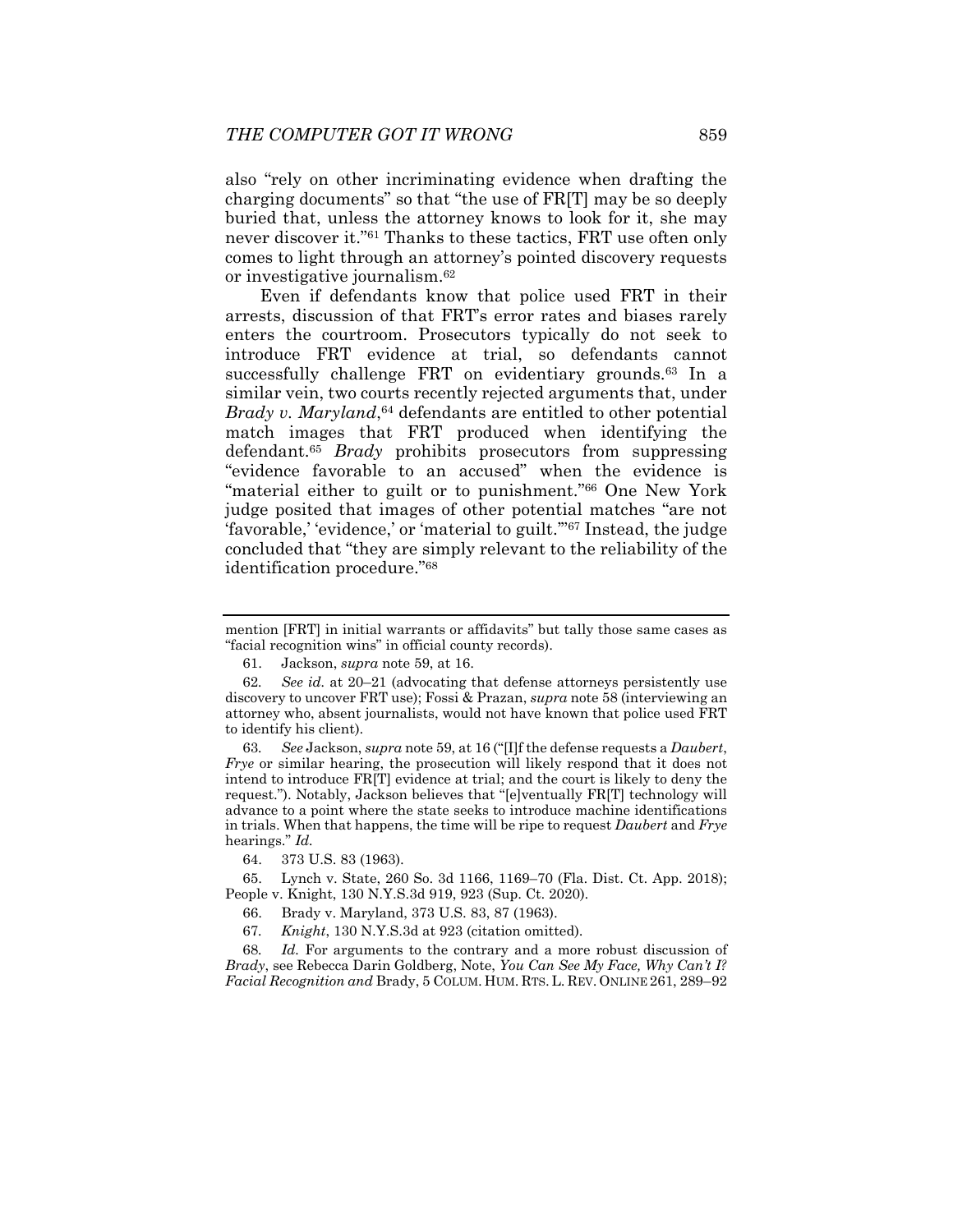Given FRT's reliability problems, overreliance on FRT in policing is a real risk with drastic consequences. Humans are prone to over-trust automated technology, a phenomenon known as automation bias.69 Automation bias reflects individuals' tendency "to rely on the judgments of automated decisions as superior to their own, even when they have reason to believe the technology is flawed."70 This bias creates complacency that discourages second-guessing technology.71 For instance, one study of aviation students found that students in flight simulators were "less vigilant in environments with automated decision or monitoring aids, relative to those without an automated aid."72 Automation bias likely affects how police use FRT.73

Three recent wrongful arrests in Detroit and New Jersey illustrate some of the problems with FRT misidentifications.74 As discussed above, Detroit police arrested Robert Julian-Borchak Williams and detained him for thirty hours

69*. See* KATE GODDARD ET AL., AUTOMATION BIAS: A SYSTEMATIC REVIEW OF FREQUENCY, EFFECT MEDIATORS, AND MITIGATORS 1 (2011) ("Automation bias (AB)—the tendency to over-rely on automation—has been studied in various academic fields.").

 70. Lindsey Barrett, *Reasonably Suspicious Algorithms: Predictive Policing at the United States Border*, 41 N.Y.U. REV. L. & SOC. CHANGE 327, 343 (2017) [hereinafter, Barrett, *Reasonably Suspicious*].

71*. See* Danielle Keats Citron, *Technological Due Process*, 85 WASH. U. L. REV. 1249, 1271 (2008) ("Studies show that human beings rely on automated decisions even when they suspect system malfunction.").

 72. Linda J. Skitka et al., *Does Automation Bias Decision-Making?*, 51 INT'L J. HUM.-COMPUT. STUD. 991, 999 (1999).

73*. See* Barrett, *Ban Facial Recognition*, *supra* note 25, at 245 (emphasizing that automation bias lowers the prospect of police catching FRT's mistakes).

 74. Kashmir Hill, *Another Arrest, and Jail Time, Due to a Bad Facial Recognition Match*, N.Y. TIMES (Dec. 29, 2020) [hereinafter Hill, *Another Arrest*], https://perma.cc/XMR8-79BW (last updated Jan. 6, 2021); Hill, *Wrongfully Accused*, *supra* note 1; Anderson, *supra* note 51.

<sup>(2021);</sup> and Deborah Won, Note, *The Missing Algorithm: Safeguarding* Brady *Against the Rise of Trade Secrecy in Policing*, 120 MICH. L. REV. 157, 177–86 (2021). Ostensibly, defendants could also challenge FRT under *United States v. Giglio*, 405 U.S. 150 (1972). *Giglio* violations "occur[] when the prosecution solicits or fails to correct false or perjured testimony and 'the false testimony could . . . in any reasonable likelihood have affected the judgment of the jury.'" Rodriguez v. Sec'y, Fla. Dep't of Corr., 756 F.3d 1277, 1302 (11th Cir. 2014) (quoting *Giglio*, 405 U.S. at 153–54). This Author found no case law or scholarship discussing *Giglio* challenges to FRT.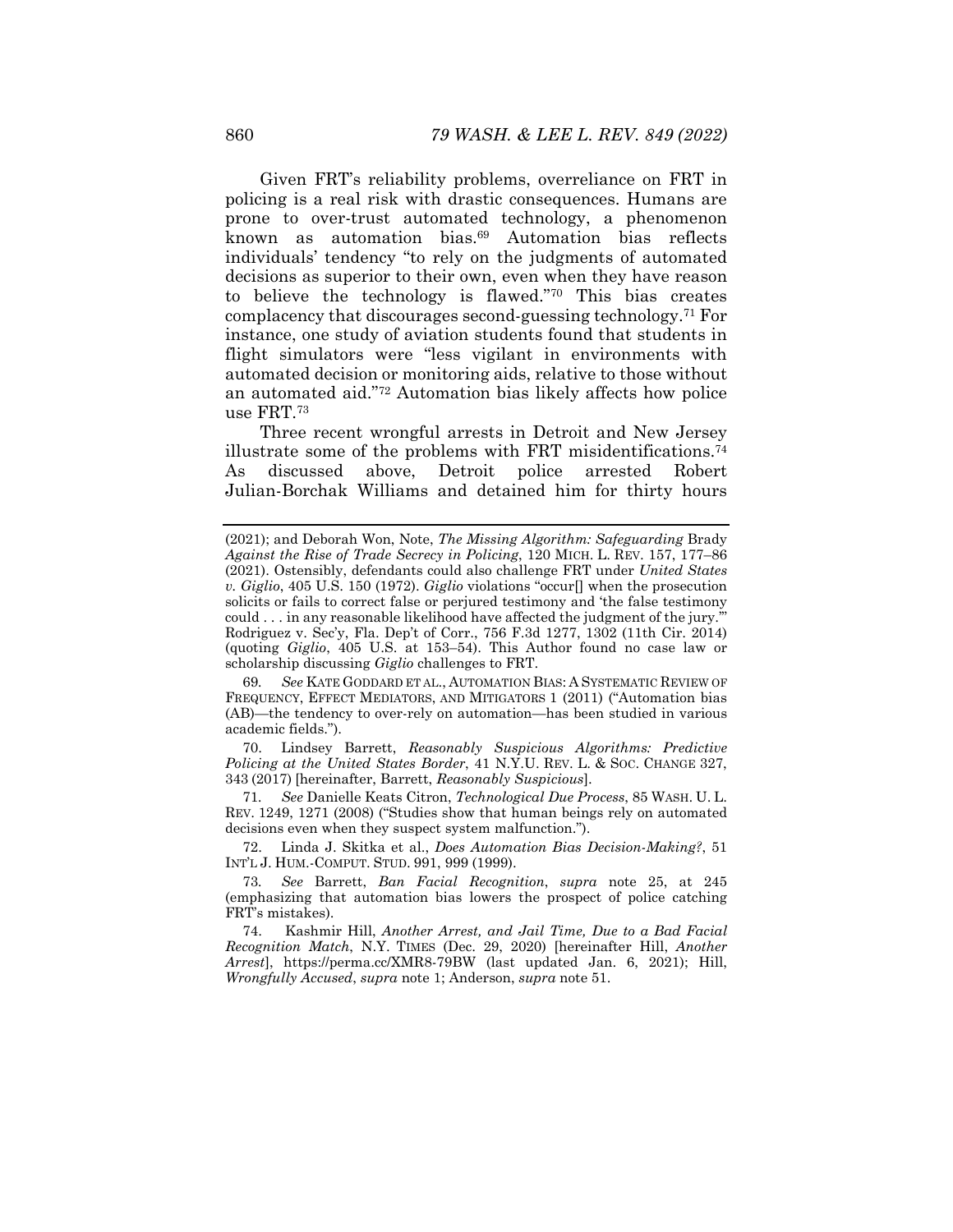after FRT errantly matched security footage to Williams's driver's license photo.75 The officer's admission that "the computer got it wrong"76 suggests automation bias played a role in Williams's arrest.

Automation bias may have been a factor in another case from Detroit. Michael Oliver faced a felony charge after officers relied on FRT that misidentified him in a cell phone video.<sup>77</sup> Police arrested and charged Oliver despite physical differences between Oliver and the man in the video.<sup>78</sup> Most notably, Oliver has several tattoos on his forearms and face, whereas the video shows a man with no such tattoos.79 The officers trusted the FRT's identification even though Oliver's tattoos proved that he could not be the man in the video.<sup>80</sup> An eyewitness also misidentified Oliver.81

Finally, in Woodbridge, New Jersey, FRT misidentified Nijeer Parks from a photo on a fake I.D. left at a crime scene.<sup>82</sup> "With seemingly no other evidence, according to the police report," officers sought and received a warrant for Parks's arrest.83 After being wrongfully arrested, Parks spent eleven days in jail.84

In each of these three cases, police over-relied on FRT in making an arrest, and innocent Black men paid the price. Williams, Oliver, and Parks are the three persons "*known* to be falsely arrested based on a bad facial recognition match."85 Given how hard it is to tell when police use FRT,<sup>86</sup> additional

 82. John General & Jon Sarlin, *A False Facial Recognition Match Sent This Innocent Black Man to Jail*, CNN BUS., https://perma.cc/6HAU-QDRB (last updated Apr. 29, 2021, 12:23 PM).

84*. Id.*

86*. See* Valentino-DeVries, *supra* note 60 (documenting how police shroud their FRT use); Jackson, *supra* note 59, at 16, 20–21 (same).

 <sup>75.</sup> Hill, *Wrongfully Accused*, *supra* note 1.

<sup>76</sup>*. Id.*

 <sup>77.</sup> Anderson, *supra* note 51.

<sup>78</sup>*. Id*.

<sup>79</sup>*. Id*. For side-by-side photos of Oliver and the man in the video, see Anderson, *supra* note 51.

<sup>80</sup>*. Id.*

 <sup>81.</sup> *Id.* 

<sup>83</sup>*. Id.* 

<sup>85</sup>*. Id.* (emphasis added).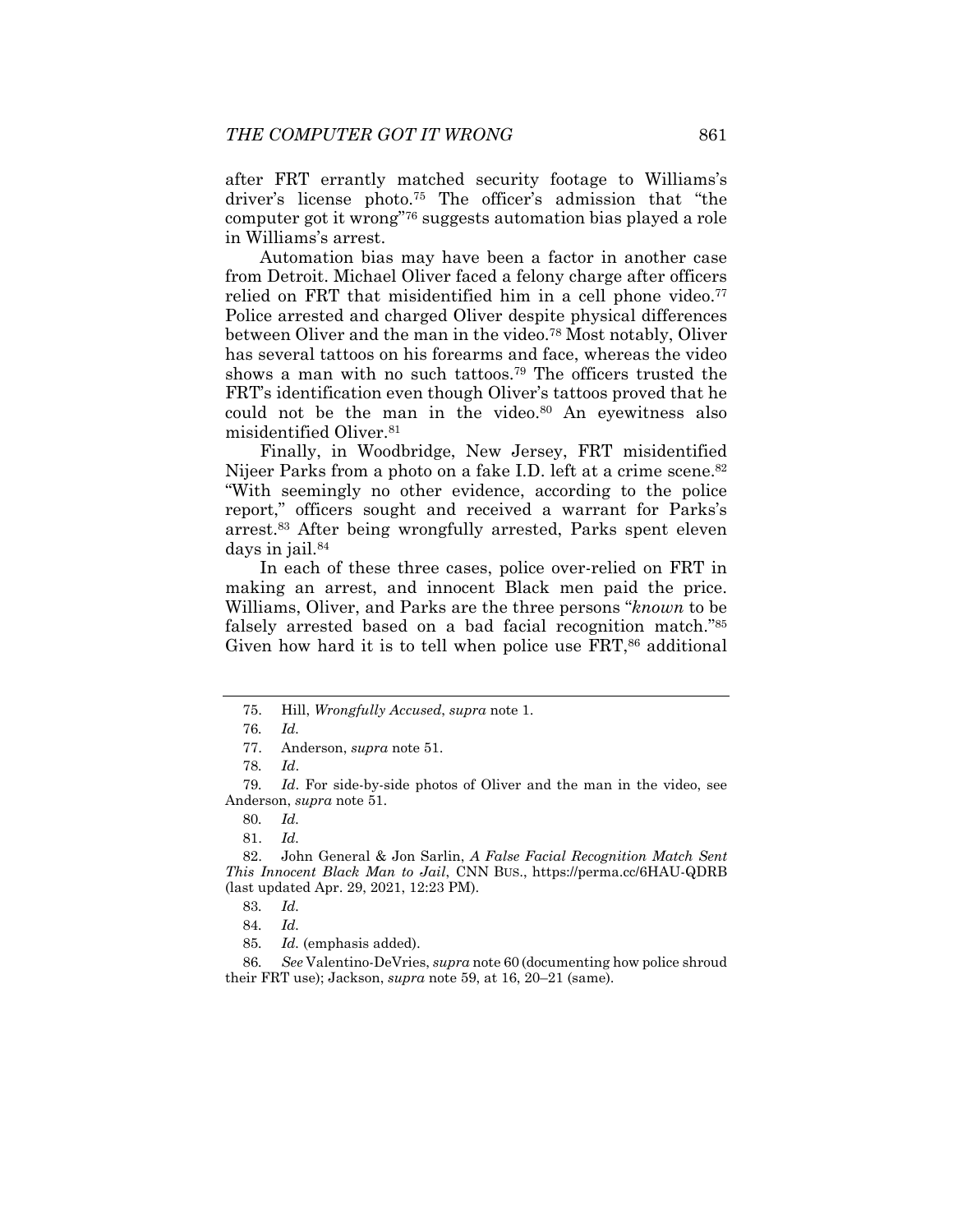wrongful arrests from FRT have likely occurred and will continue as FRT proliferates in policing.87

Automation bias can also affect eyewitnesses on whom police rely to verify FRT identifications. For example, an officer might present a photo of an FRT match to a crime's witness, tell the witness that FRT identified the match, and ask, "Is this who you saw commit the crime?"88 Even if the FRT match does not align with the witness's memory, automation bias could push the witness to affirm the FRT match.89 This bias may have influenced the eyewitness who misidentified Michael Oliver despite his tattoos.90

FRT's role in law enforcement has drawn criticism from legal scholars, journalists, and elected national, state, and local officials.91 In 2019 and 2020, Congress considered various bills to curtail or ban FRT in policing on a national scale.<sup>92</sup> Oregon and New Hampshire outlawed use of FRT on videos filmed by police body cameras.93 California banned equipping body cameras with FRT that could make real-time identifications.94 At least twenty-one municipalities from Portland, Maine to Portland, Oregon prohibit local law enforcement from using FRT, as do two states—Virginia and Vermont.95

FRT's proponents argue that it can be a force for good. Absent biases, Professor I. Bennett Capers predicts that an

91*. See generally* Barrett, *Ban Facial Recognition*, *supra* note 25.

95*. Map*, BAN FACIAL RECOGNITION, https://perma.cc/77FY-U22X.

<sup>87</sup>*. See* Hill, *Another Arrest*, *supra* note 74 (airing an ACLU attorney's fears that "there have been other [wrongful] arrests and even mistaken convictions that have not been uncovered").

<sup>88</sup>*. See* Keith A. Findley, *Implementing the Lessons from Wrongful Convictions: An Empirical Analysis of Eyewitness Identification Reform Strategies*, 81 MO. L. REV. 377, 391–92 (2016) (highlighting how police can intentionally and unintentionally influence eyewitness identifications).

<sup>89</sup>*. See* Citron, *supra* note 71, at 1284 (recognizing that people "who are influenced by automation bias might endorse inaccurate computer decisions even in the face of contrary evidence").

<sup>90</sup>*. See generally* Anderson, *supra* note 51.

<sup>92</sup>*. See* Hodge, *supra* note 37, at 64–65 (collecting legislation); Charlotte Jee, *A New US Bill Would Ban the Police Use of Facial Recognition*, MIT TECH. REV. (June 26, 2020), https://perma.cc/SK4Y-QE2P ("US Democratic lawmakers have introduced a bill that would ban the use of facial recognition technology by federal law enforcement agencies.").

 <sup>93.</sup> Hodge, *supra* note 37, at 65, 65 n.360.

<sup>94</sup>*. Id.*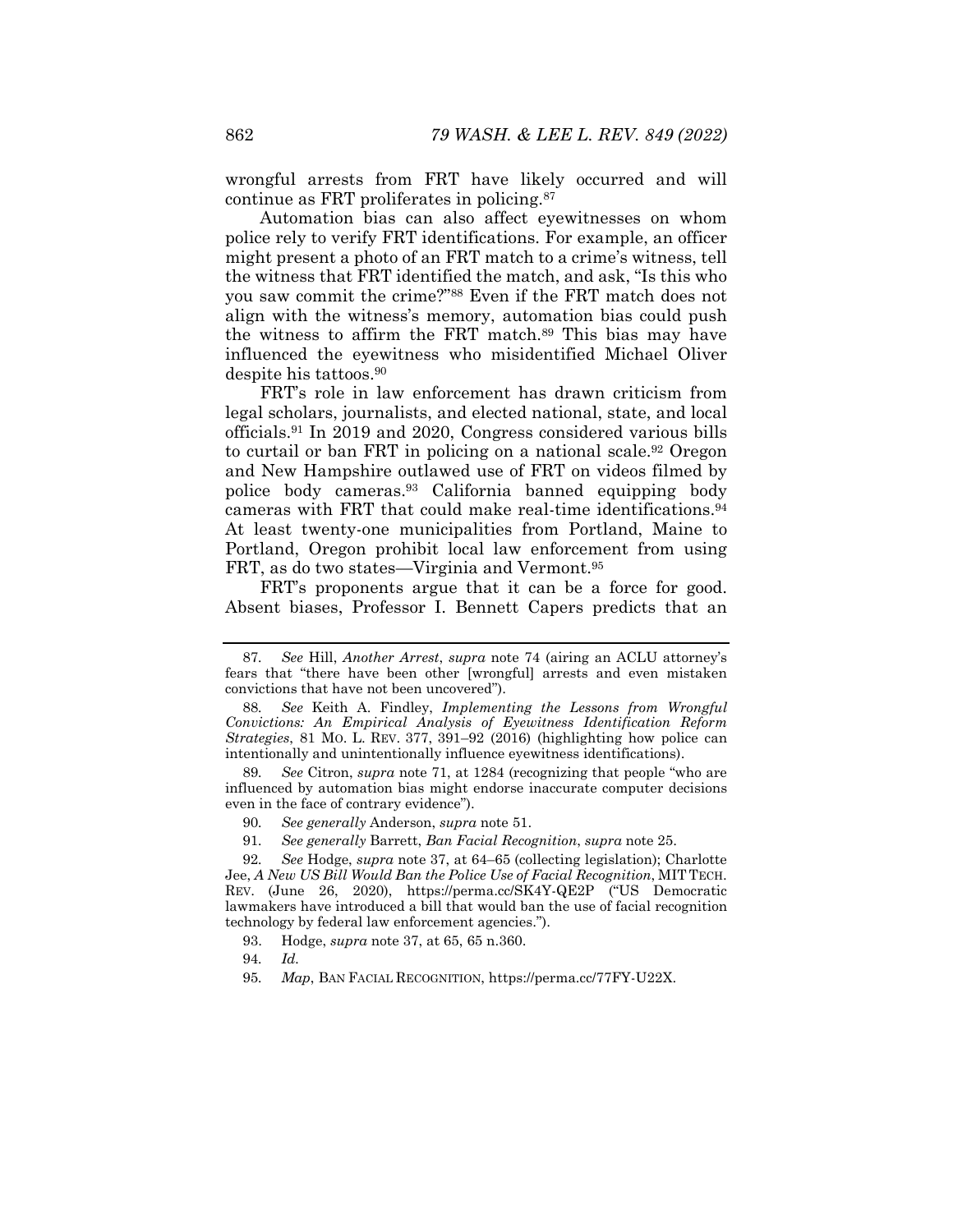improved FRT could result in "race-blind policing" instead of "young + black = probable cause."<sup>96</sup> Others point out that  $FRT$ 's biases and related issues will likely wane as the technology progresses.97 A former New York City Police Commissioner praised FRT's role in identifying violent offenders and in absolving mistakenly identified suspects.98 He reasoned that "[i]t would be an injustice to the people we serve if we policed our 21st-century city without using 21st-century technology."99 Given FRT's popularity amongst law enforcement, it may be here to stay.<sup>100</sup> FRT's prominent position as a technological policing tool counsels careful constitutional analysis under recent Supreme Court precedent.

## C. *The Supreme Court's Stringent Approach to Technology in Policing*

In three recent Supreme Court cases, "the Court has signaled that new technology requires new and arguably more protective constitutional analysis."101 These cases indicate that the rules governing traditional analog policing tools do not neatly apply to digital policing tools like FRT.102

In 2014, the Court recognized differences between digital and analog policing in *Riley v. California*.103 *Riley* carved out an cell phone exception to the search-incident-to-arrest doctrine.104 The Court reasoned that "a search of the information on a cell

98. O'Neill, *supra* note 47.

99*. Id.* 

100*. See* Elizabeth A. Rowe, *Regulating Facial Recognition Technology in the Private Sector*, 24 STAN. TECH. L. REV. 1, 5 (2020) (remarking on FRT's popularity amongst law enforcement and other government customers).

101. Ferguson, *supra* note 8, at 1134.

102*. See id.* at 1129–40 (discussing "future-proofing" the Fourth Amendment against FRT).

103. 573 U.S. 373 (2014).

104*. See id.* at 401 ("[A] warrant is generally required before such a search [of a cell phone], even when a cell phone is seized incident to arrest.").

 <sup>96.</sup> I. Bennett Capers, *Race, Policing, and Technology*, 95 N.C. L. REV. 1241, 1277 (2017).

<sup>97</sup>*. See* Law Journal Editorial Board, Commentary, *In Favor of Access to Facial Recognition Technology for Law Enforcement*, N.J.L.J. (Apr. 26, 2020, 10:00 AM), https://perma.cc/7BYW-CZ7N ("[I]t is likely that those defects will be worked out by further research and more complete databases, because the demand for a fully accurate product exists.").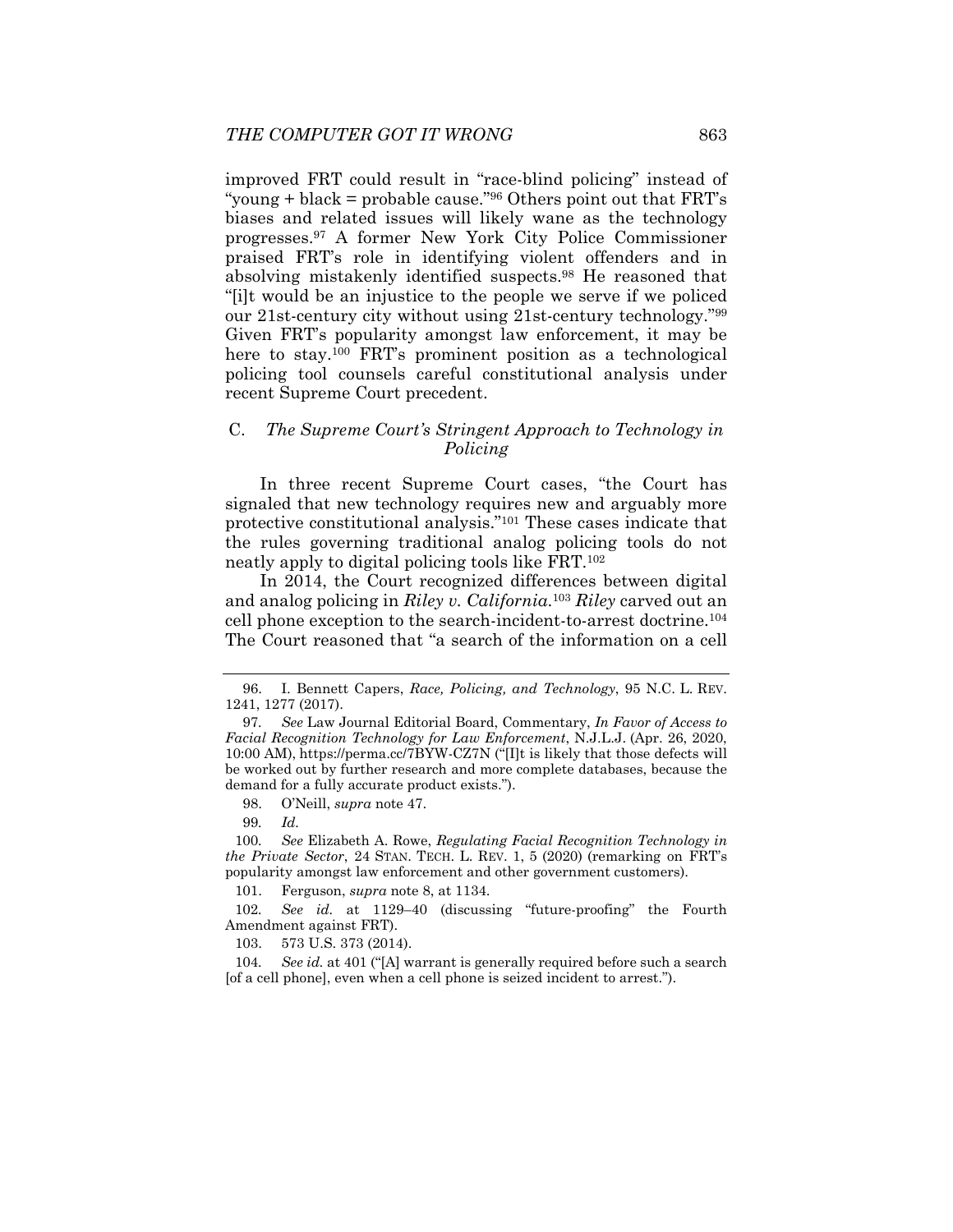phone bears little resemblance" to permissible warrantless searches of other small items on an arrestee's person, like a pack of cigarettes.105 *Riley* acknowledged that searches of digital data are inherently more intrusive than searches of other objects an officer might find on an arrestee's person.106 After all, searching Riley's cell phone "place[d] vast quantities of personal information literally in the hands" of police officers.107

In *United States v. Jones*,108 five Justices expressed concern about digital police technologies. Justice Alito's concurrence—joined by Justices Ginsburg, Breyer, and Kagan—recognized that technology can quickly complete tedious manual policing tasks.109 *Jones* concerned long-term surveillance, a practice that once required large "expenditure[s] of law enforcement resources," but that GPS tracking now makes "relatively easy and cheap."110 In a separate concurring opinion, Justice Sotomayor also warned against technologies that "evade[] the ordinary checks that constrain abusive law enforcement practices: limited police resources and community hostility."111

Most recently, in *Carpenter v. United States*,<sup>112</sup> the Court found a legitimate expectation of privacy in cell phone data that cataloged the cell-phone user's physical movements.113 The Court warned of "seismic shifts in digital technology" that differentiate digital policing from traditional analog policing.114

- 110*. Id.* at 429–30.
- 111*. Id.* at 416 (Sotomayor, J., concurring) (internal quotations omitted).
- 112. 138 S. Ct. 2206 (2018).
- 113*. Id.* at 2217.

114*. See id.* at 2219, 2223 (explaining that digital policing tools "risk[] Government encroachment of the sort the Framers, after consulting the lessons of history, drafted the Fourth Amendment to prevent"); *see also* Sonia M. Gipson Rankin, *Technological Tethereds: Potential Impact of* 

<sup>105</sup>*. Id.* at 386.

<sup>106</sup>*. See id.* at 393 ("A conclusion that inspecting the contents of an arrestee's pockets works no substantial additional intrusion on privacy beyond the arrest itself may make sense as applied to physical items, but any extension of that reasoning to digital data has to rest on its own bottom.").

<sup>107</sup>*. Id.* at 386.

 <sup>108. 565</sup> U.S. 400 (2012).

<sup>109</sup>*. Id.* at 430 (Alito, J., concurring) ("[S]ociety's expectation has been that law enforcement agents and others . . . could not [] secretly monitor and catalogue every single movement of an individual's car for a very long period.").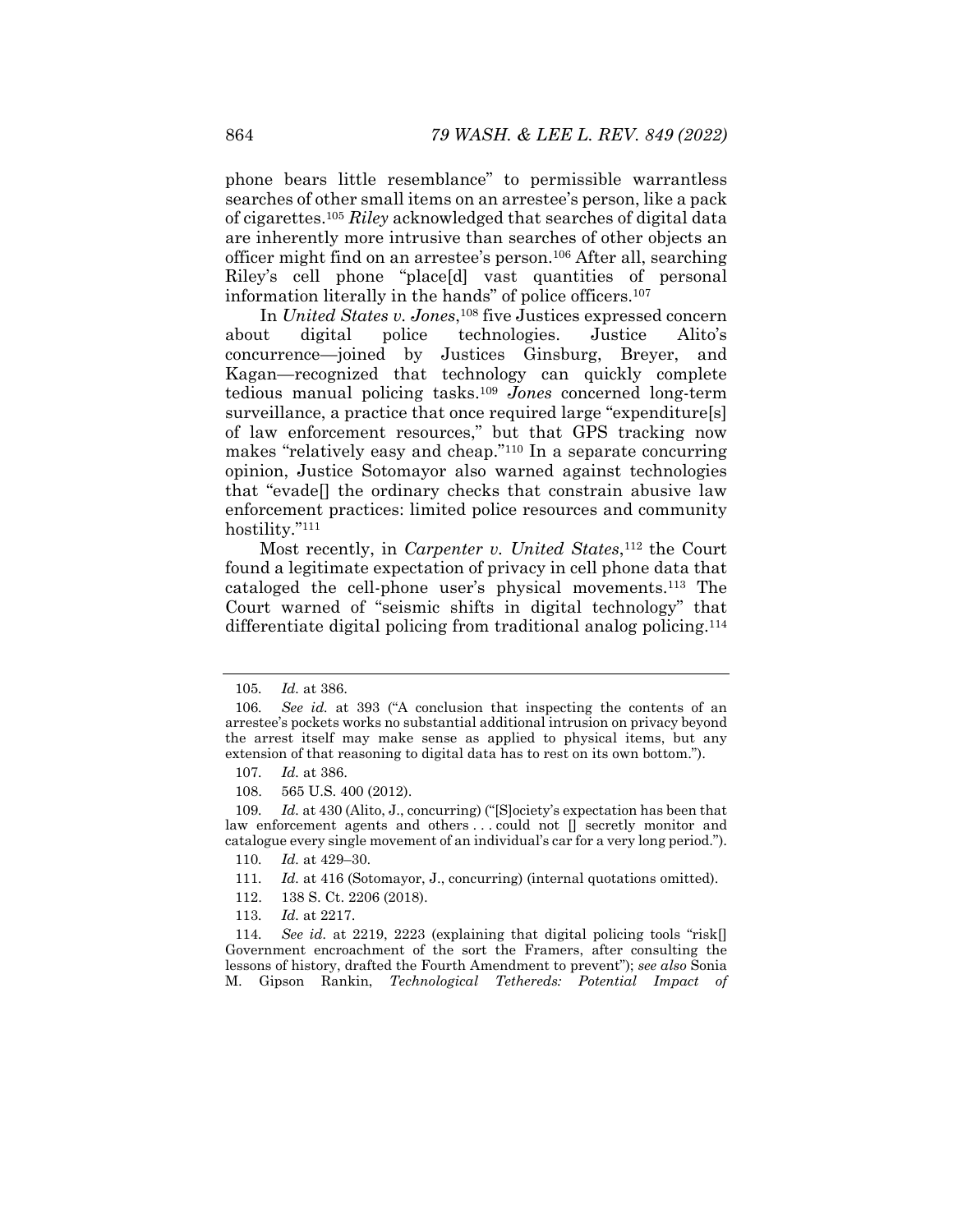These new technologies create risks of "arbitrary invasions by governmental officials" of individual privacy and security.115

These three cases illustrate the Supreme Court's recent reluctance to rubber-stamp advanced technological policing. FRT should trigger similar reticence. FRT, like *Riley*'s cell phone searches or cell-site location data in *Carpenter*, opens the door to broad privacy threats, such as using FRT to track and surveil citizens.116 Prolonged FRT surveillance, like other digital intrusions, gives police a window into someone's "familial, political, professional, religious, and sexual associations."117 Like in *Jones*, FRT searches are effortless, making abuse all too easy.118 Whereas a human would tediously compare one photo against thousands in a database, FRT quickly compares photos and identifies a "match."119 Finally, FRT amplifies *Carpenter*'s concerns about arbitrary government invasions.120 For instance, automation bias can lead to arrests based on FRT misidentifications, even in the face of contradictory information.121 The wrongful arrests of Robert Julian-Borchak Williams, Michael Oliver, and Nijeer Parks are chilling

*Untrustworthy Artificial Intelligence in Criminal Justice Risk Assessment Instruments*, 78 WASH. & LEE L. REV. 647, 699–710 (2021) (exploring police technology's unique vulnerability to cyberattacks and hacking, which could produce false arrests).

<sup>115</sup>*. Carpenter*, 138 S. Ct. at 2213 (internal quotation marks omitted).

<sup>116</sup>*. See* Ferguson, *supra* note 8, at 1115 ("Faces can be matched for generalized surveillance purposes, targeted tracking purposes, or just as a means of confirming identity for law enforcement and non-law enforcement purposes. Each potential use raises different Fourth Amendment questions." (footnote omitted)).

 <sup>117.</sup> United States v. Jones, 565 U.S. 400, 415 (2012) (Sotomayor, J., concurring).

<sup>118</sup>*. Compare id.* at 429–30 (Alito, J., concurring) (commenting how GPS technology makes tracking people "relatively easy and cheap"), *with* Ferguson, *supra* note 8, at 1153 (remarking on FRT's speed and ease of use).

<sup>119</sup>*. See* Ferguson, *supra* note 8, at 1153 ("A manual search of . . . media . . . would take multiple lifetimes, while a digital search can take mere seconds." (footnote omitted)).

<sup>120</sup>*. See id.* at 1139 ("[F]acial recognition technology gives police the power to conduct arbitrary digital searches of its citizens.").

<sup>121</sup>*. See* Barrett, *Reasonably Suspicious*, *supra* note 70, at 343 (providing the example of "a law enforcement officer's reliance on the technology in the field, despite mitigating circumstances that might have swayed his or her judgment otherwise").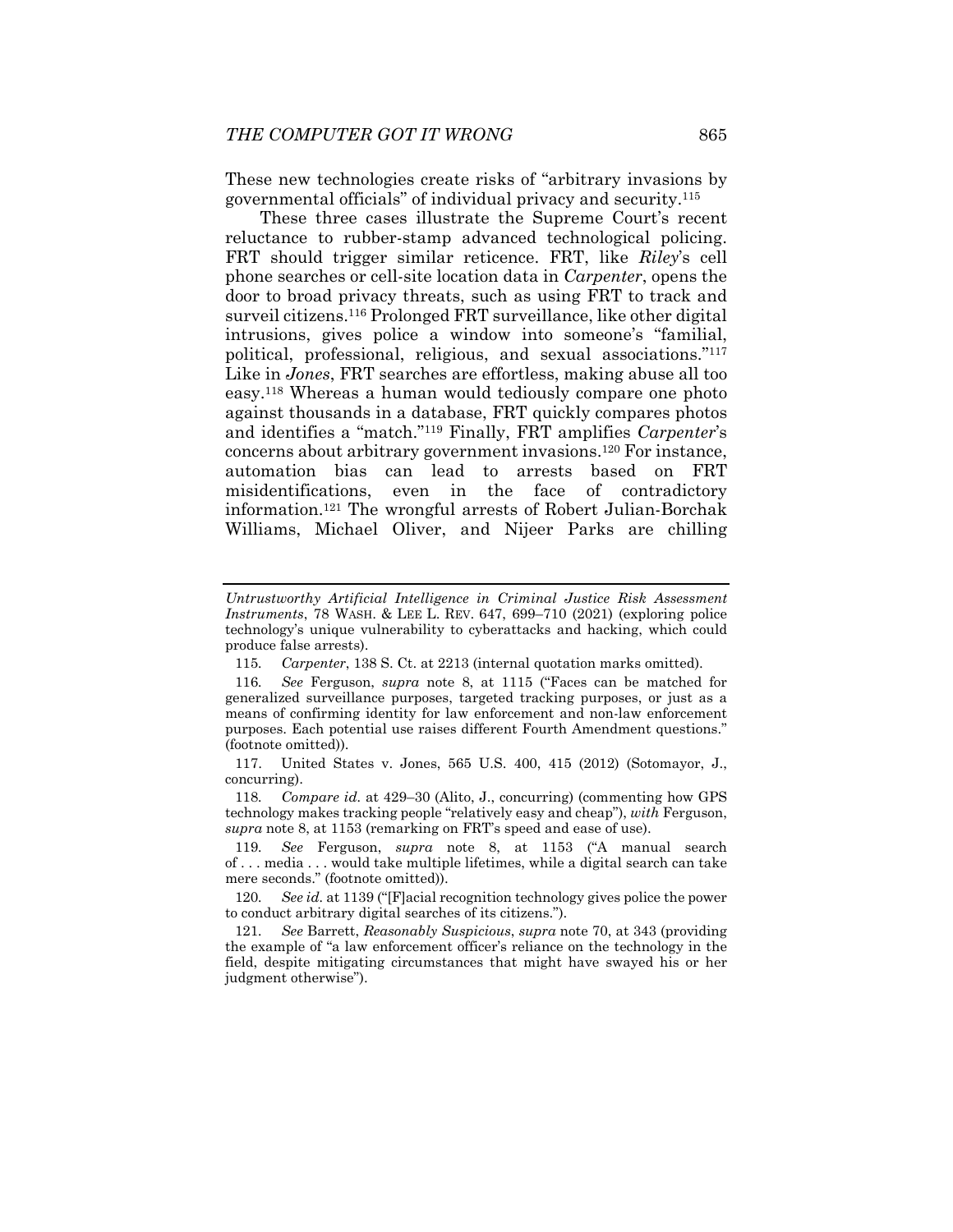examples of how FRT can lead to arbitrary invasions of privacy and security.

#### D. *The Intersection of FRT and Probable Cause*

Some law enforcement agencies instruct officers not to rely on FRT as the sole basis of probable cause.122 But most agencies give officers little to no guidance on using FRT in probable cause inquiries.123 The *New York Times* uncovered instances of police making arrests based solely on an FRT identification.124 Relying solely on FRT to provide probable cause for an arrest is dangerous given FRT's risk of misidentification,<sup>125</sup> especially for racial minorities, women, the elderly, and the young.<sup>126</sup> Premising an arrest on an FRT misidentification alone can put someone in handcuffs for a crime they did not commit.<sup>127</sup> These wrongful arrests interrupt lives, stigmatize innocent arrestees, and perpetuate injustices in the criminal justice system.128

Because it is difficult to identify when police use FRT to identify a suspect, courts rarely, if ever, consider FRT's role in probable cause inquiries.129 Courts might examine FRT's role in

124*. See* Valentino-DeVries, *supra* note 60 (investigating how police in Florida use FRT in practice).

125*. See infra* Part III.B.2.

126*. See* NIST PART 3, *supra* note 40, at 2, 63 (highlighting FRT's demographic biases); BUOLAMWINI & GEBRU, *supra* note 41, at 10 (same).

128*. See* Barrett, *Ban Facial Recognition*, *supra* note 25, at 245 ("A false positive can endanger someone's freedom or even their life . . . .").

129*. See* KELSEY Y. SANTAMARIA, CONG. RSCH. SERV., R46541, FACIAL RECOGNITION TECHNOLOGY AND LAW ENFORCEMENT: SELECT CONSTITUTIONAL CONSIDERATIONS 19 (2020) ("[A] survey of case law suggests that courts have

<sup>122</sup>*. See* NYPD, PATROL GUIDE: FACIAL RECOGNITION TECHNOLOGY 1 (2020), https://perma.cc/4NAN-3HP5 (PDF) ("The facial recognition process does not by itself establish probable cause to arrest or obtain a search warrant, but it may generate investigative leads . . . ."); DEP'T OF HOMELAND SEC., ICE USE OF FACIAL RECOGNITION SERVICES 26 (2020), https://perma.cc/GTN2-GGWW (PDF) ("Candidate returns [from FRT] are not used as an indicator of unlawful activity or used to establish probable cause.").

<sup>123</sup>*. See* Garvie, *supra* note 47 ("[I]n most jurisdictions, officers do not appear to receive clear guidance about what additional evidence is needed to corroborate a possible face recognition match.").

<sup>127</sup>*. See* Fretty, *supra* note 36, at 458 ("[F]alse positives necessarily subject innocent civilians to unwarranted police scrutiny . . . ."); Cooper, *supra*  note 6 (documenting the wrongful arrests of Robert Williams, Nijeer Parks, and Michael Oliver).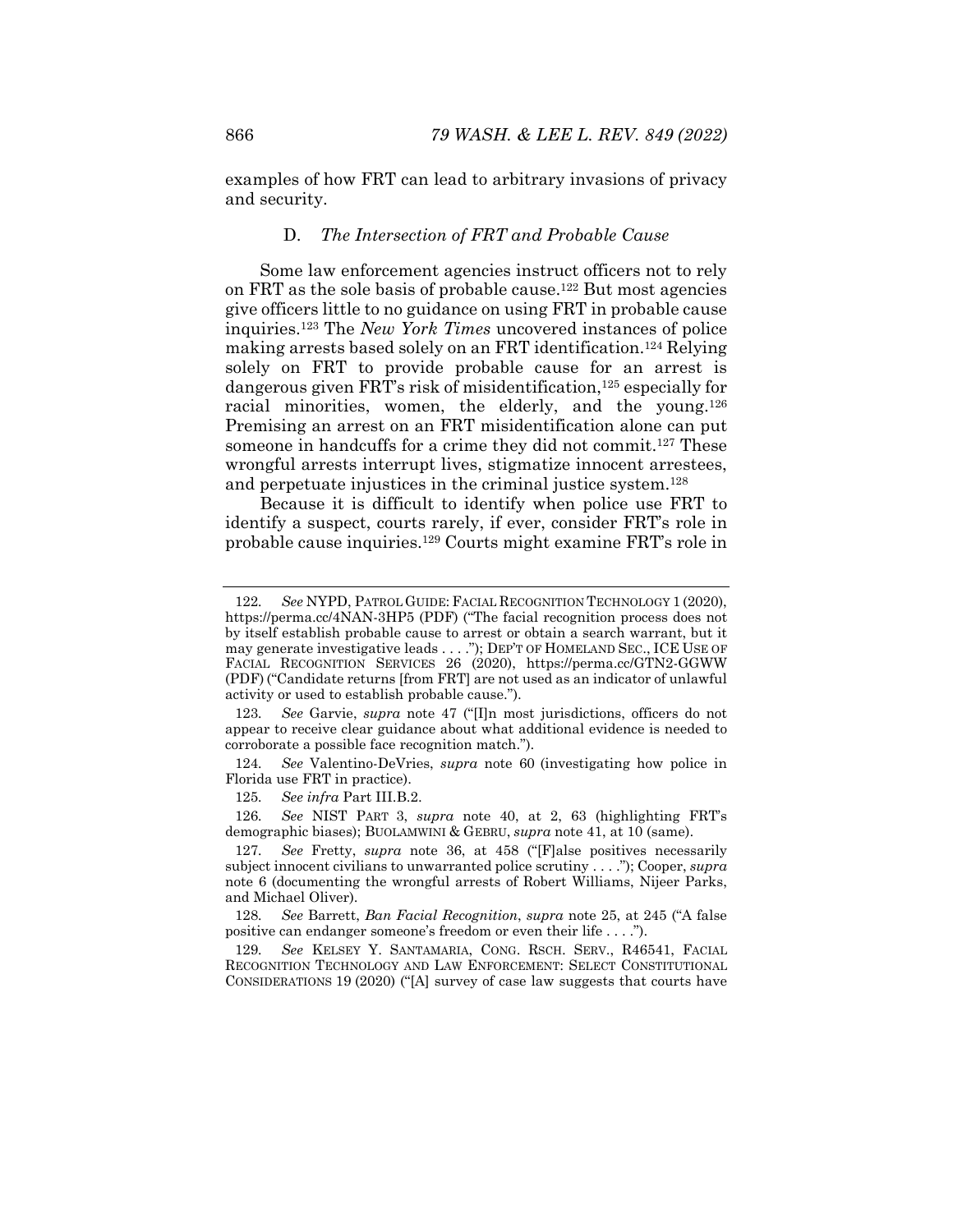probable cause in civil suits that stem from wrongful arrests, but only if those cases do not settle.130 The absence of a judicial framework for evaluating FRT's role in probable cause is dangerous given FRT's widespread use and the attendant risks of demographic biases stemming from its flawed data.

Few scholars have examined FRT's place in establishing probable cause.131 In a 2011 article surveying FRT's Fourth Amendment implications, Douglas Fretty discussed "[w]hether identification by an FRT system establishes probable cause to search or detain a person."132 Fretty compared FRT's error rates against those of other policing tools like drug dogs and field sobriety tests, searching for a "tolerable rate of error" to sustain probable cause.133 Fretty recognized that "FRT enthusiasts have a strong argument that an FRT algorithm need only be right a substantial percentage of the time in order to establish probable cause for a search or seizure."134 He countered that unlike drug dogs and field sobriety tests, police can use FRT on persons who are not otherwise lawfully stopped.135 As such, FRT's "tolerable

rarely considered probable cause challenges to police work that relied on purportedly unreliable FRT matches."). This Author found one opinion mentioning probable cause and FRT. *See* Bah v. Apple Inc., No. 19-cv-3539, 2021 WL 4084500, at \*9–10 (S.D.N.Y. Sept. 8, 2021) (dismissing a § 1983 wrongful arrest claim involving an FRT identification because the officers also relied on a warrant, which "is presumed to be reasonable and to have been issued on probable cause"). Challenges to FRT on other grounds are more common. *See* Jackson, *supra* note 59, at 20 ("[T]here are some forms of relief that attorneys should be requesting in every FR[T] case: discovery, *Brady* material, and suppression of identifications (related to FR[T]).").

<sup>130</sup>*. See* Law Journal Editorial Board, Commentary, *Use of Facial Recognition Following Capitol Siege Highlights Issues Seen in NJ Case*, N.J.L.J. (Jan. 17, 2021, 9:00 AM), https://perma.cc/6YPJ-56LD (predicting that if Nijeer Parks's civil suit "does not settle, the town will undoubtedly defend on the ground that the facial recognition match, though mistaken, constituted probable cause for the arrest").

 <sup>131.</sup> Scholars have examined whether the law should require probable cause *before* using FRT to search for a suspect. *See generally* Ferguson, *supra*  note 8; Ari B. Rubin, *A Facial Challenge: Facial Recognition and the* Carpenter *Doctrine*, 27 RICH. J.L. & TECH. 1 (2021).

<sup>132</sup>*.* Fretty, *supra* note 36, at 458.

<sup>133</sup>*. Id.* at 459–60.

<sup>134</sup>*. Id.* at 460.

<sup>135</sup>*. Id.* at 461.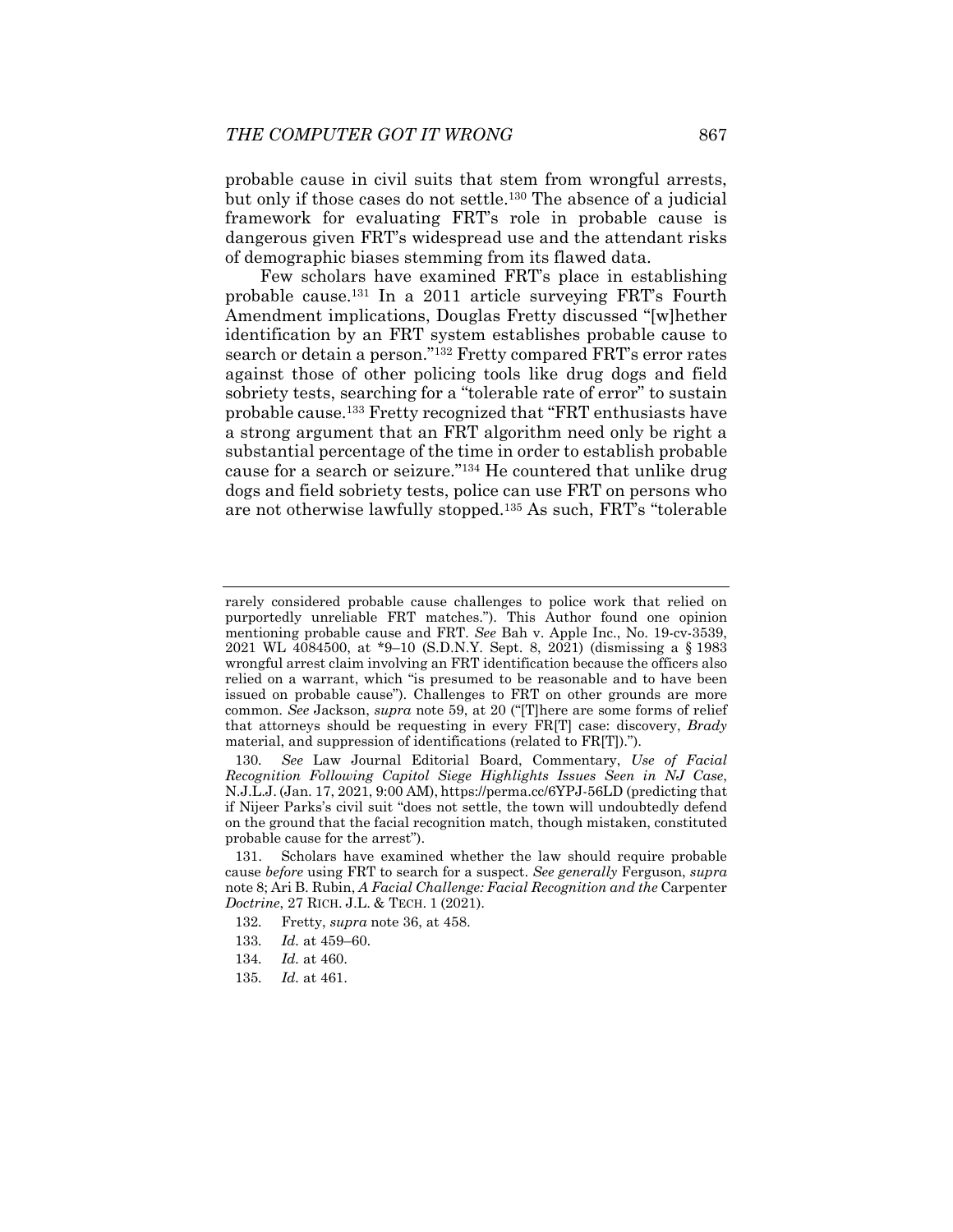rate of error" should be lower than the rates of error for drug dogs and sobriety tests.136

Fretty next recognized that fingerprint analysis, like FRT's face-matching, "filters through the fingerprints of millions of innocent civilians before finding a match."137 Fingerprint technologies are far more accurate than drug dogs or sobriety tests.138 Fretty concluded that only when FRT's error rates compare to digital fingerprint-recognition's error rates should FRT's "society-wide use survive probable-cause scrutiny."139

The legal landscape around FRT has shifted in the decade since Fretty's article. The Supreme Court issued notable rulings about technology in policing140 and an opinion discussing whether drug dogs can provide probable cause.<sup>141</sup> Outside the courtroom, recent research brought FRT's racial, gender, and age biases into focus.142 This research also demonstrated that not all FRTs are created equal.143 Their error rates vary across demographic groups and based on image quality, making uniform judicial rules based solely on error rates hard to apply.144

Some scholars promote assigning a numerical value to probable cause that law enforcement and judges can compare

141*. See* Florida v. Harris, 568 U.S. 237, 244 (2013) (examining whether a drug dog's alert creates probable cause). For a more thorough discussion of *Harris*, see *infra* Part II.B*.* 

142*. See* NIST PART 3, *supra* note 40, at 2, 63; BUOLAMWINI & GEBRU, *supra*  note 41, at 10.

143*. See* NIST PART 3, *supra* note 40, at 58 (documenting variations in accuracy across different FRTs).

144*. See id.* at 2, 63 (demographic biases); BUOLAMWINI & GEBRU, *supra*  note 41, at 10 (same); NIST PART 2, *supra* note 39, at 2 (image quality).

<sup>136</sup>*. See id.* at 461–62 ("Until face-based surveillance can be shown to combat a public harm of comparable magnitude, the probable cause standard should not allow error-prone technology to turn every civilian's outing into a potential police encounter.").

<sup>137</sup>*. Id.* at 462.

<sup>138</sup>*. Id.* at 461–62.

<sup>139</sup>*. Id.* at 462.

<sup>140</sup>*. See* United States v. Jones, 565 U.S. 400, 404 (2012) (finding that placing a GPS tracking device on a suspect's car constitutes a Fourth Amendment search); Carpenter v. United States, 138 S. Ct. 2206, 2221 (2018) (concluding that acquiring digital cell-site location information requires a warrant supported by probable cause).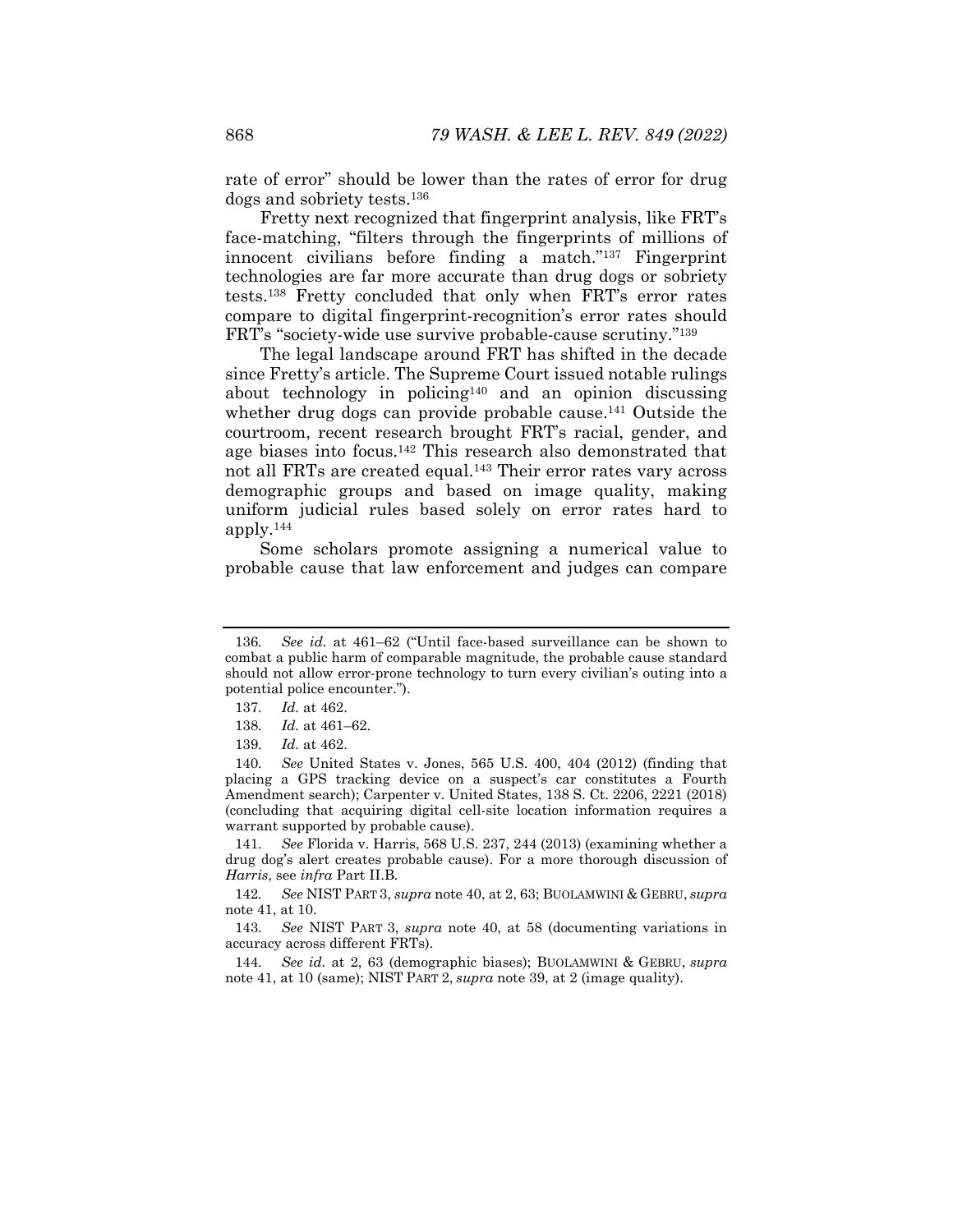against an FRT's error rate.145 For instance, in a 2013 article, Professor Erica Goldberg suggested that if probable cause requires a 51 percent certainty of criminal activity, then FRT with a 42 percent accuracy rate could not establish probable cause.146

However, an FRT's error rate for a particular match is hard to deduce. Error rates fluctuate based on demographic biases and image quality.147 These shifting error rates complicate probable cause analyses based solely on numerical values.148 Moreover, quantifying probable cause is unlikely to gain traction given judicial distaste for "rigid rules, bright-line tests, and mechanistic inquiries" in probable cause determinations.<sup>149</sup>

Most recently, a 2020 report from the Congressional Research Service (CRS) surveyed potential constitutional challenges to law enforcement's use of FRT.150 Among other things, this report recognized that "[r]eliance on inaccurate FRT when seeking an arrest warrant may raise questions about whether the warrant is supported by probable cause.<sup>"151</sup> The report analogized FRT with drug dogs and human informants, analyzing Supreme Court cases that discussed whether drug

147*. See* NIST PART 3, *supra* note 40, at 2, 63 (demographic biases); BUOLAMWINI & GEBRU, *supra* note 41, at 10 (same); NIST PART 2, *supra* note 39, at 2 (image quality).

148*. See* Orin Kerr, *Why Courts Should Not Quantify Probable Cause*, *in*  THE POLITICAL HEART OF CRIMINAL PROCEDURE: ESSAYS ON THEMES OF WILLIAM J. STUNTZ 131, 139–42 (Michael Klarman et al. eds., 2012) (explaining how cognitive biases arise when multiple quantified variables inform a probable cause decision).

149*. Harris*, 568 U.S. at 244; *see* United States v. McClain, 444 F.3d 556, 568–69 (6th Cir. 2005) (Boggs, J., concurring) ("[C]ourts have resisted mightily putting a number on probable cause . . . .").

150*. See* Santamaria, *supra* note 129, at 3 ("The Constitution may provide some restrictions on government use of FRT. One constitutional consideration concerns the applicability of the Fourth Amendment to law enforcement's use of FRT in criminal investigations.").

151*. Id.* at 19.

<sup>145</sup>*. See* Erica Goldberg, *Getting Beyond Intuition in the Probable Cause Inquiry*, 17 LEWIS & CLARK L. REV. 789, 813–15 (2013) (arguing that "quantified error rates should be included in the probable cause inquiry"); Max Minzner, *Putting Probability Back into Probable Cause*, 87 TEX. L. REV. 913, 920–21 (2009) (same).

 <sup>146.</sup> Goldberg, *supra* note 145, at 829–33.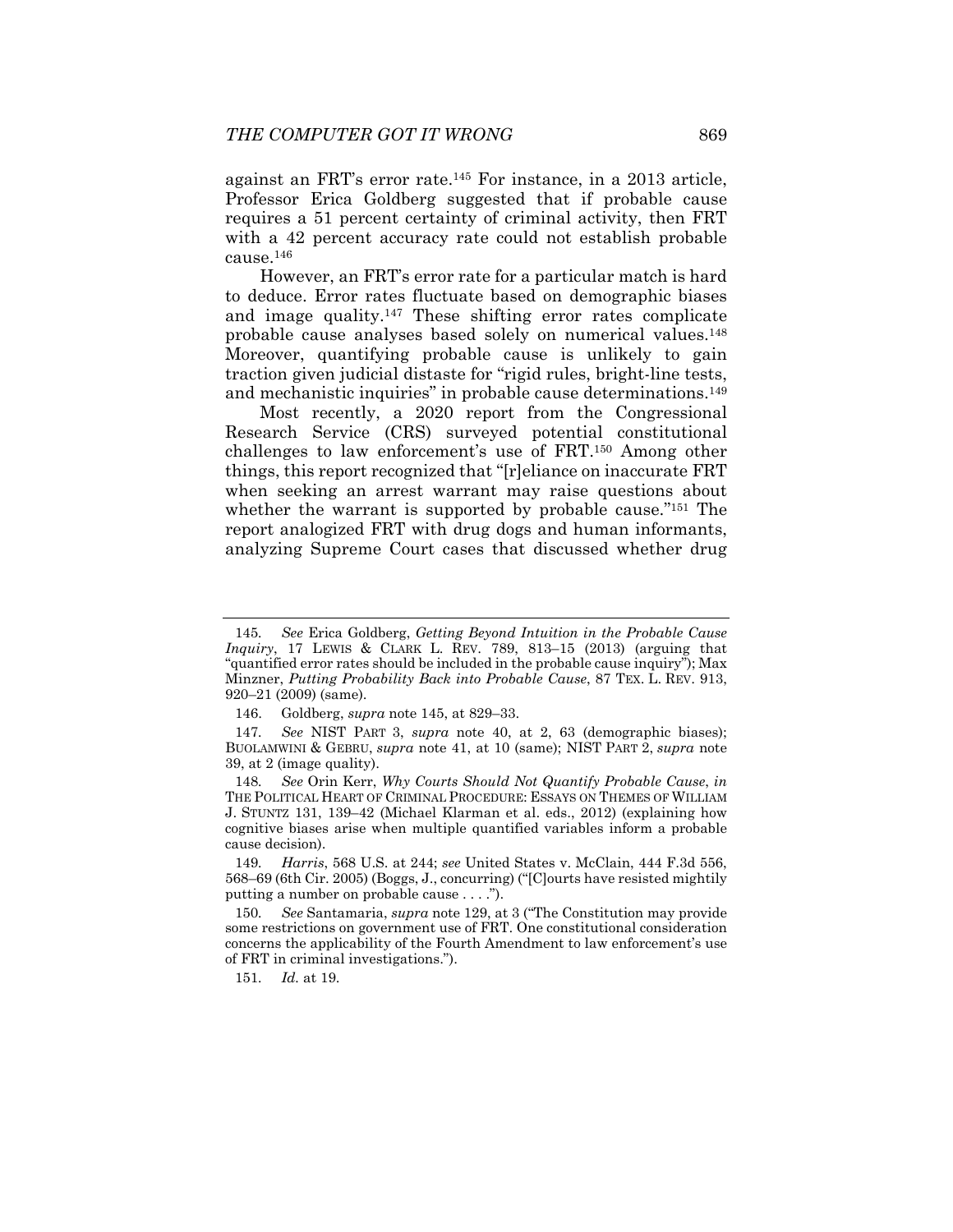dogs and informants can provide probable cause.152 The report concluded that "the Supreme Court's probable cause jurisprudence suggests that a reviewing court would consider the totality of the circumstances surrounding the face match using FRT."153

### II. PROBABLE CAUSE AND DRUG DOGS: A STARTING POINT FOR PROBABLE CAUSE AND FRT

As the CRS report recognizes, probable cause case law about drug dogs and anonymous informants can inform probable cause analyses of FRT.154 However, drug dog case law provides the best analogy for analyzing FRT's role in probable cause. These cases explore legal nuances about drug dogs that overlap with some of FRT's unique characteristics.155 Applying case law about drug dogs to FRT creates a robust probable cause analysis that can sharpen judicial scrutiny of FRT's flaws and of how police use FRT.<sup>156</sup>

## A. *Drug Dog Case Law Fits FRT*

Drug dogs, informants, and FRT are all policing tools that identify criminal suspects.157 The same probable cause standard applies to arrests and seizures based on all three tools.158 Nonetheless, drug dog case law provides the best framework for

<sup>152</sup>*. See id.* at 19–21 (surveying Florida v. Harris, 568 U.S. 237 (2013); Aguilar v. Texas, 378 U.S. 108 (1964); and Illinois v. Gates, 462 U.S. 213 (1983)).

<sup>153</sup>*. Id.* at 21.

<sup>154</sup>*. See id.* at 19–21.

<sup>155</sup>*. See infra* Part II.A.

<sup>156</sup>*. See infra* Part II.B.

<sup>157</sup>*. See* WAYNE R. LAFAVE, *Time and Investigative Method Limits*, *in* 4 SEARCH & SEIZURE: A TREATISE ON THE FOURTH AMENDMENT § 9.2(f) (2020) (cataloging cases in which police used drug dogs to identify criminal suspects); Jessica A. Roth, *Informant Witnesses and the Risk of Wrongful Convictions*, 54 AM. CRIM. L. REV. 737, 738–41 (2016) (critiquing informant identifications); SANTAMARIA, *supra* note 129, at 19 ("[I]nvestigatory officers have deployed FRT to identify suspects . . . .").

<sup>158</sup>*. See* SANTAMARIA, *supra* note 129, at 19 ("[I]nformants and canine alerts . . . may offer insight into how a court may rule on a probable cause challenge to an arrest or search based on inaccurate or unreliable FRT results.").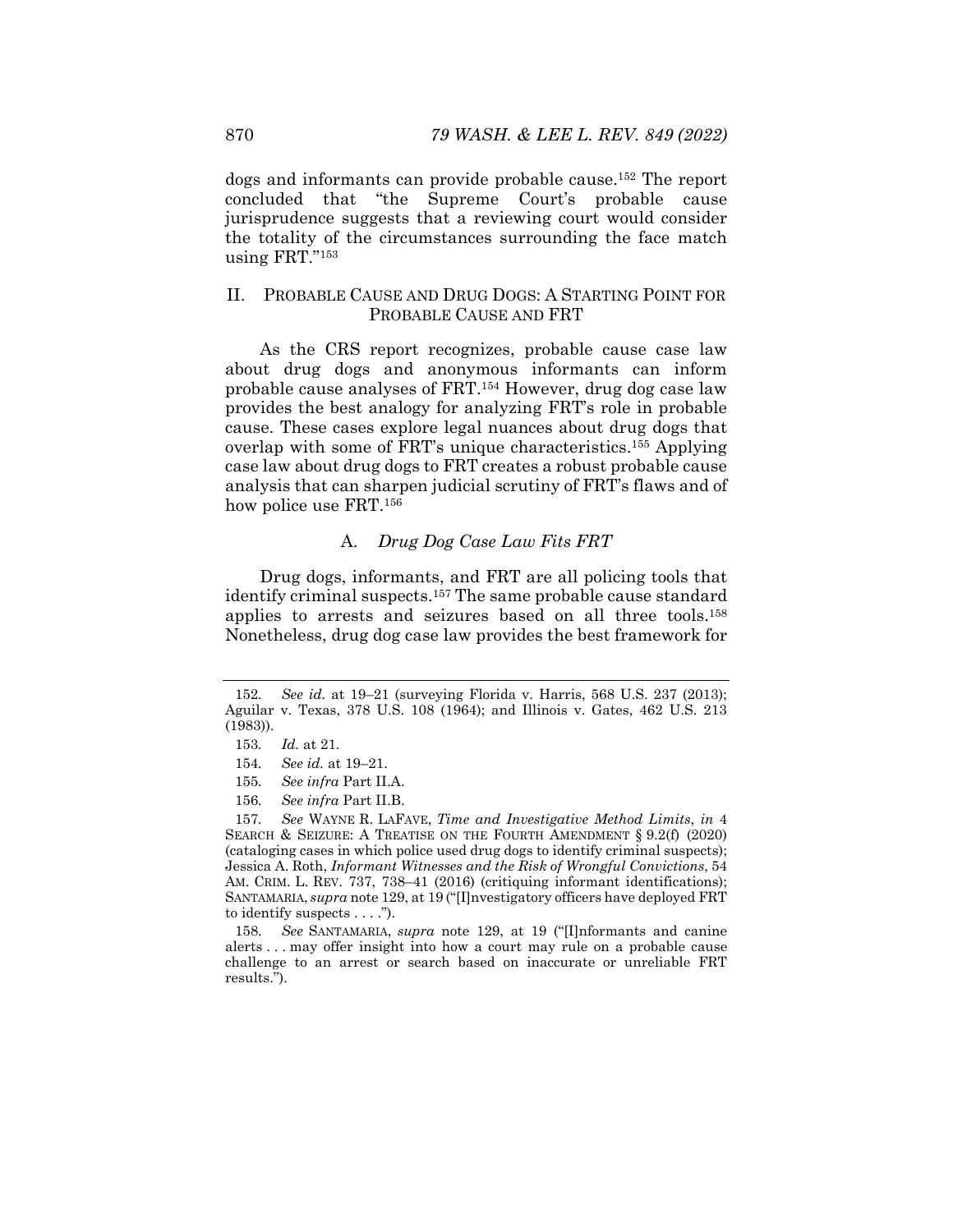FRT and probable cause because it can account for FRT's complexities in a way that informant case law cannot.

*Illinois v. Gates*159 is "[t]he foundational case for the probable cause standard," particularly concerning informants.160 *Florida v. Harris*, the central case about probable cause from drug dogs, adapted *Gates*'s methods to the nuances of drug dog identifications.161 *Harris*'s adaptation of *Gates* better applies to FRT's idiosyncrasies than *Gates* and other informant-centered cases. FRT and drug dogs are policing tools owned and operated by police,<sup>162</sup> whereas informants are independent human actors who choose to interact with police.163 As such, drug dogs and FRT raise unique risks of misuse and abuse that informants do not.164 Cases examining probable cause from drug dogs account for this risk of misuse.165 Cases about informants focus instead on an informant's "veracity, reliability, and basis of knowledge."166 Although those factors

162*. See supra* notes 55–58 and accompanying text (discussing FRT's popularity in police departments); Florida v. Jardines, 569 U.S. 1, 16–17 (2013) (Alito, J., dissenting) (commenting that dogs "and their acute sense of smell ha[ve] been used in law enforcement for centuries").

163*. See* Mary Nicol Bowman, *Truth or Consequences: Self-Incriminating Statements and Informant Veracity*, 40 N.M. L. REV. 225, 255 (2010) (considering "the incentives for an informant to provide a tip based on lies or guesses and hope the tip pans out when the informant does not actually know information that is useful for the police").

164*. See infra* Part III.A.

 166. Alabama v. White, 496 U.S. 325, 328 (1990) (internal quotation marks removed).

 <sup>159. 462</sup> U.S. 213 (1983).

 <sup>160. 1</sup> CHARLES ALAN WRIGHT & ARTHUR R. MILLER, FEDERAL PRACTICE AND PROCEDURE § 52 (4th ed. 2020); *see* Andrew Guthrie Ferguson, *Predictive Policing and Reasonable Suspicion*, 62 EMORY L.J. 259, 289 (2012) (noting *Gates*'s prominence in informant cases).

<sup>161</sup>*. See* David J. Robinson, *Admissibility of Dog-Sniff Evidence: Evaluating Probable Cause After* Florida v. Harris, 101 ILL. BAR J. 194, 210 (2013) ("Relying heavily on *Gates*, the Supreme Court [in *Harris*] noted that the post-*Gates* probable-cause showing was a 'practical and common-sensical standard' designed to make a probable-cause evaluation a more fluid analysis.").

 <sup>165.</sup> Florida v. Harris, 568 U.S. 237, 247 (2013) (instructing trial courts to consider whether "the officer cued the dog"). For further examination of cueing and other avenues for misusing drug dogs, see *infra* Part III.A.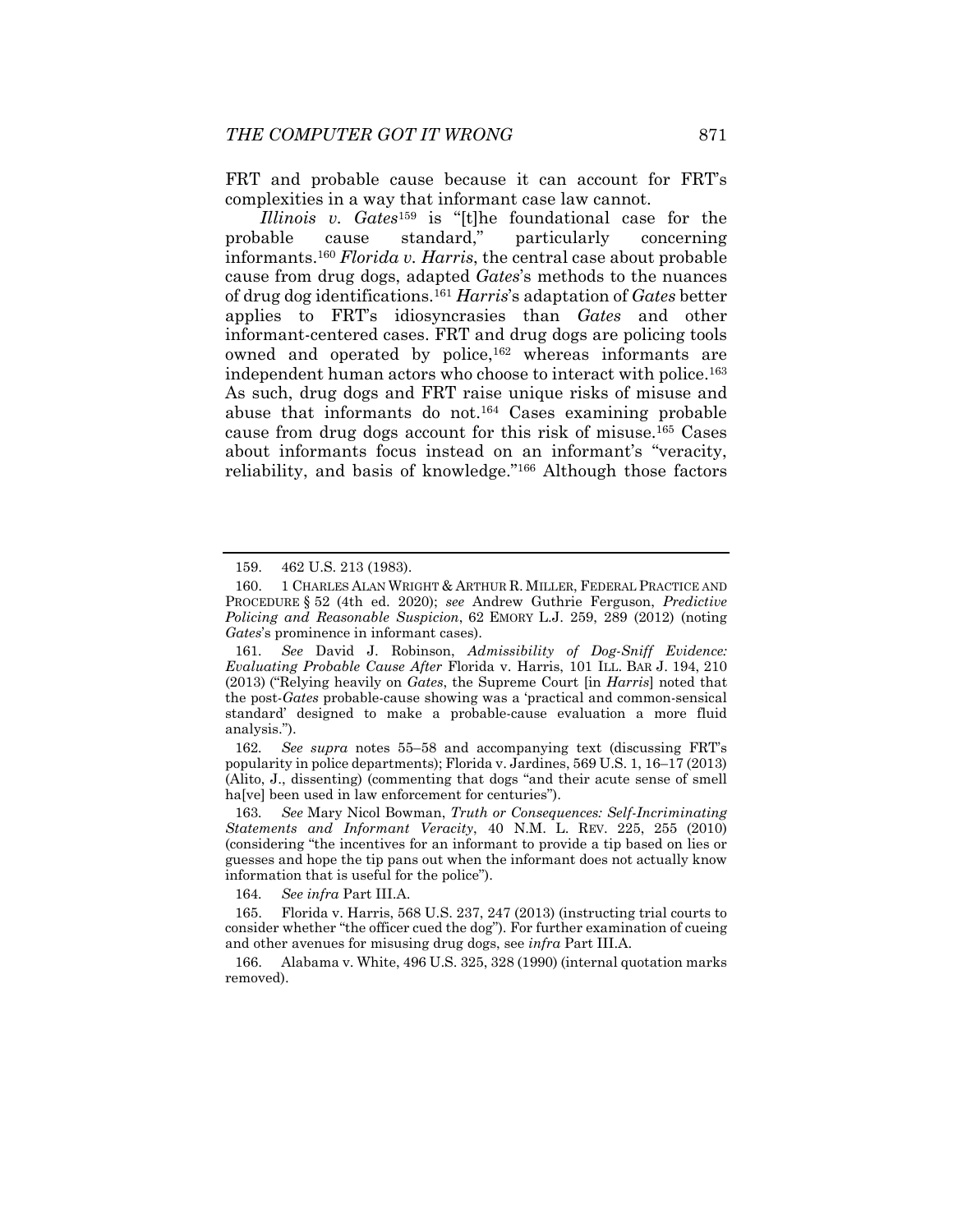relate to FRT, the factors that determine if a drug dog can provide probable cause hew more closely to FRT searches.167

## B. *Applying Drug Dog Case Law to FRT*

*Florida v. Harris*, the seminal case on drug dogs and probable cause, provides a baseline for judicial review in probable cause inquiries involving FRT. Probable cause inquiries require courts to consider the "totality of the circumstances."168 In drug dog cases, the totality of the circumstances includes factors such as a drug dog's certification by "a bona fide organization" that "test[ed] his reliability in a controlled setting," "if the dog has recently and successfully completed a training program that evaluated his proficiency in locating drugs," or "evidence of the dog's (or handler's) history in the field."169 No one factor is dispositive,170 but each informs a judge's consideration of the totality of the circumstances.171

At probable cause hearings, a defendant "must have an opportunity to challenge . . . evidence of a dog's reliability, whether by cross-examining the testifying officer or by introducing his own fact or expert witnesses."172 At these hearings, courts consider issues like the adequacy of the dog's training program, the dog and its handler's performance in training exercises, whether the dog receives regular recertification, and the unique circumstances of the dog's alert, including whether the handler cued the dog.173

The *Harris* framework adapts well to FRT. Just as probable cause inquiries involving drug dogs must consider factors

<sup>167</sup>*. See Harris*, 568 U.S. at 245–46 (listing factors to consider in probable cause inquiries). For an analysis of these factors, see *infra* Part II.B.

<sup>168</sup>*. Harris*, 568 U.S. at 244.

<sup>169</sup>*. Id.* at 246–47.

<sup>170</sup>*. See id.* at 244 (rejecting "a strict evidentiary checklist" covering a dog's field performance "whose every item the State must tick off" to establish probable cause).

<sup>171</sup>*. Id.* at 247–48.

<sup>172</sup>*. Id.* at 247.

<sup>173</sup>*. Id.* at 248; *see* United States v. Green, 740 F.3d 275, 283–84 (4th Cir. 2014) (viewing a drug dog's annual recertification as a factor in favor of establishing the dog's reliability in detecting drugs). For a more detailed discussion of cueing—when a dog responds to cues from its handler rather than the presence of drugs—see *infra* Part III.A.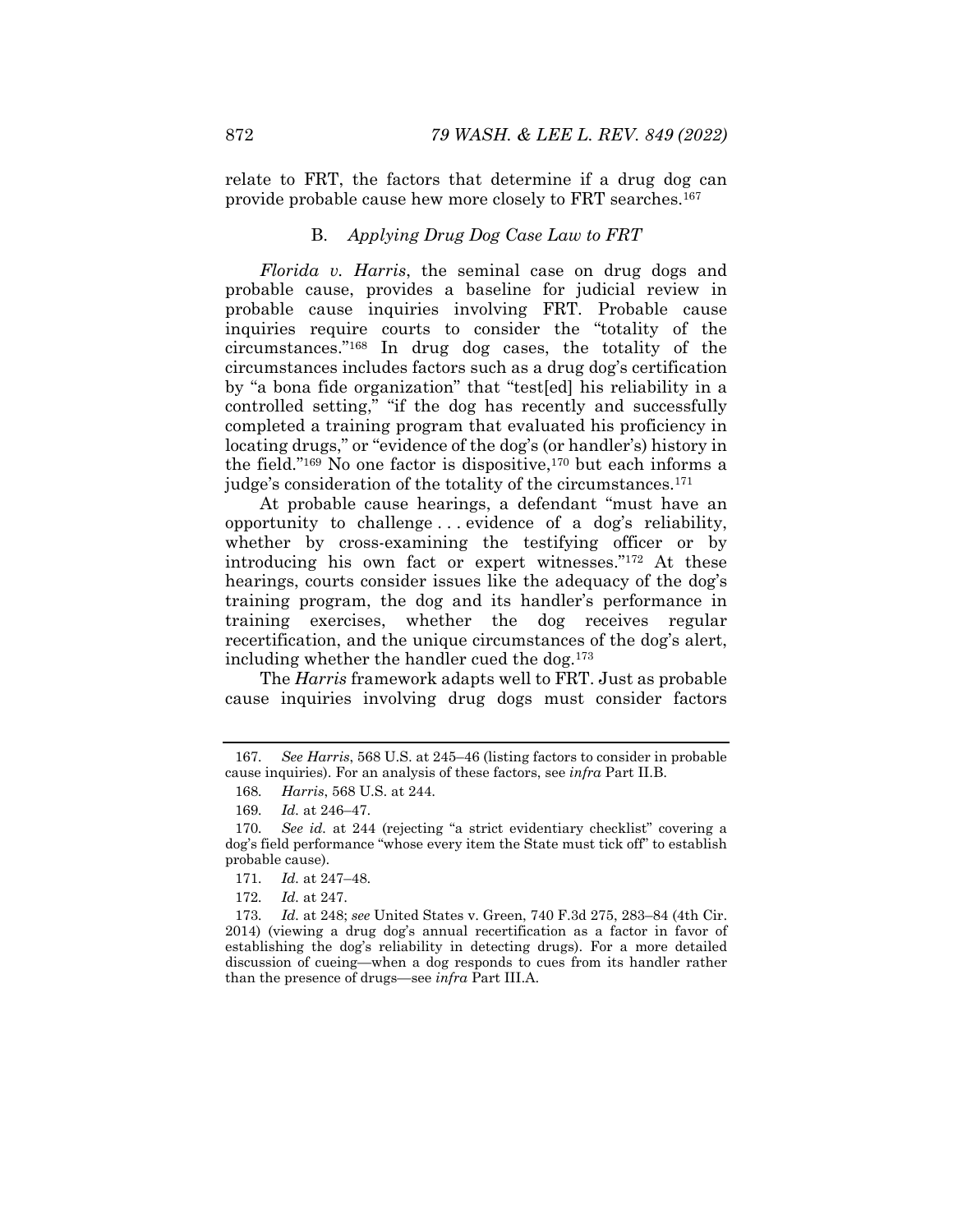affecting the dog's reliability, probable cause cases involving FRT must consider factors affecting FRT's reliability. In these FRT cases, the totality of the circumstances must include, at minimum, (1) the FRT's error rates and demographic biases, (2) the image(s) it used to identify an individual, (3) all potential "match" images the FRT identified, (4) an officer's history and training concerning FRT, and (5) the databases used to develop the FRT. All five of these factors measurably affect FRT's reliability.174

No one factor is dispositive.175 Instead, weighing each of these factors against each other will allow judges to "evaluate the proffered evidence [and] to decide what all the circumstances demonstrate."176 Regarding error rates, the State need not meet rigid percentage thresholds that are "the antithesis of a totality-of-the-circumstances analysis."177 The State should instead document how the FRT's error rates vary depending on the subject's race, gender, and age. Demographic variations in error rates affect the likelihood that an FRT correctly identified a particular defendant.178 Beyond FRT, the totality of the circumstances should include any other evidence that police considered besides the FRT identification.179

- 175. Florida v. Harris, 568 U.S. 237, 244 (2013).
- 176*. Id.* at 247–48.
- 177*. Id.* at 245.

<sup>174</sup>*. See* NIST PART 3, *supra* note 40, at 15–16 (explaining how demographics and image quality affect FRT's error rates and reliability); WHITE ET AL., *supra* note 46, at 10–11 (demonstrating how FRT loses effectiveness based on human variables, including the drive to choose the "right" match from a list of potential matches); NIST PART 2, *supra* note 39, at 71 (noting that "more diverse, globally derived, training data" can reduce false-positive identifications).

<sup>178</sup>*. See* BUOLAMWINI & GEBRU, *supra* note 41, at 1 ("The substantial disparities in the accuracy of classifying darker females, lighter females, darker males, and lighter males . . . require urgent attention . . . ."); *supra*  note 17 and accompanying text (highlighting the importance of particularized suspicion in probable cause).

<sup>179</sup>*. See* United States v. Bentley, 795 F.3d 630, 635 (7th Cir. 2015) (commenting that, in addition to a drug dog's alert, courts could consider the defendant's inconsistent narrative and other circumstances when determining whether an officer had probable cause to search the defendant's vehicle).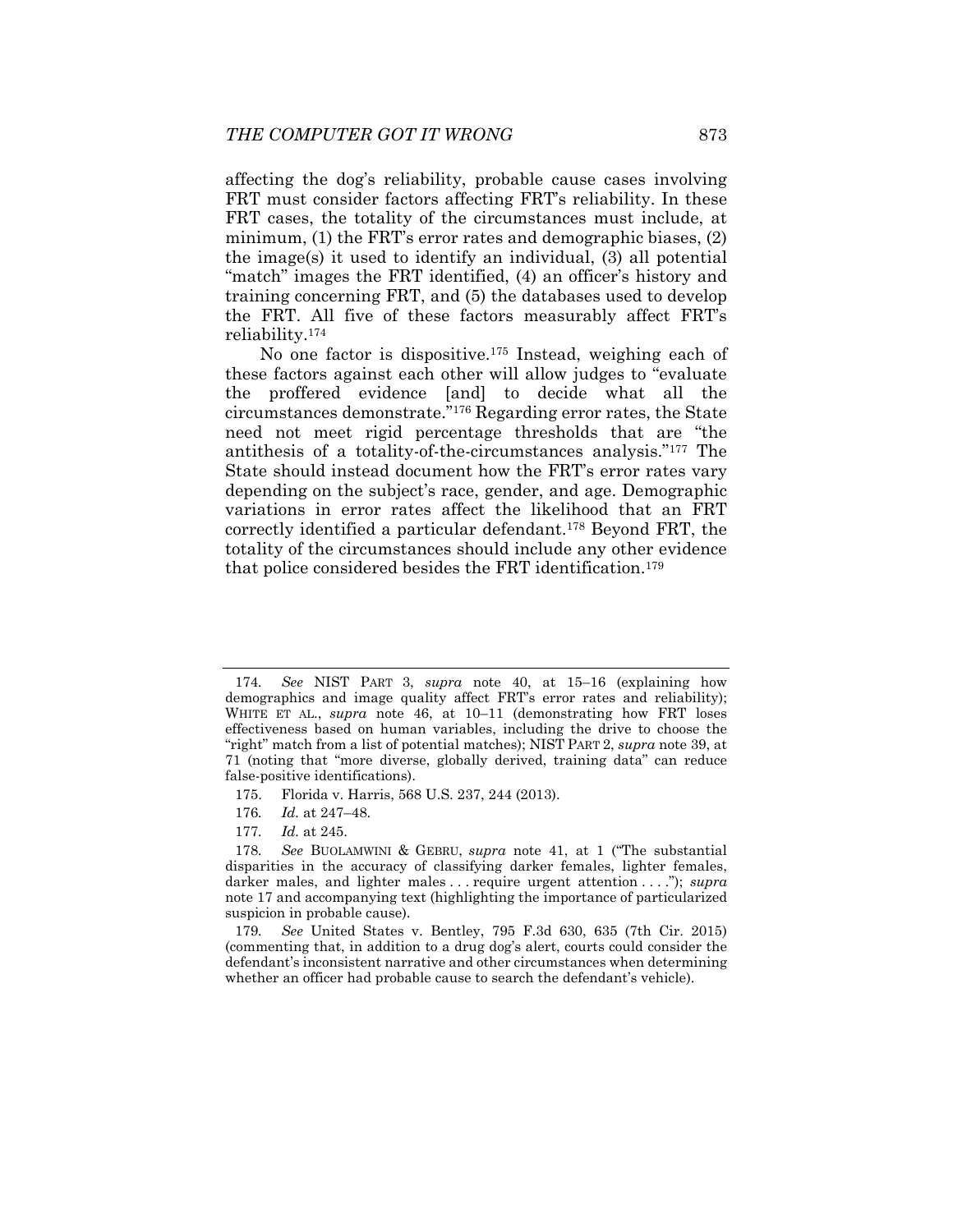This judicial analysis should occur both before and after an arrest.180 First, before a magistrate judge issues an arrest warrant,<sup>181</sup> the police affidavit requesting the warrant should include the FRT's error rates and its demographic discrepancies, the image(s) it used to identify an individual, and any other potential matches the FRT returned.182 Ensuring judicial review of an FRT identification before an arrest occurs will serve as a check against wrongful arrests and better publicize FRT use in affidavits rather than disguising it behind vague phrases like "investigative means."183

Second, after an arrest, defendants must be able to challenge an FRT-involved arrest as lacking probable cause. Beyond examining the FRT's error rates, demographic biases, the images it used, and the match(es) it produced, defendants at these probable cause hearings can challenge their FRT identification on several fronts. For instance, a defendant should "cross-examin[e] the testifying officer" who used the technology.184 In the drug dog context, a handler's testimony can weaken a dog's probable cause credentials. The Seventh Circuit recently criticized an officer who admitted to rewarding his drug dog every time the dog alerted because the rewards encouraged false alerts and diminished the dog's accuracy.185

An FRT defendant should also query how often their arresting officers use FRT and whether those officers have ever misused the technology.186 Such questioning mirrors *Harris*'s

 <sup>180.</sup> Magistrate judges issue warrants upon a showing of probable cause before an arrest occurs. MCCABE, *supra* note 13, at 23–25. Trial courts assess whether probable cause existed to support the arrest after-the-fact. *See*  Ornelas v. United States, 517 U.S. 690, 697, 699–70 (1996) (detailing the trial court's role in probable cause inquiries).

 <sup>181.</sup> For a discussion of how magistrate judges issue warrants, see MCCABE, *supra* note 13, at 23–25.

<sup>182</sup>*. See supra* note 174 and accompanying text.

<sup>183</sup>*. See* State v. Meyer, 587 N.W.2d 719, 728 (S.D. 1998) ("An arrest warrant and a search warrant are safeguards of individual rights. These processes serve a gate keeping purpose. They protect individuals from unnecessary intrusions by the government.").

 <sup>184.</sup> *Harris*, 568 U.S. at 247.

<sup>185</sup>*. See Bentley*, 795 F.3d at 636 (condemning the officer's practice of giving the dog "a rubber hose stuffed with a sock $\lceil \cdot \rceil$  every time he alerts").

<sup>186</sup>*. See* Ferguson, *supra* note 8, at 1203 (recognizing FRT's potential for "misuse against marginalized communities and dissenting voices").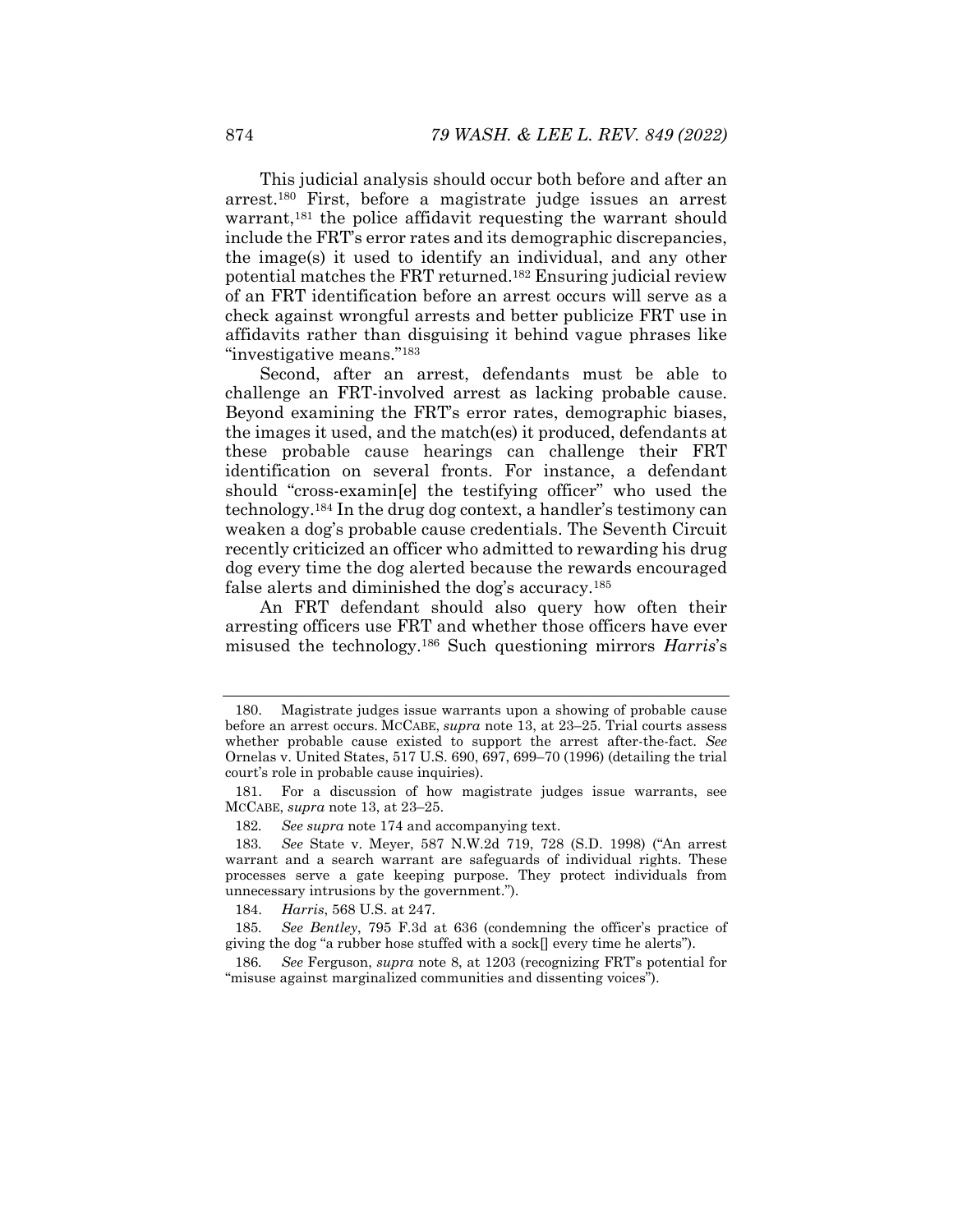recommended inquiry into a dog's handler.187 For example, NYPD detectives misused FRT by using an image of Woody Harrelson to try to identify a suspect who allegedly resembled the actor.188 Inquiries into an officer's FRT training or instruction are likewise relevant,<sup>189</sup> especially when police use FRT that produces a list of potential matches.<sup>190</sup> At least one study suggests that face identification training can mitigate human error in evaluating potential matches.<sup>191</sup>

Information on the FRT's training and development also merits consideration.192 The data sets of images used to train the FRT are particularly important.<sup>193</sup> The likelihood of misidentification is higher if the training data set lacks images sharing the defendant's race, age, or gender.194 Courts should also examine the integrity of the FRT's image database. Some FRT databases include low-quality images that further diminish FRT accuracy.195 Finally, like in drug dog cases, expert witnesses are another line of defense in FRT-based prosecutions.196 Courts should assess these experts' testimony

190*. See* WHITE ET AL., *supra* note 46, at 10 (documenting how FRTs that present a list of potential matches open up opportunities for human error).

191*. See id.* at 11 ("[S]pecialist facial examiners performed far better on the candidate list task than untrained students and the non-specialist passport officers—making 20% fewer errors as a group.").

192*. See Harris*, 568 U.S. at 246–47 (explaining how evidence of a drug dog's training influences the probable cause analysis).

193*. See* NIST PART 3, *supra* note 40, at 10 (recommending "refined training" and "more diverse training data" as means to increase FRT reliability).

194*. See id.* at 2, 63; BUOLAMWINI & GEBRU, *supra* note 41, at 10; MERLER ET AL., *supra* note 45, at 4 .

195*. See* NIST PART 3, *supra* note 40, at 15–16.

196*. See* United States v. Diskin, 364 F. Supp. 3d 1138, 1145 (D. Mont. 2019) (examining testimony from a defendant's drug dog expert), *aff'd*, No. 19-30218, 2021 WL 1549967 (9th Cir. Apr. 20, 2021); United States v. Melchior, 4:16CR3033, 2017 WL 9478421, at \*7–8 (D. Neb. Jan. 17, 2017) (same).

<sup>187</sup>*. See* Florida v. Harris, 568 U.S. 237, 247 (2013) ("[T]he defendant may examine how the dog (or handler) performed in [training exercises] . . . .").

 <sup>188.</sup> Garvie, *supra* note 47.

<sup>189</sup>*. See* United States v. Green, 740 F.3d 275, 283 (4th Cir. 2014) (crediting a state trooper's regular training with his drug-sniffing dog, Bono, in finding that Bono's alert provided the trooper with probable cause).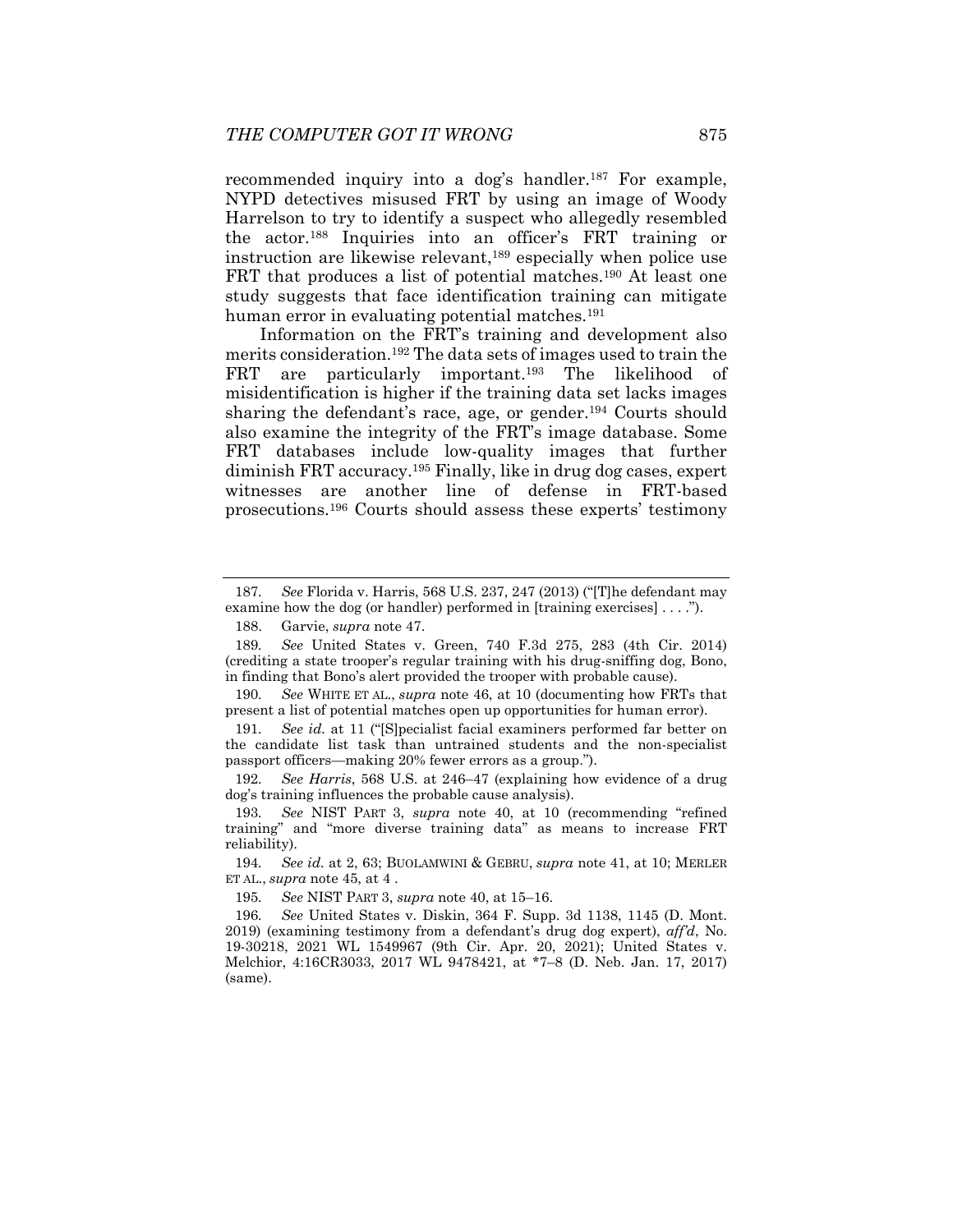as they would in any case.197 A more active judicial role in probable cause cases involving FRT can empower judges to prevent wrongful arrests.

### III. FRT MERITS MORE SCRUTINY THAN DRUG DOGS AND SHOULD NOT BE THE SOLE SOURCE OF PROBABLE CAUSE

Crucial differences between FRT and drug dogs demand that courts scrutinize FRT more skeptically. FRT harbors dangers that are either nominal or non-existent in drug dogs, namely (1) demographic biases stemming from flawed data, and (2) FRT's status as a technological policing tool. These factors justify increased judicial scrutiny of FRT in probable cause cases.198 Applying that heightened scrutiny demonstrates why FRT, unlike drug dogs, should not provide the only basis of probable cause because of its potential reliance on bad data and its race, gender, and age biases.199

## A. *Differences Between FRT and Drug Dogs Call for Heightened Judicial Scrutiny*

## 1. Race, Gender, and Age Biases Hamper FRT Differently than Drug Dogs

FRT's reliability and bias problems come from poorly trained algorithms that rely on non-diverse datasets.200 Though both FRT and drug dogs can suffer from insufficient training that may lead to false-positive identifications,  $201$  a dog's misidentifications lack FRT's inherent racial, gender, and age biases that perpetuate injustices in the criminal justice system. A poorly trained dog may lead an officer to an empty car or get

<sup>197</sup>*. See, e.g.*, United States v. \$209,815 in U.S. Currency, No. 3:14-cv-00780, 2015 WL 5970186, at \*11 (N.D. Cal. Oct. 14, 2015) (applying the *Daubert* standard to competing drug dog experts).

<sup>198</sup>*. See infra* Part III.A.

<sup>199</sup>*. See infra* Part III.B.

 <sup>200.</sup> BUOLAMWINI & GEBRU, *supra* note 41, at 10.

<sup>201</sup>*. See* Ken Lammers, *Canine Sniffs: The Search That Isn't*, 1 N.Y.U. J.L. & LIBERTY 845, 852 (2005) ("[A] dog's accuracy depends on the quality of its training . . . ."); *id.* at 851 (showing the consequences of a drug dog's false alert); NIST PART 3, *supra* note 40, at 10 (presenting FRT's risk of false positives).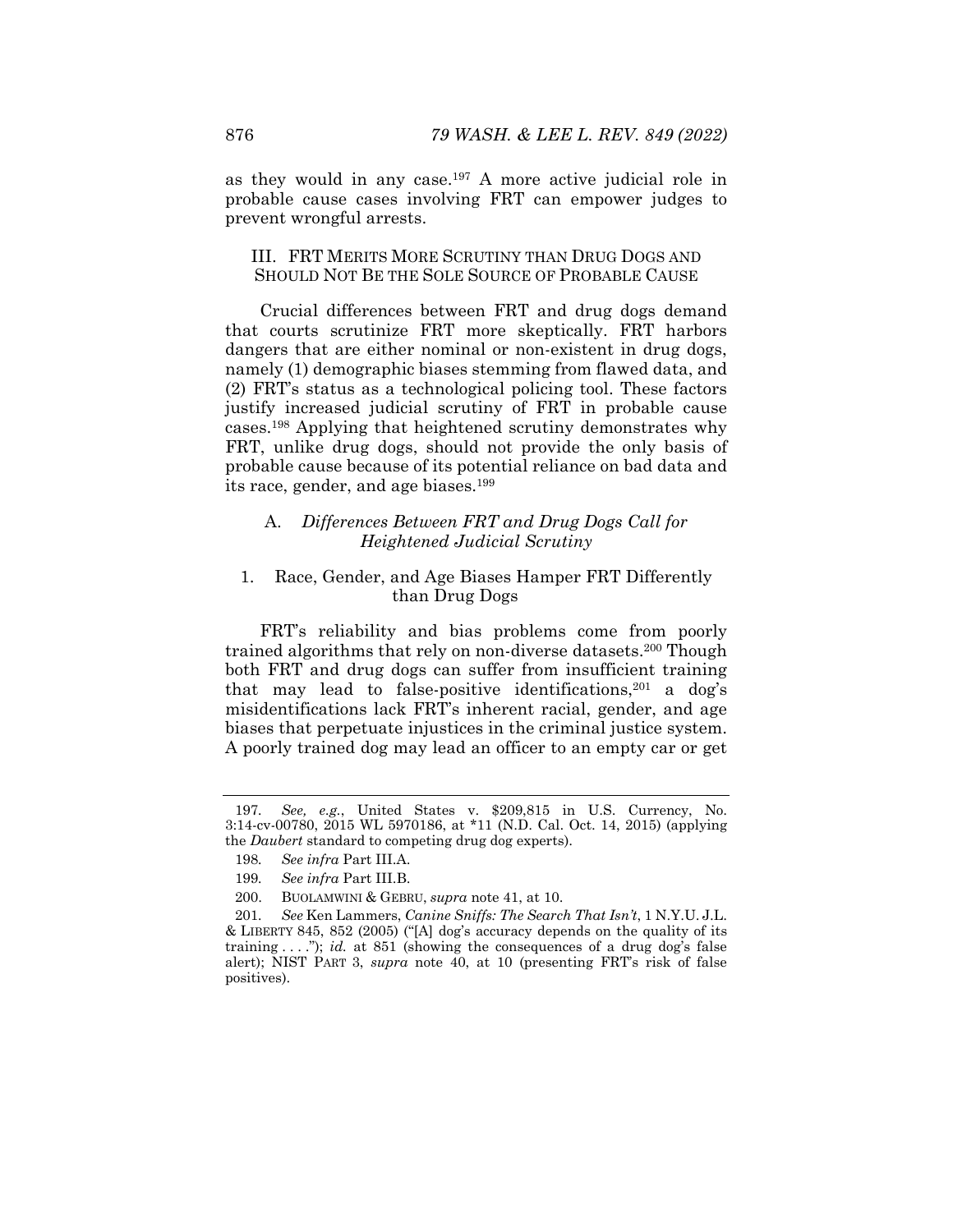distracted by nearby animals.<sup>202</sup> It might alert its handler to money contaminated with drug residue, a surprisingly common occurrence,203 unbeknownst to an innocent person carrying a dirty dollar.<sup>204</sup> A drug dog may also falsely alert due to "cueing" from its handler.205 Cueing occurs when a dog "recognize[s] and react[s] to [its handler's] posture, facial expressions, tone of voice, and so on" such that the dog appears to "accomplish[] the job it is trained to perform, while in reality it is merely responding to cues from its handler."206 For example, a dog may give a false positive alert when an officer leans into a car's window because the dog associates alerting with seeing its handler lean into a car's window.207

For all their flaws, drug dogs lack FRT's built-in risk of false positives when dealing with people of color, women, and elderly and young people.208 Demographic biases may influence a dog's handler, who subsequently cues the dog based on those biases.<sup>209</sup>

204*. See* United States v. \$242,484.00, 351 F.3d 499, 511 (11th Cir. 2003) (suggesting that contaminated currency makes drug dog alerts less reliable), *aff'd en banc*, 389 F.3d 1149 (11th Cir. 2004).

205*. See* Lammers, *supra* note 201, at 852 (detailing the risks of cueing in canine policing).

206*. Id.*

207*. See id.* (providing examples of cueing).

208*. See* Joseph Magrisso, *Protecting Apartment Dwellers from Warrantless Dog Sniffs*, 66 U. MIA. L. REV. 1133, 1148–49 (2012) (cataloging causes of dogs' "high false alert rates" including poor temperament, smelling items associated with contraband, catching a whiff of a drug's legal byproduct, and cueing from handlers).

209*. See* Carlee Beth Hawkins & Alexia Jo Vandiver, *Human Caregivers Perceive Racial Bias in Their Pet Dogs*, 22 GRP. PROCESSES & INTERGROUP RELS. 901, 912 (2019) (acknowledging that "[w]hite caretakers' implicit personal pro-[w]hite preference could be 'passed down the leash' to their pet dogs through demonstrating negative nonverbal behaviors").

<sup>202</sup>*. See* Transcript of Oral Argument at 41, Florida v. Harris, 568 U.S. 237 (2013) (No. 11-817) ("[D]ogs make mistakes. Dogs err. Dogs get excited and will alert to things like tennis balls in trunks or animals, that sort of thing.").

 <sup>203.</sup> *See* Yuegang Zuo et al., *An Accurate and Nondestructive GC Method for Determination of Cocaine on US Paper Currency*, 31 J. SEPARATION SCI. 2444, 2444 (2008) ("Cocaine was detected in 67% of the circulated banknotes collected in Southeastern Massachusetts . . . . On average, \$5, 10, 20, and 50 denominations contain higher amounts of cocaine than \$1 and 100 denominations of US banknotes.").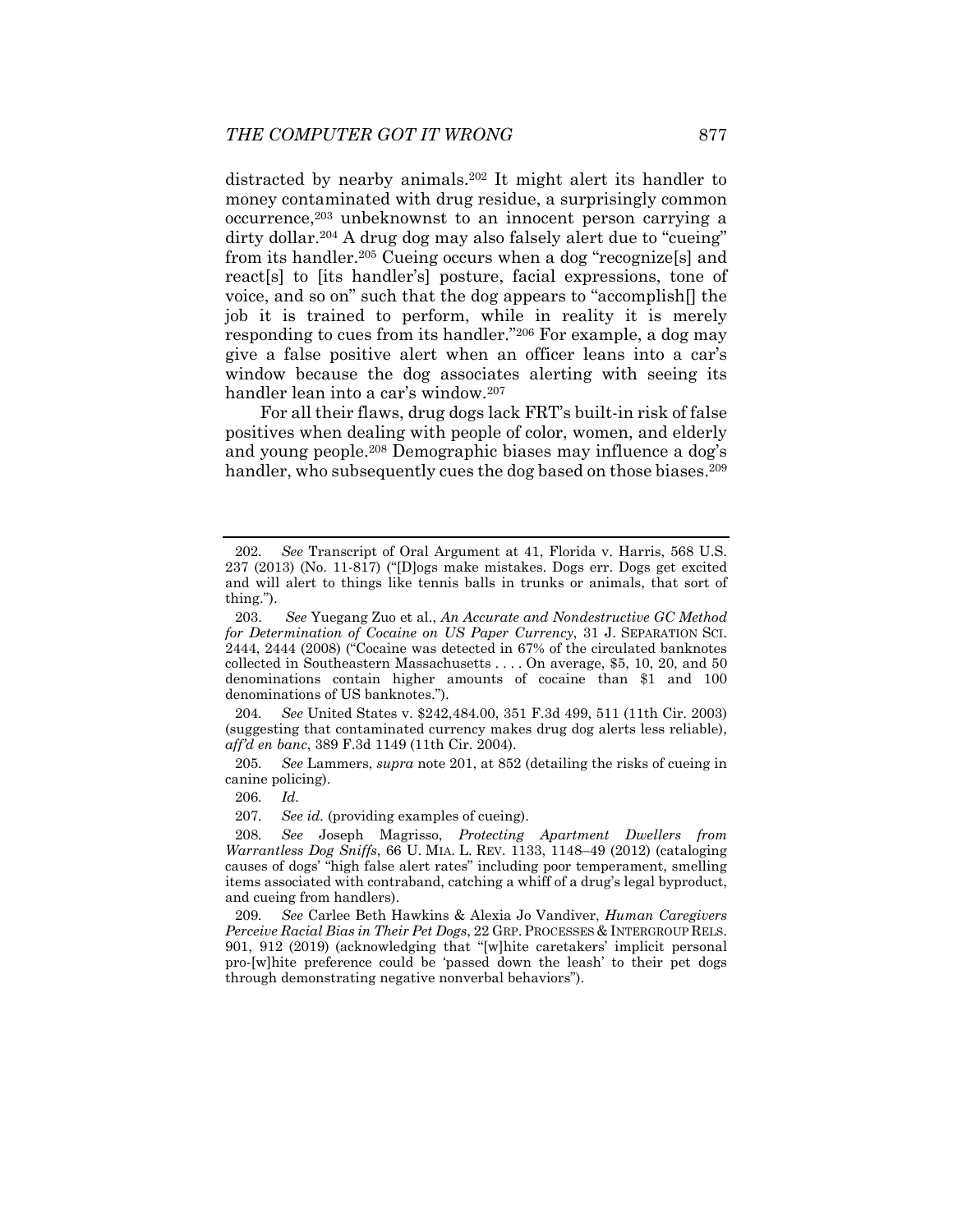But in that case the handler is the problem, not the  $\log^{210}$ Similarly, police may deploy drug dogs in a racially biased manner.<sup>211</sup> There too, the biased action lies with the handler, not the dog.212 Demographic biases do not impede drug dogs in probable cause inquiries because drug dogs are not inherently less reliable when sniffing one group's vehicles versus another's.213 Handler biases, not a dog's internal flaws, create discrepancies in drug dog accuracy across demographic groups.214 In contrast, FRT's built-in demographic biases hamper its reliability in probable cause cases.<sup>215</sup> These technological biases call for more careful judicial scrutiny of FRT than drug dogs.

## 2. Digital Policing Tools Like FRT Deserve More Scrutiny than Analog Policing Tools Like Drug Dogs

Recent Supreme Court cases like *Riley*, *Carpenter*, and *Jones* differentiate digital policing tools from analog policing tools and reinforce why courts should treat FRT more stringently than drug dogs. These three cases demonstrate that

<sup>210</sup>*. See* Lisa Lit et al., *Handler Beliefs Affect Scent Detection Dog Outcomes*, 14 ANIMAL COGNITION 387, 387 (2011), https://perma.cc/7YSA-9P92 (PDF) ("Handlers' beliefs that scent was present potentiated handler identification of detection dog alerts. Human more than dog influences affected alert locations.").

<sup>211</sup>*. See* Anthony J. Ghiotto, *Traffic Stop Federalism: Protecting North Carolina Black Drivers from the United States Supreme Court*, 48 U. BALT. L. REV. 323, 366 (2019) ("[A] police officer who has a subjective belief that black drivers are more likely to carry drugs in their vehicles than white drivers may follow a black driver until the driver commits a traffic code violation and then immediately request a drug-sniffing dog to confirm the officer's subjective hunch." (footnote omitted)).

<sup>212</sup>*. See id.* at 365 ("The initial decision of whether to utilize a drug dog may provide for the most subjectivity on the part of the police officer."); *cf.*  Brandon Hasbrouck, *Abolishing Racist Policing with the Thirteenth Amendment*, 67 UCLA L. REV. DISCOURSE 1108, 1115 n.30 (2020) ("The use of police dogs is not inherently racist, but rather presents a violent and dehumanizing vehicle for officers' own racial biases.").

 <sup>213.</sup> Magrisso, *supra* note 208, at 1448–49.

<sup>214</sup>*. Cf.* Lit et al., *supra* note 210, at 393 ("[H]andler beliefs affect working dog outcomes, and human indication of scent location affects distribution of alerts more than dog interest in a particular location.").

 <sup>215.</sup> NIST PART 3, *supra* note 40, at 2, 63; BUOLAMWINI & GEBRU, *supra*  note 41, at 10.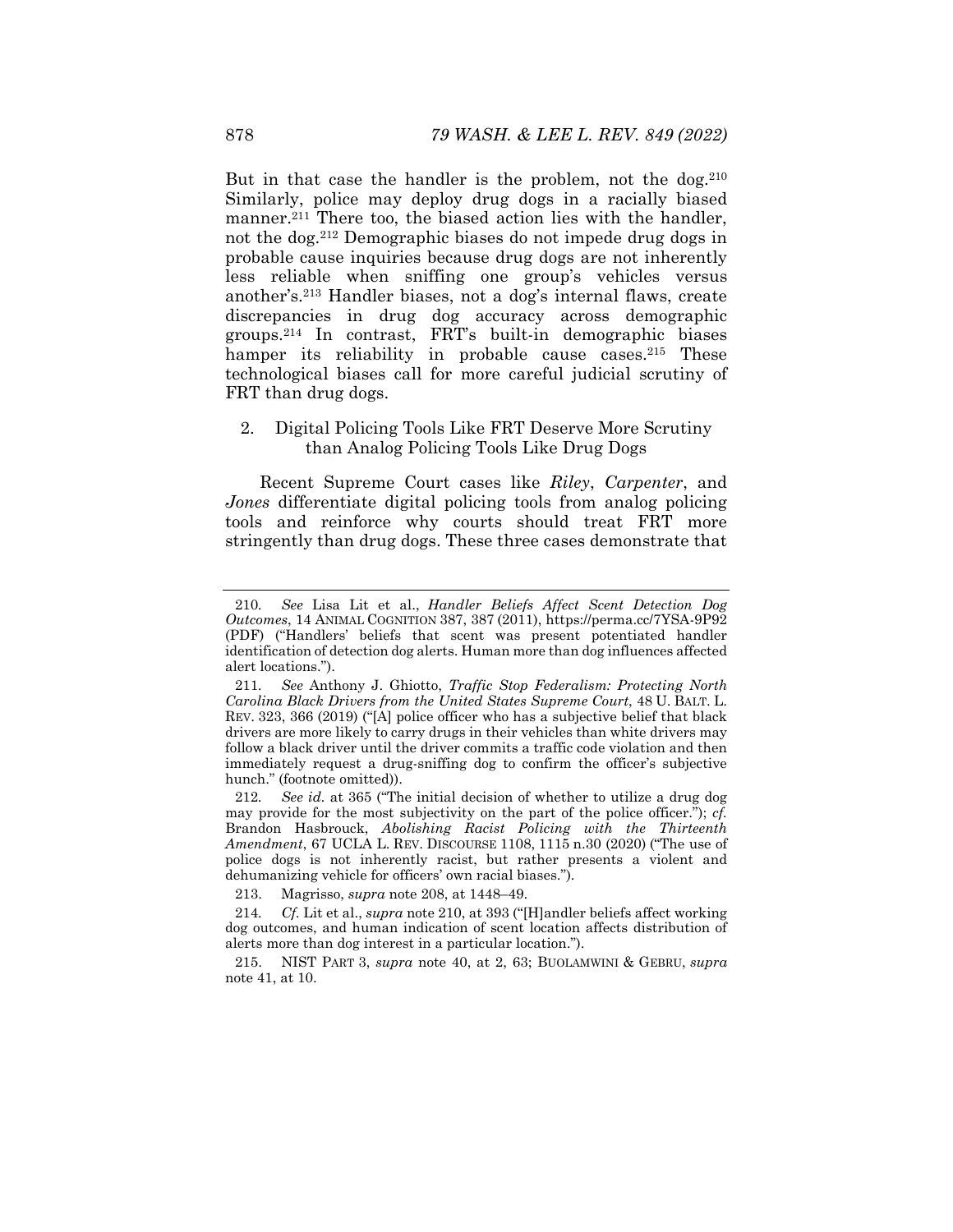traditional search and seizure doctrines do not always apply to technological policing.216 Concerns over issues like privacy, the ease and convenience of digital versus analog policing, and heightened risks of arbitrary government intrusions into citizens' lives animate these opinions.217

As discussed above, FRT is a digital policing tool that raises serious threats to personal privacy, such as tracking and surveilling citizens. In contrast, privacy concerns from drug dogs are shorter lived and less pervasive.218 Regarding issues of ease and convenience, officers can run FRT searches from a police station and sort through thousands of photos at the click of a button.219 But drug dogs require approaching vehicles or suspects in the field one at a time.<sup>220</sup> Finally, the risk of arbitrary government intrusions from FRT is greater than for drug dogs. These higher risks stem from the frequency and ease of FRT searches vis-á-vis drug dogs, the likelihood of overreliance on FRT due to automation bias, and the potential for real-time public surveillance.<sup>221</sup> These differences between drug dogs and FRT illustrate the Supreme Court's concerns about the shift from traditional to digital policing.<sup>222</sup> Given these concerns, courts should treat FRT with a more protective constitutional analysis and refuse to recognize FRT as the sole basis of probable cause.<sup>223</sup>

222*. See id.* at 1134 ("[M]erely applying analog precedents to digital challenges does not maintain the status quo but significantly enhances police power at the expense of personal liberty.").

 223. The fact that FRT is a digital policing tool also distinguishes it from eyewitness identifications, a traditional analog policing tool that can provide the sole source of probable cause despite demographic biases. Eyewitness identifications typically occur using an in-person lineup or a group of photographs known as a photo array. Findley, *supra* note 88, at 442. Demographic bias can arise in eyewitness identifications from two sources: the eyewitness or the officers who present the lineup or photo array.

<sup>216</sup>*. See* Ferguson, *supra* note 8, at 1129–40.

<sup>217</sup>*. See supra* Part I.C.

<sup>218</sup>*. See* Illinois v. Caballes, 543 U.S 405, 406 (2005) (recounting that a search involving a drug dog lasted less than ten minutes).

 <sup>219.</sup> Ferguson, *supra* note 8, at 1153.

<sup>220</sup>*. See* Lammers, *supra* note 201, at 285 (describing how drug dog sniffs occur).

<sup>221</sup>*. See* Ferguson, *supra* note 8, at 1115, 1139, 1153 (documenting FRT's risks of error and abuse).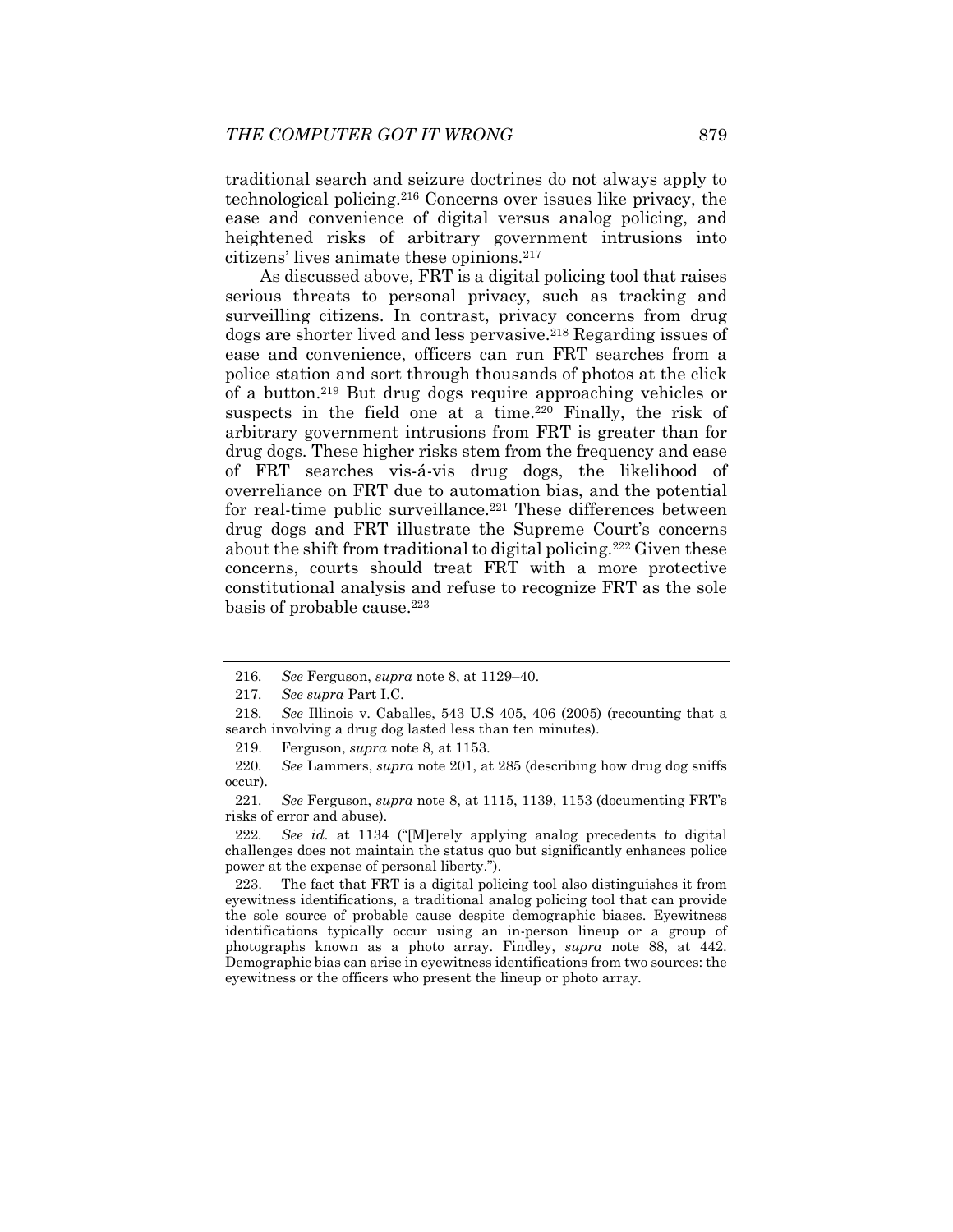#### B. *An FRT Match Alone Cannot Provide Probable Cause*

A more searching constitutional analysis of FRT should focus on FRT's reliance on flawed data and the resulting demographic biases. These problems warrant precluding FRT from providing the sole source of probable cause. Robust public support for limiting FRT's role in law enforcement and probable cause inquiries bolsters this conclusion.

### 1. Garbage in, Garbage out: Flawed Data, Police Databases, and Probable Cause

Many FRTs rely on flawed inputs—faulty data sets and algorithms.224 These flawed inputs create flawed outputs—demographically biased error rates.225 "Garbage in, garbage out."226 Recent cases about bad data in police databases

Eyewitnesses struggle with cross-racial identifications, which "are less accurate even if the witness harbors no significant biases and has had frequent interactions with persons of that race." Sandra G. Thompson, *Judicial Blindness to Eyewitness Misidentification*, 93 MARQ. L. REV. 639, 665 (2009). But unlike FRT, an individual eyewitness's biases only affect the investigation the eyewitness participates in. Brandon Garrett, *Eyewitnesses and Exclusion*, 65 VAND. L. REV. 451, 458–60 (2012). FRT mechanically injects its biases into *every* investigation where police use it. *See* Ferguson, *supra* note 8, at 1120. Officer bias in identifications presents a more persistent problem one biased officer can influence many eyewitnesses. *See* Richard A. Wise et al., *How to Analyze the Accuracy of Eyewitness Testimony in a Criminal Case*, 42 CONN. L. REV. 435, 461–63 (2009). Officers retain ample leeway in conducting lineups and photo arrays, with practices "traditionally passed on by senior officers through word of mouth." Garrett, *supra*, at 459. Over time, demographic biases could seep into an entire department's eyewitness procedures. *See* Findley, *supra* note 88, at 280 (recognizing systemic problems related to identification errors). Despite this pervasive potential, officer bias lacks FRT's automated ease. *See* Ferguson, *supra* note 8, at 1200. Contacting eyewitnesses, compiling photo arrays, and fielding lineups take time and effort, whereas FRT merely requires a few clicks on a computer. *See* Garrett, *supra*, at 459. These digital differences merit added scrutiny.

 <sup>224.</sup> NIST PART 3, *supra* note 40, at 2, 63; BUOLAMWINI & GEBRU, *supra*  note 41, at 10; MERLER ET AL., *supra* note 45.

<sup>225</sup>*. See* NIST PART 3, *supra* note 40, at 7–8, 63; BUOLAMWINI & GEBRU, *supra* note 41, at 10.

<sup>226</sup>*. See* Garvie, *supra* note 47 ("'Garbage in, garbage out' is a phrase used to express the idea that inputting low-quality or nonsensical data into a system will produce low-quality or nonsensical results."); United States v. Esquivel-Rios, 725 F.3d 1231, 1234 (10th Cir. 2013) (Gorsuch, J.) ("Garbage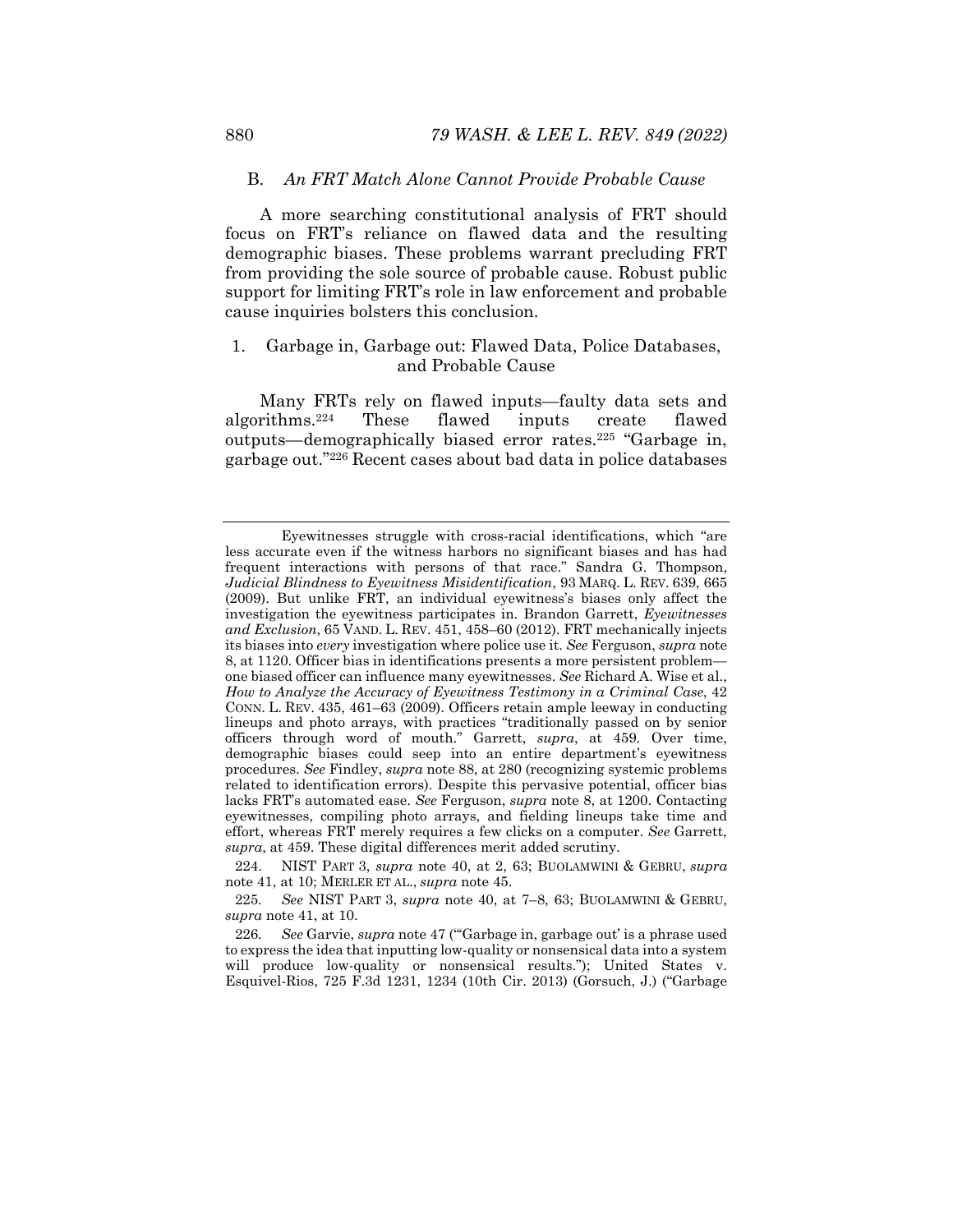can inform how courts should review FRT's faulty data inputs. These cases about flawed inputs, viewed in tandem with FRT's biased outputs, demonstrate why courts should preempt FRT from providing probable cause without further investigation.

## *a. Supreme Court Scrutiny of Police Databases*

In *Herring v. United States*,<sup>227</sup> the Supreme Court recognized that erroneous data inputs can disqualify technology from providing probable cause.<sup>228</sup> Police wrongly arrested Herring after his name mistakenly appeared in a database of open warrants.229 Herring's "warrant had been recalled five months earlier," but the database showed an active warrant in his name.<sup>230</sup> Because incorrect data populated the database, identifying Herring within it did not provide probable cause to arrest him.231 *Herring*'s acknowledgment that a technology's flawed inputs provide shaky grounding for probable cause is significant, even if the Court ultimately looked past the probable cause issue.232

*Herring* clarified that if "false information" in a database was "necessary to" reach a probable cause determination, then that false information could void the probable cause finding.233 The false information is essentially a bad input (garbage in) that negates probable cause premised on that input (garbage out).234

232*. See id.* at 146–47 (holding that even if police lacked probable cause to arrest, the good-faith exception to the exclusionary rule permitted admitting evidence obtained during the arrest).

in, garbage out. Everyone knows that much about computers: you give them bad data, they give you bad results.").

 <sup>227. 555</sup> U.S. 135 (2009).

<sup>228</sup>*. Id.* at 137–39.

<sup>229</sup>*. Id.* at 138.

<sup>230</sup>*. Id.* 

<sup>231</sup>*. Id.* at 137–39.

<sup>233</sup>*. Id.* at 145.

 <sup>234.</sup> A critic might observe that *Herring* required "deliberate falsehoods" or "reckless disregard" rather than mere "innocent mistake[s]" or negligence to suppress evidence from an arrest based on faulty database. *Id.* This distinction does not determine FRT's role in probable cause. *Herring*  distinguished reckless from innocent informational defects under the exclusionary rule and its purpose of "deter[ring] police misconduct." *Id.* at 143–44. FRT's flawed inputs are not the product of police misconduct, but the misconduct of private companies. *See Atlas of Surveillance*, *supra* note 55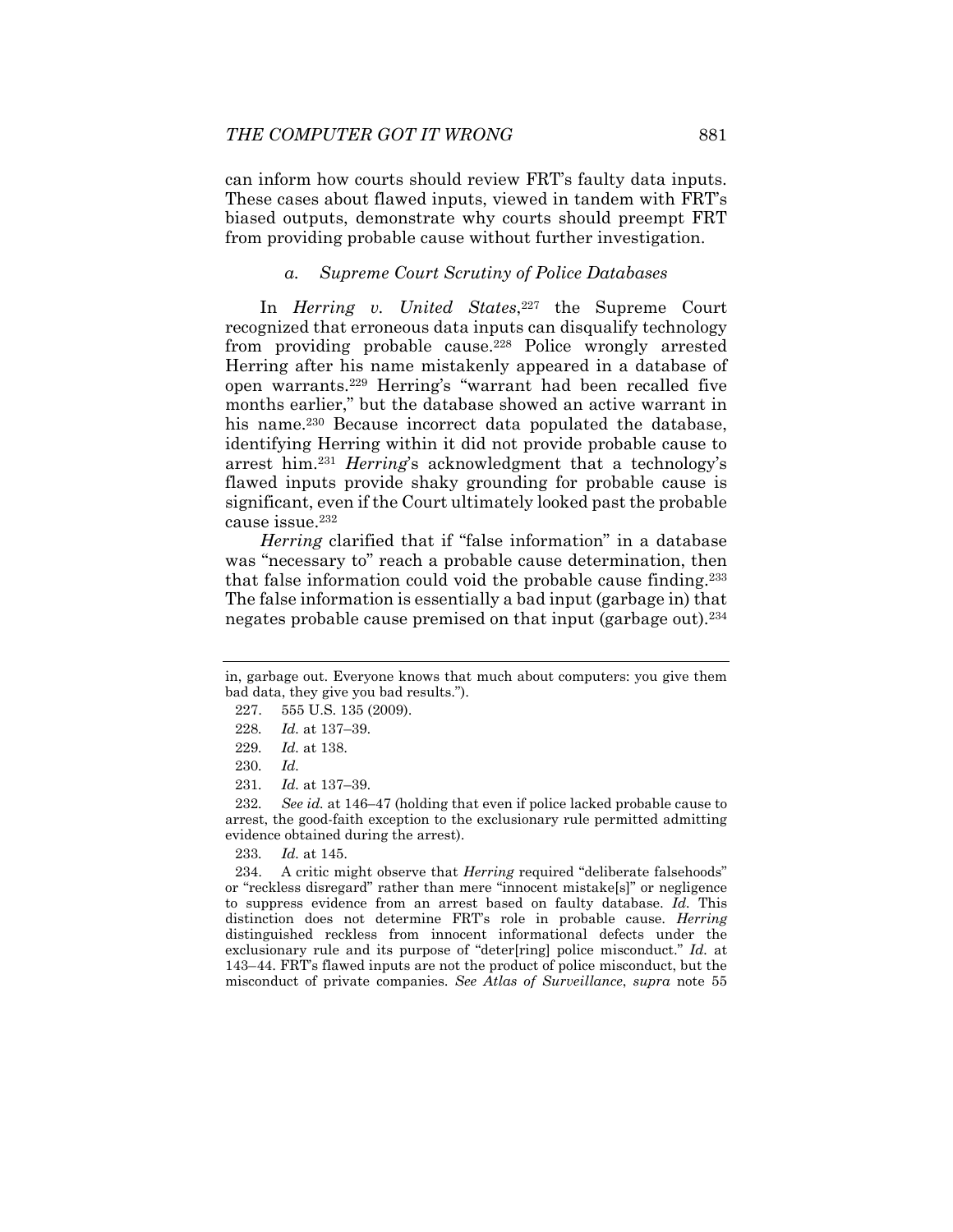Probable cause premised on FRT alone suffers from the same deficiency as the probable cause to arrest Herring: bad inputs. Like the database in *Herring*, FRT relies on questionable intake—non-diverse training data and biased algorithms.235 In both cases, these poor inputs led to poor outcomes: Herring's wrongful arrest and FRT's biased misidentifications. These similarities strengthen the conclusion that FRT cannot provide the sole source of probable cause.

*Herring* also suggested that relying on technology beset by recurring errors can preclude probable cause.236 Chief Justice Roberts reasoned that "[s]urely it would *not* be reasonable for the police to rely on a recordkeeping system that *routinely* leads to false arrests."237 Because reasonableness guides probable cause inquiries,238 technology that police cannot reasonably rely

<sup>(</sup>cataloging dozens of private vendors from whom law enforcement agencies purchase FRT). The exclusionary rule does not apply to private parties. *See*  State v. Christensen, 797 P.2d 893, 897 (Mont. 1990) ("Even though the exclusionary rule could be applied to evidence resulting from illegal private conduct, the courts have uniformly refused to do so because it would serve no purpose."); Commonwealth v. Corley, 491 A.2d 829, 834 (Pa. 1985) ("Because the exclusionary rule . . . is aimed at 'official misconduct', it would be a wholly improper extension to apply it . . . as a remedy for private conduct."). Accordingly, *Herring*'s exclusionary rule rationale does not affect whether privately-developed FRT can provide probable cause. *See Herring*, 555 U.S. at 139 ("[W]hether the error can be traced to a mistake by a *state actor* or *some other source* may bear on the analysis." (emphasis added)). Because FRT's private vendors are outside the exclusionary rule's ambit, it is appropriate to curtail FRT's errors by limiting FRT's role in providing probable cause.

 <sup>235.</sup> These algorithmic biases are more dangerous than *Herring*'s bookkeeping errors. *See* Joy Buolamwini, *Artificial Intelligence Has a Problem with Gender and Racial Bias. Here's How to Solve It*, TIME (Feb. 7, 2019), https://perma.cc/DW9G-5VLX (highlighting that "failed machine learning systems" such as FRT "amplify, rather than rectify" failures in the criminal justice system).

<sup>236</sup>*. See* Ferguson, *supra* note 8, at 1194 (noting that, in *Herring*, "the Justices . . . acknowledged that recurring [technological] problems would impact Fourth Amendment decisions").

 <sup>237.</sup> Herring v. United States, 555 U.S. 135, 146 (2009); *see* Arizona v. Evans, 514 U.S. 1, 17 (1995) (O'Connor, J., concurring) ("[I]t would not be reasonable for the police to rely, say, on a recordkeeping system . . . that has no mechanism to ensure its accuracy over time and that routinely leads to false arrests . . . .").

<sup>238</sup>*. See* Florida v. Jimeno, 500 U.S. 248, 250 (1991) ("The touchstone of the Fourth Amendment is reasonableness.").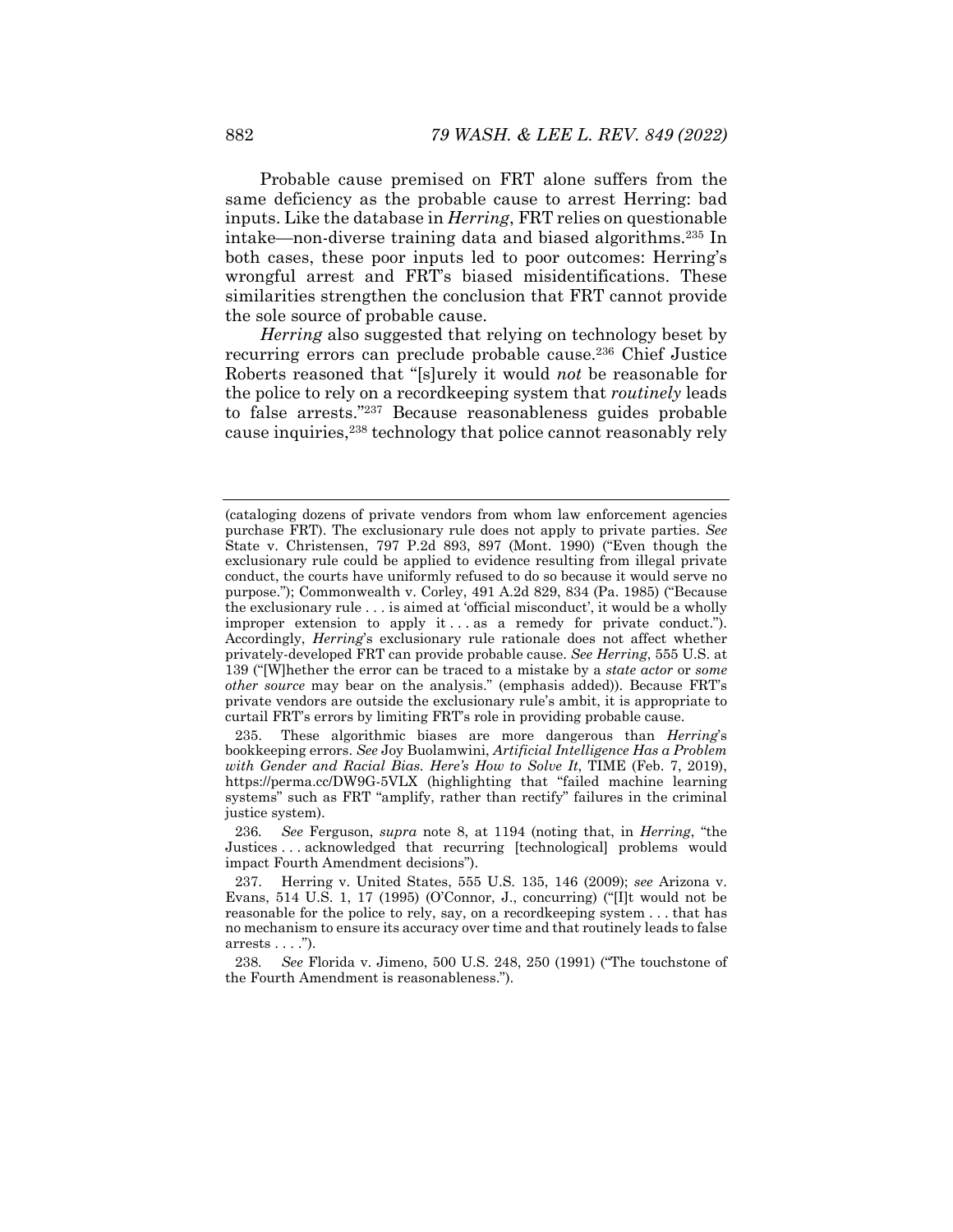on cannot provide probable cause.239 Moreover, the Court explained that "it might be reckless for officers to rely on" technology plagued by "systemic errors."240

If police knowingly use FRT that routinely misidentifies suspects, *Herring* could prevent that FRT from establishing probable cause.241 For instance, in Detroit, the Police Chief admitted that if his department used FRT alone to identify people, "96 percent of the time it would misidentify."242 Though probable cause evades fixed percentages,243 relying on FRT that misidentifies people *96 percent of the time* would "routinely lead[] to false arrests" and thus be reckless under *Herring* and prevent probable cause.244

The *Herring* Court ultimately admitted evidence seized without probable cause because of the officers' "good-faith" belief that the faulty database was accurate.<sup>245</sup> The defective database could not provide probable cause, $246$  but the officers could reasonably rely on it because they did not know about its flaws.247 Under *Herring*, the exclusionary rule, with its purpose of deterring police misconduct, only applies when officers deliberately or recklessly overlook their policing tools' errors.248

 242. Jason Koebler, *Detroit Police Chief: Facial Recognition Software Misidentifies 96% of the Time*, VICE (June 29, 2020, 12:56 PM), https://perma.cc/S4KW-4UHE.

243. United States v. Harris, 568 U.S. 237, 244 (2013).

244*. See* Ferguson, *supra* note 8, at 1195 ("One would hope that intentionally choosing an 80% error rate in a facial recognition system . . . qualifies as recklessly promoting error.").

245*. Herring*, 555 U.S. at 136–37, 143–45.

246*. Id.* at 136.

247*. Id.* at 143–45.

248*. See id*. at 144 ("[T]he exclusionary rule serves to deter deliberate, reckless, or grossly negligent conduct, or in some circumstances recurring or systemic negligence.").

<sup>239</sup>*. See Herring*, 555 U.S. at 145 (discussing how police reliance on false information from reckless or grossly negligent sources can void probable cause).

<sup>240</sup>*. Id.* at 146.

<sup>241</sup>*. See* Ferguson, *supra* note 8, at 1194–95 (commenting that "*Herring* turned on the lack of recurring errors in the arrest warrant database. and similarly, in *Utah v. Strieff*, both the majority and dissent recognized that proof of systemic violations would have impacted the analysis" (footnote omitted)).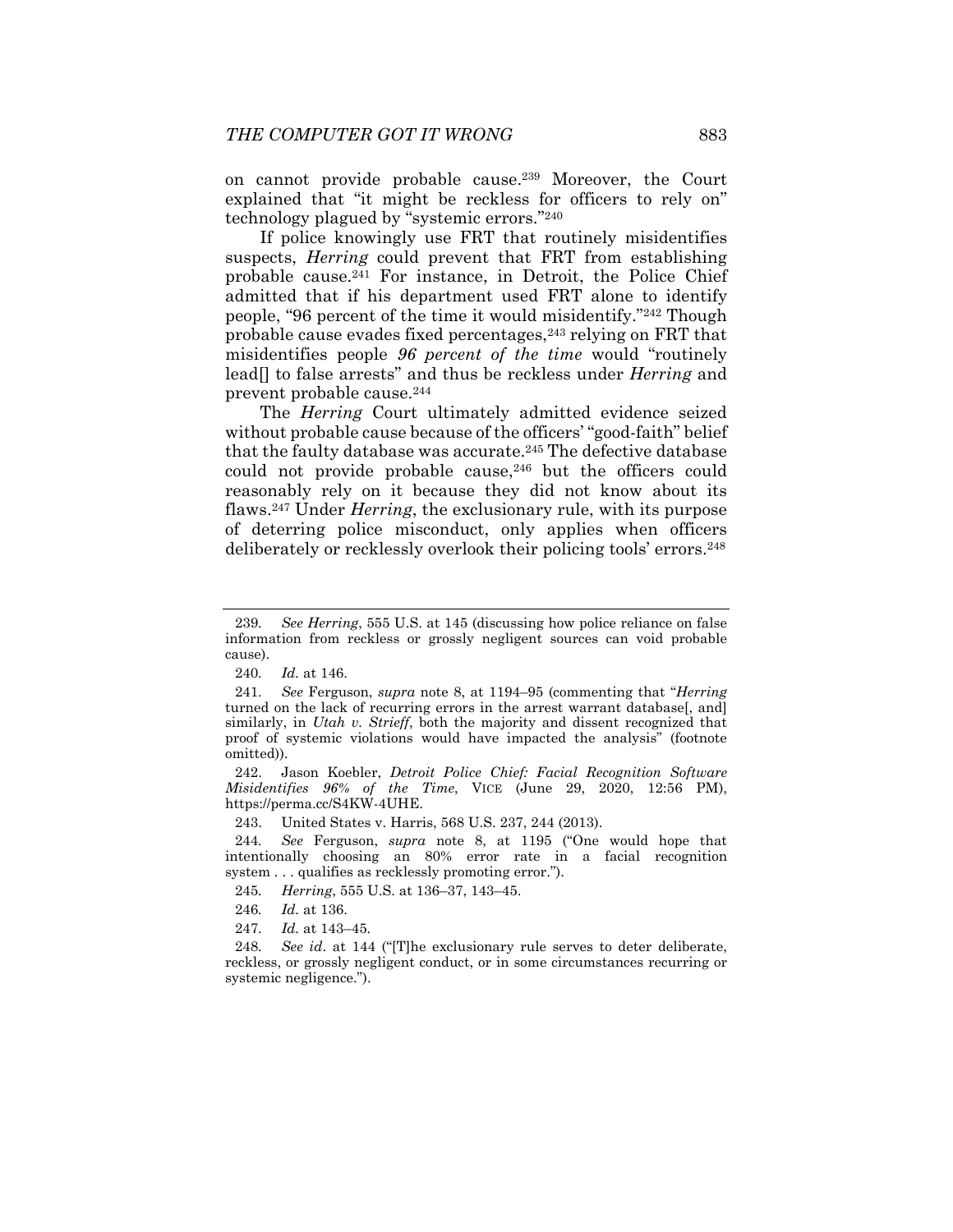FRT is one such policing tool hampered by erroneous data. By spotlighting FRT's error rates and biases, scholars and journalists aim to increase public knowledge about FRT, including calling on police to acknowledge FRT's flaws.249 When an officer knows of FRT's flaws but chooses to ignore them, that conduct may be "deliberate, reckless, or grossly negligent," and thus weaken the officer's good-faith reliance on FRT.250

Justice Ginsburg's dissent in *Herring* called for greater judicial scrutiny of technology beset by flawed data in probable cause cases.251 She argued that judges should use the exclusionary rule to hold police accountable for their errant electronic databases.252 Her opinion emphasized that "inaccuracies in expansive, interconnected collections of electronic information raise grave concerns for individual liberty."253 Furthermore, the "risk of error stemming from these databases is not slim" due to insufficient monitoring.254

Justice Ginsburg's concerns about police databases apply squarely to FRT. FRT often draws on vast national databases of photos.255 Some FRT databases utilize images obtained without the subject's consent.256 These FRT databases and the law enforcement agencies that use them typically receive little oversight or quality control.257 As Justice Ginsburg warned, these circumstances create a risk of error in FRT use that courts

<sup>249</sup>*. See* GARVIE, *supra* note 35, at 65–68 (providing twelve recommendations to law enforcement agencies regarding FRT usage).

<sup>250</sup>*. See* Arizona v. Evans, 514 U.S. 1, 17 (1995) (O'Connor, J., concurring) (noting that officers could not reasonably rely on technology they knew to be faulty); *supra* note 244 and accompanying text.

<sup>251</sup>*. See* Herring v. United States, 555 U.S. 135, 148–49 (2009) (Ginsburg, J., dissenting) ("[T]he most serious impact of the Court's holding will be on innocent persons wrongfully arrested based on erroneous information carelessly maintained in a computer data base." (internal quotation omitted)).

<sup>252</sup>*. Id.* at 157 ("Negligent recordkeeping errors by law enforcement threaten individual liberty, are susceptible to deterrence by the exclusionary rule, and cannot be remedied effectively through other means.").

<sup>253</sup>*. Id.* at 155.

<sup>254</sup>*. Id.* 

 <sup>255.</sup> Ferguson, *supra* note 8, at 1114–15.

 <sup>256.</sup> Solon, *supra* note 29; Keyes et al., *supra* note 29.

<sup>257</sup>*. See* Garvie, *supra* note 47 ("[I]mprovements [to FRT] won't matter much if there are no standards governing what police departments can feed into these systems.").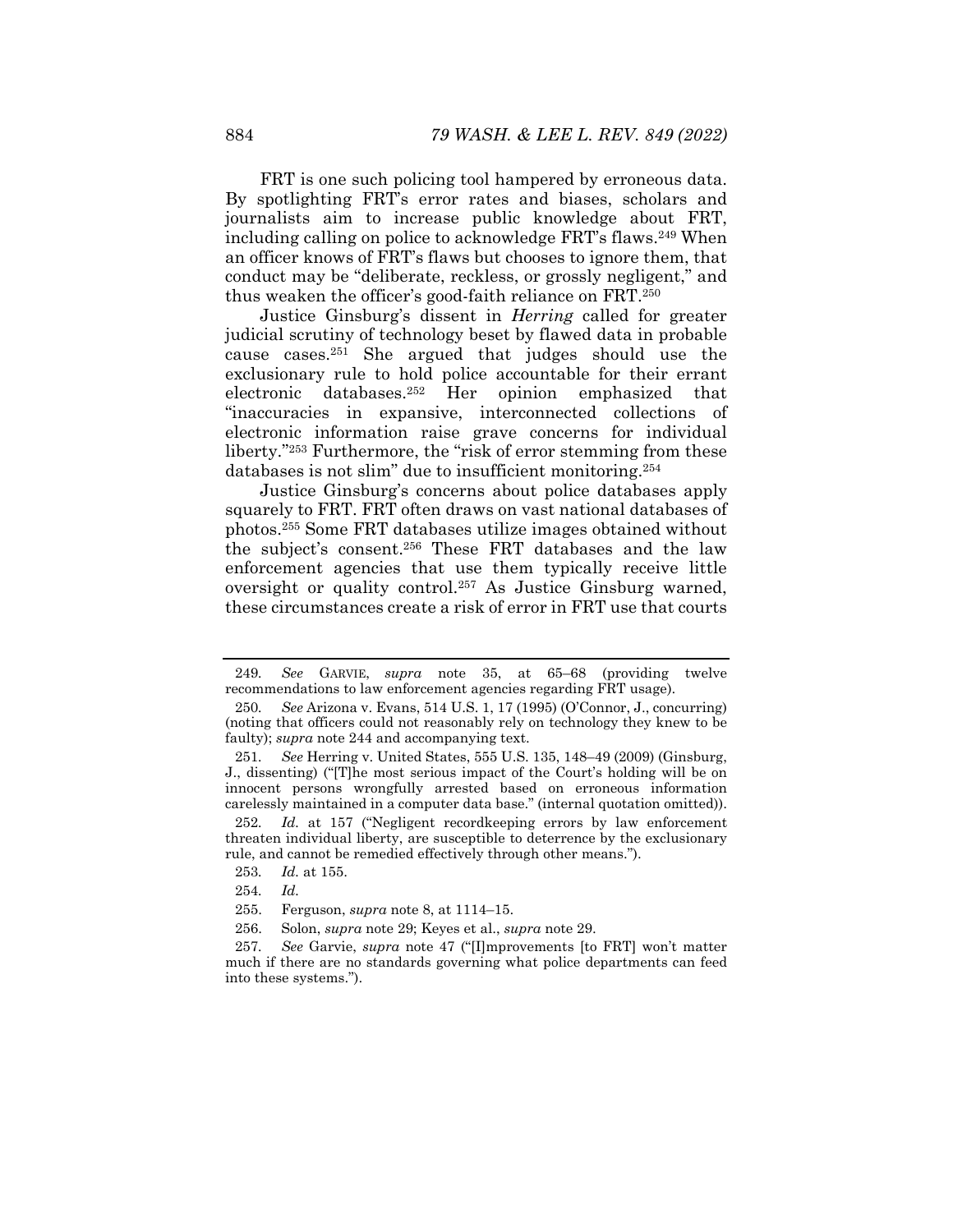cannot ignore. Courts can avoid the situations that the exclusionary rule exists to redress by taking a hard look at FRT and precluding it as the sole source of probable cause.

Like *Herring*'s warrant database populated by faulty entries, courts should restrict FRT driven by faulty data from providing probable cause. The Court's opinion in *Kansas v. Glover*<sup>258</sup> bolsters this reasoning. In *Glover*, the Court discussed whether information from a police database can justify a traffic stop.259 There, a policeman ran a pickup truck's license plate number through a state database.<sup>260</sup> The database indicated that Glover owned the truck and had a revoked driver's license.<sup>261</sup> The officer then matched the truck's plates, make, and model against the database information, and pulled Glover over.262

The Court found that the officer had reasonable suspicion to stop Glover because of what the officer learned from the database plus two "commonsense inference[s]" from that information.263 One, that the truck's owner was likely its driver,<sup>264</sup> and, two, that "[d]rivers with revoked licenses frequently continue to drive and therefore to pose safety risks to other motorists and pedestrians."265

*Glover*'s focus on the officer's inferences indicates the importance of establishing that the officer's reasonable suspicion did not solely rely on the police database.<sup>266</sup> Justice Kagan's concurrence strengthens this notion, as she zeroed in on the fact that a revoked license is a strong indicator of a

262*. Id.* at 1188.

263. See id. ("From these . . . facts, Deputy Mehrer drew the commonsense inference that Glover was likely the driver of the vehicle, which provided more than reasonable suspicion to initiate the stop.").

264*. Id*.

265*. Id.*; *see id.* at 1192 (Kagan, J., concurring) (explaining that because "Kansas almost never revokes a license except for serious or repeated driving offenses . . . . a person with a revoked license has already shown a willingness to flout driving restrictions.").

266*. See id.* at 1188 (majority opinion) ("[C]ombining database information and commonsense judgments in this context is fully consonant with this Court's Fourth Amendment precedents.").

 <sup>258. 140</sup> S. Ct. 1183 (2020).

<sup>259</sup>*. Id.* at 1190.

<sup>260</sup>*. Id.* at 1187.

<sup>261</sup>*. Id.*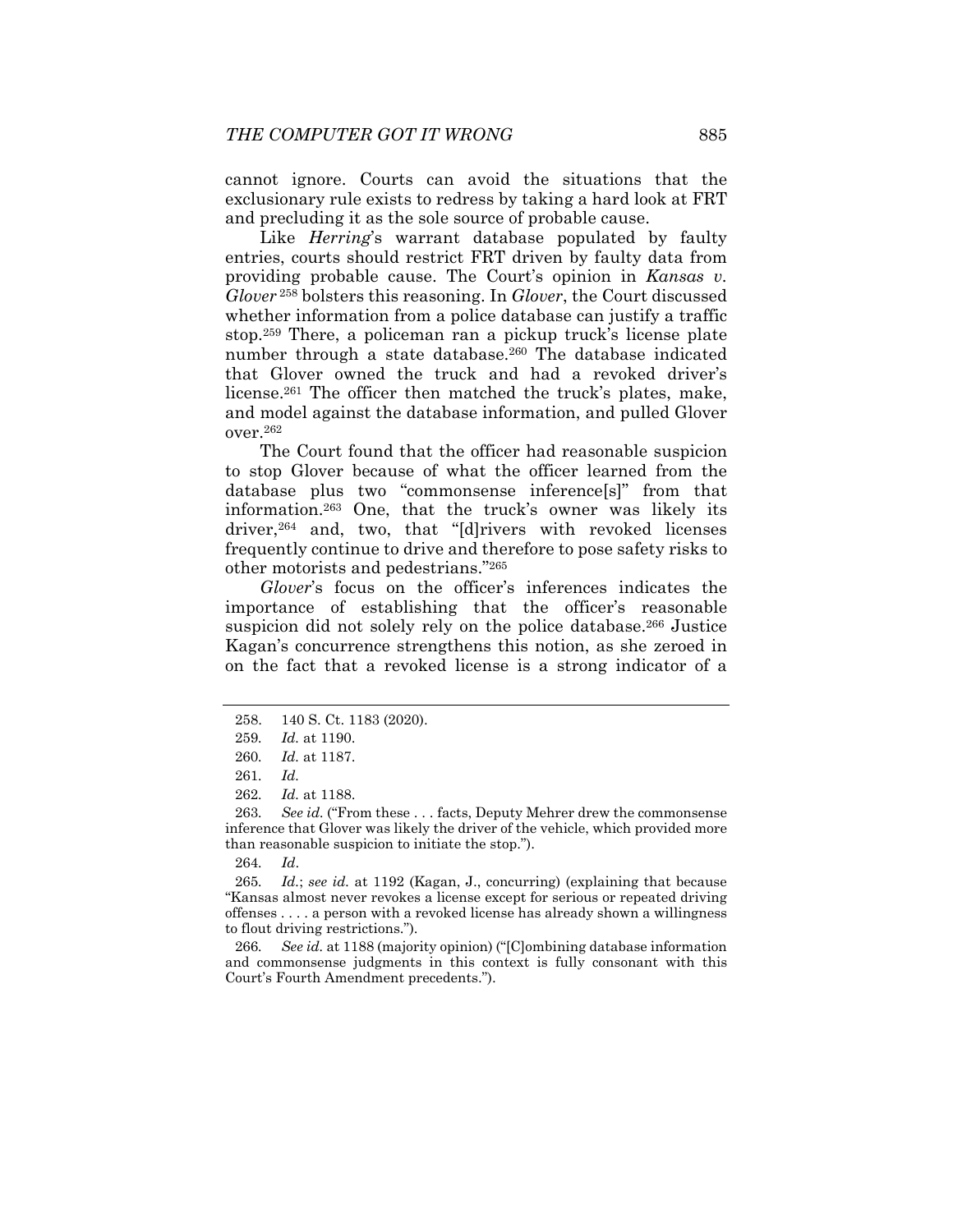"penchant for ignoring driving laws."267 She "would find this a different case if Kansas barred Glover from driving" on grounds separate from his history of breaking traffic laws.<sup>268</sup> Justice Kagan's reasoning signals that the database identification alone was not dispositive.269

*Glover*'s implication that database information, on its own, is insufficient to sustain reasonable suspicion bolsters the idea that an FRT identification alone cannot create probable cause.270 Reasonable suspicion is a "less demanding standard than probable cause"271—if a database cannot provide reasonable suspicion, it cannot clear probable cause's higher hurdle. The same goes for FRT, a digital policing tool that, unlike *Glover*'s database, also suffers from demographic biases.272

#### *b. Federal Appellate Court Scrutiny of Police Databases*

The Ninth and Tenth Circuits have also considered the relationship between probable cause and faulty data in databases. In *United States v. Esquivel-Rios*,273 then-Judge Neil Gorsuch opined on what happens when "the computer suggests you've broken the law only because of bad data."274 In that case, a Kansas trooper performed a traffic stop "based *solely* on a database with apparent credibility problems."275 The trooper noticed a minivan bearing a "Colorado temporary 30-day registration tag."276 He then called a dispatcher to verify the tag

<sup>267</sup>*. Id.* at 1192 (Kagan, J., concurring).

<sup>268</sup>*. Id.* 

<sup>269</sup>*. See id.* at 1194 (pointing out that "cases with more complete records" could come to a different conclusion on reasonable suspicion).

<sup>270</sup>*. See id.* at 1188 (majority opinion) ("Because it is a less demanding standard, reasonable suspicion can be established with information that is different in quantity or content than that required to establish probable cause." (internal quotation marks omitted)).

 <sup>271.</sup> Illinois v. Wardlow, 528 U.S. 119, 123 (2000).

<sup>272</sup>*. See* NIST PART 3, *supra* note 40, at 2, 63; BUOLAMWINI & GEBRU, *supra*  note 41, at 10.

 <sup>273. 725</sup> F.3d 1231 (10th Cir. 2013) (Gorsuch, J.).

<sup>274</sup>*. Id.* at 1234.

<sup>275</sup>*. Id.* at 1237.

<sup>276</sup>*. Id.* at 1234.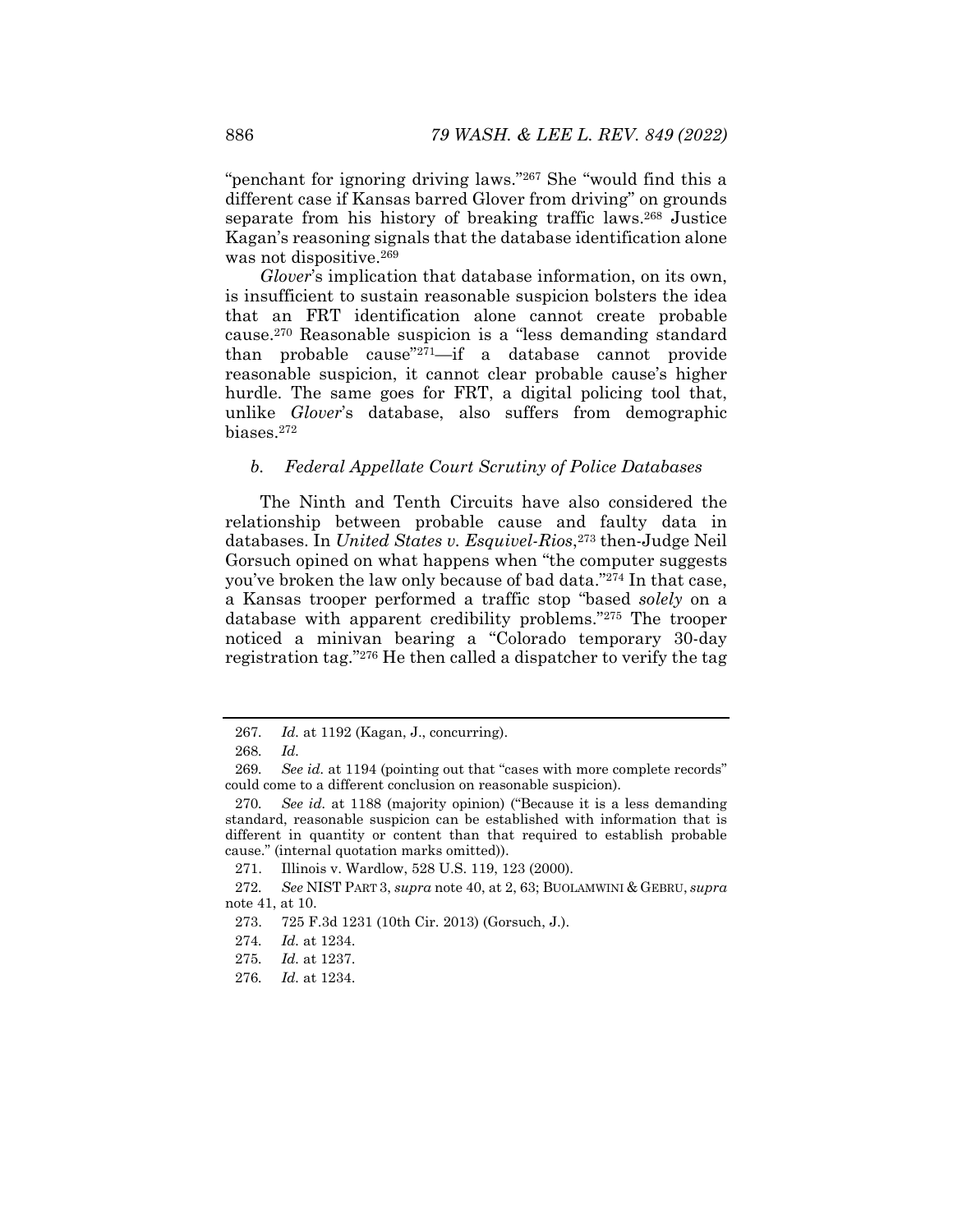in a Kansas police database.277 The dispatcher responded that the tag number did not show up in the database, but "*also* added that '*Colorado temp tags usually don't return*.'"278 The trooper stopped the minivan and found methamphetamine inside.<sup>279</sup>

In finding that reasonable suspicion (a lower standard than probable cause)280 supported the trooper's stop, "the district court overlooked one critical circumstance"—the dispatcher's comment "casting doubt on [the database's] reliability."281 On appeal, the Tenth Circuit admonished this failure to consider the database's unreliability in finding reasonable suspicion.282 Though Judge Gorsuch did not decide whether the database could provide reasonable suspicion,<sup>283</sup> his opinion suggests that policing predicated on information from unreliable technology requires a hard look at that technology.284

*Esquivel-Rios*'s discussion of bad inputs in databases applies to FRT's reliance on flawed data. Failing to use diverse datasets to train FRT creates racial, gender, and age biases.<sup>285</sup> These biases create the danger that FRT will "suggest[] you've broken the law only because of bad data."286 As *Esquivel-Rios*  implies, courts should closely examine FRT's flawed data in probable cause inquiries.

Building on *Esquivel-Rios*, the Ninth Circuit in *Gonzalez v. United States Immigration and Customs Enforcement*,287 expressly discussed whether flawed databases could provide

282*. See id.* ("Simply put, the district court failed to engage with evidence seeming to call the database into question.").

283*. See id*. at 1238–39 (remanding the case and ordering the trial court to consider the database's unreliability).

284*. See* Andrew G. Ferguson, *The Exclusionary Rule in the Age of Blue Data*, 72 VAND. L. REV. 561, 593 (2019) (explaining that in *Esquivel-Rios*, the court "recognized that in order to decide the suppression issue, it needed to understand the type and magnitude of errors in the database").

 285. NIST PART 3, *supra* note 40, at 2, 63; BUOLAMWINI & GEBRU, *supra*  note 41, at 10.

 286. United States v. Esquivel-Rios, 725 F.3d 1231, 1234 (10th Cir. 2013); *see infra* Part III.B.2.

287. 975 F.3d 788 (9th Cir. 2020).

<sup>277</sup>*. Id.*

<sup>278</sup>*. Id.* at 1235.

<sup>279</sup>*. Id.* at 1234–35.

<sup>280</sup>*. Wardlow*, 528 U.S. at 123.

<sup>281</sup>*. Esquivel-Rios*, 725 F.3d at 1238.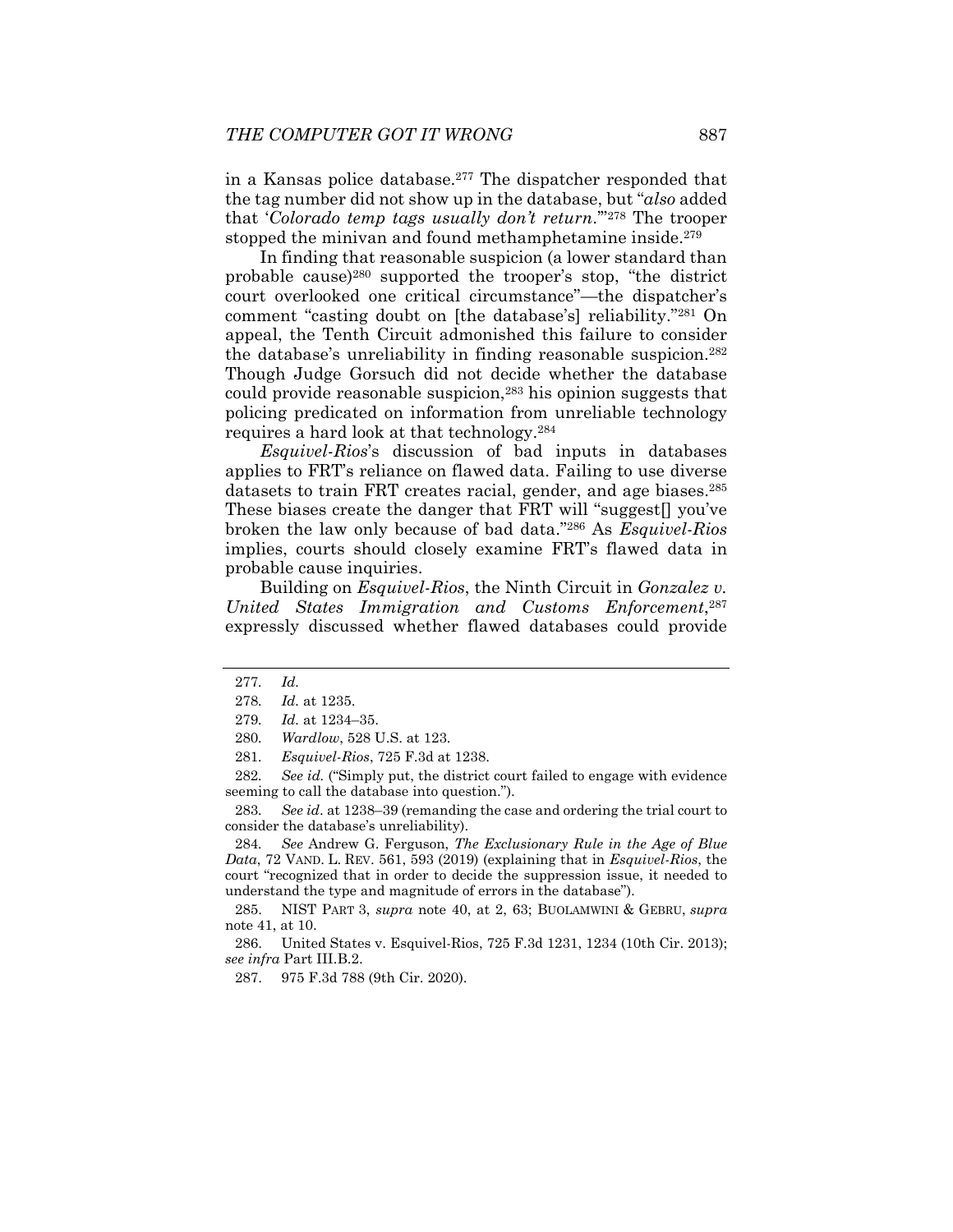probable cause. Immigration and Customs Enforcement (ICE) mistakenly detained Gerardo Gonzalez, a U.S. citizen, because an ICE database "flagged Gonzalez's birthplace as being in Mexico, and the agent could not find records showing that Gonzalez had lawfully entered the United States" in corresponding databases.288

Gonzalez sued ICE, challenging its practice of making probable cause determinations "based solely on searches of electronic databases."289 The district court ruled in Gonzalez's favor, finding that "ICE violates the Fourth Amendment by relying on an unreliable set of databases to make probable cause determinations."290 On appeal, the Ninth Circuit discounted the conclusion that ICE's database system was unreliable. After all, the district court only analyzed some databases, not the database system as a whole.<sup>291</sup> The Ninth Circuit remanded the case for more factfinding and clarified that "howsoever a database is unreliable, the ultimate inquiry is whether the database provides officers with reasonably trustworthy information for determining probable cause."292 A database's unreliability can be measured by the "data it contains" and how many unlawful arrests the database causes.<sup>293</sup>

*Gonzalez*'s test for database reliability is akin to *Florida v. Harris*'s test for probable cause and can likewise apply to FRT. Both tests account for the flawed data that FRT relies on and the demographic biases that FRT manifests.294 This

292*. Id.* at 820; *see id.* at 823 (remanding the case to the district court "to reconsider the claim . . . by making additional findings of fact as are necessary to properly resolve it").

293*. Id.* at 820, 822–23.

294*. Compare id.* (instructing the district court to look at the data in a database and the outcomes that the database perpetuates), *with* Florida v. Harris, 568 U.S. 237, 247 (2013) (clarifying that a dog's training and its field performance are relevant to whether that dog's drug-sniffing alert can provide probable cause).

<sup>288</sup>*. Id.* at 797.

<sup>289</sup>*. Id.* at 820.

 <sup>290.</sup> Gonzalez v. ICE, 416 F. Supp. 3d 995, 1081 (C.D. Cal. 2019), *rev'd*, 975 F.3d 788 (9th Cir. 2020).

<sup>291</sup>*. See Gonzalez*, 975 F.3d at 821 ("[T]he district court did not make reliability findings for *all* the databases on which ICE relies."); *id.* at 822 (concluding that the lower court failed to "explain how this *system* of databases results in unreliable probable cause determinations").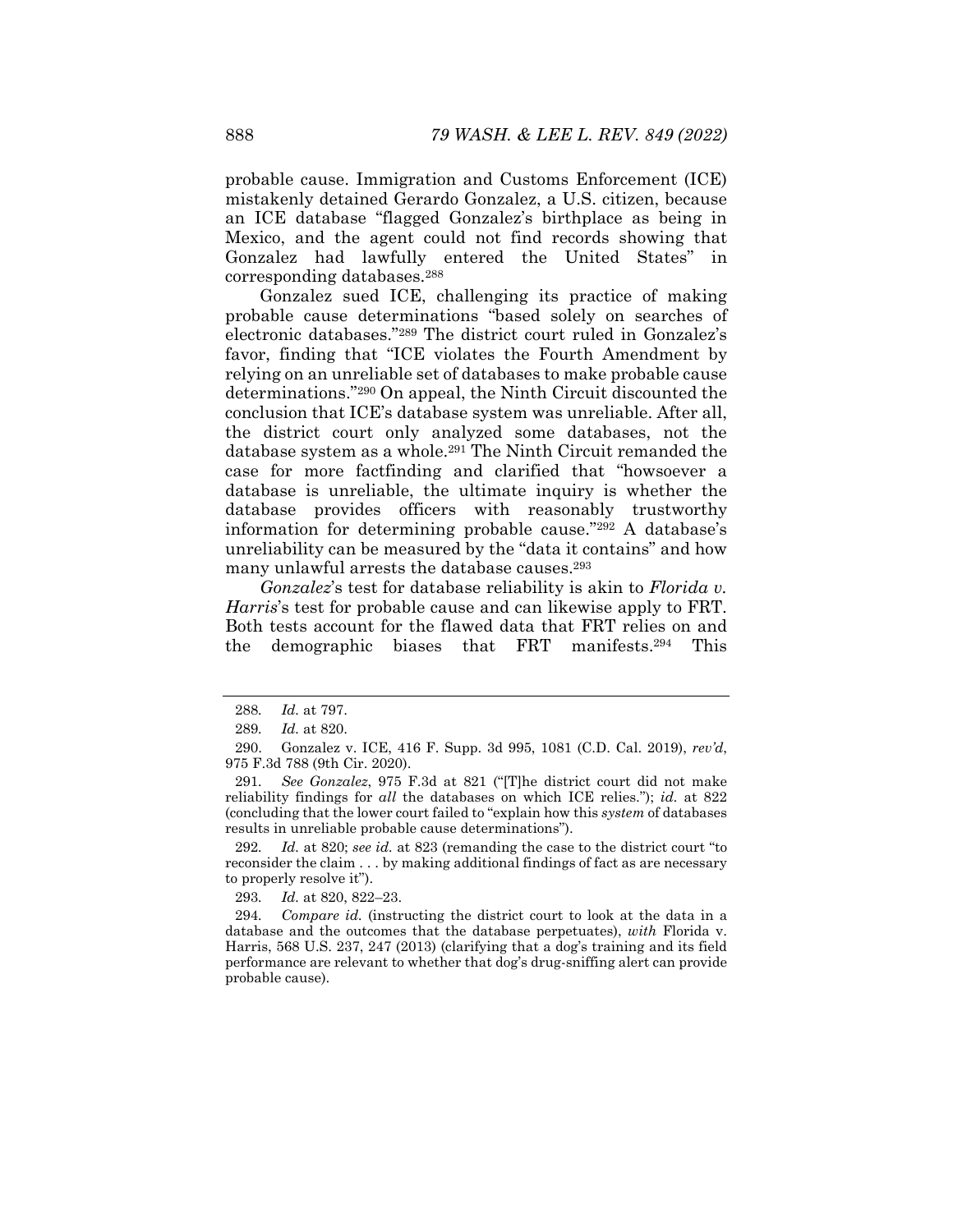combination of faulty data and biases prevents an FRT match, on its own, from providing reasonably trustworthy information to create probable cause.295

#### 2. Race, Gender, and Age Biases

FRT's racial, gender, and age biases strengthen the case for barring FRT as a sole source of probable cause. FRT's demographic-based misidentifications impermissibly inject race, gender, and age discrimination into probable cause inquiries—repackaging human biases under the guise of cold, technological objectivity.296 Precluding probable cause based solely on FRT comports with probable cause case law and the noted importance of "combating racial discrimination in the administration of justice."297 Though the most relevant precedents focus on racial discrimination,298 this analysis of race in probable cause applies equally to gender, age, and the intersection of two or all three of these characteristics.

In *United States v. Brignoni-Ponce*,299 the Supreme Court decided that race alone cannot justify a traffic stop.<sup>300</sup> U.S. Border Patrol officers in southern California stopped a car to question its occupants about their citizenship and immigration

 <sup>295.</sup> An FRT identification alone may suffice to create reasonable suspicion, which is a lower standard than probable cause. *See* Alabama v. White, 496 U.S. 325, 330 (1990) ("[R]easonable suspicion can be established with information that is different in quantity or content than that required to establish probable cause . . . [and] can arise from information that is less reliable than that required to show probable cause.").

<sup>296</sup>*. See* Barrett, *Ban Facial Recognition*, *supra* note 25, at 245 (discussing the human tendency "to trust the judgment of computers over their own without a rational basis to do so"); Joy Buolamwini, Opinion, *When the Robot Doesn't See Dark Skin*, N.Y. TIMES (June 21, 2018), https://perma.cc/27AM-ZQVA ("[A]rtificial intelligence, often heralded for its potential to change the world, can actually reinforce bias and exclusion, even when it's used in the most well-intended ways.").

 <sup>297.</sup> Rose v. Mitchell, 443 U.S. 545, 558 (1979).

<sup>298</sup>*. See, e.g.*, United States v. Brignoni-Ponce, 422 U.S. 873, 886–87 (1975) (stating that race alone cannot justify a traffic stop, let alone establish probable cause).

 <sup>299. 422</sup> U.S. 873 (1975).

<sup>300</sup>*. Id.* at 886–87; *see* Gonzales-Rivera v. INS, 22 F.3d 1441, 1449 (9th Cir. 1994) (noting that a "stop based solely on race" is "proscribed by *Brignoni-Ponce*").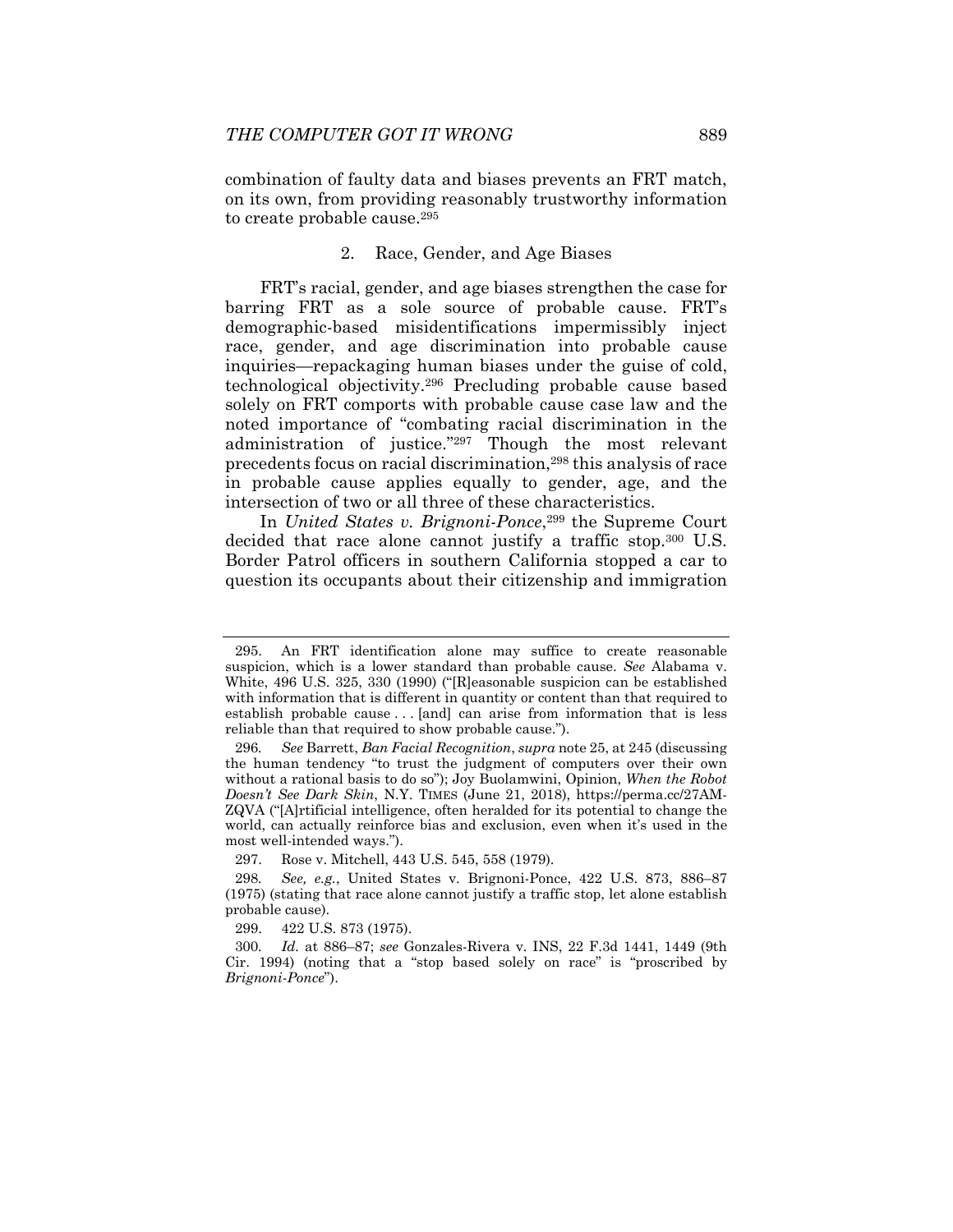status.301 The officers gave only one reason for the stop: because the vehicle's "three occupants appeared to be of Mexican descent."302 In a 9–0 decision, the Court declared that the occupants' apparent Mexican ancestry alone could not provide reasonable suspicion to justify the stop.303 "The likelihood that any given person of Mexican ancestry is an alien . . . does not justify stopping all Mexican-Americans to ask if they are aliens."304

Probable cause is a more demanding standard than *Brignoni-Ponce*'s reasonable suspicion.305 Race alone cannot create reasonable suspicion, so race alone cannot satisfy probable cause's higher standard.306 An individual's race cannot provide a reasonable belief that the individual "had committed or was committing an offense."307 A suspect's racial identity does not allow officers to infer that anyone sharing that identity might be the suspect and should be arrested.308

The same is true for gender, age, and combinations of race, gender, and age. For example, in *Davis v. Mississippi*,309 the Supreme Court noted, and the State conceded, that probable

- 304*. Id.* at 876–77.
- 305*. See* Illinois v. Wardlow, 528 U.S. 119, 123 (2000).

306*. See* Coleman v. State, 562 A.2d 1171, 1175 (Del. 1989) ("The majority of Courts have held that race, as a single criteria, provides an insufficient basis for the detention or arrest of a suspect."); Brown v. City of Oneota, 235 F.3d 769, 776 (2d Cir. 2000) (Walker, C.J., concurring) ("[S]tops based on racial considerations alone . . . would almost never rest on the constitutionally required reasonable articulable suspicion of criminal activity . . . and *a fortiori* would never rise to the level of probable cause . . . ." (internal citation and quotation omitted)).

 307. Gerstein v. Pugh, 420 U.S. 103, 111 (1975) (providing the probable cause standard); *cf.* United States v. Montero-Camargo, 208 F.3d 1122, 1134 (9th Cir. 2000) (declaring that an individual's Hispanic appearance "casts too wide a net to play any part in a particularized reasonable suspicion determination").

308*. See* United States v. Sokolow, 490 U.S. 1, 12 (1989) (Marshall, J., dissenting) ("[T]he Fourth Amendment protects innocent persons from being subjected to overbearing or harassing police conduct carried out solely on the basis of imprecise stereotypes of what criminals look like, or on the basis of irrelevant personal characteristics such as race." (internal quotations and citations omitted)).

309. 394 U.S. 721 (1969).

<sup>301</sup>*. Brignoni-Ponce*, 422 U.S. at 874–75.

<sup>302</sup>*. Id.* at 875.

<sup>303</sup>*. Id.* at 886–87.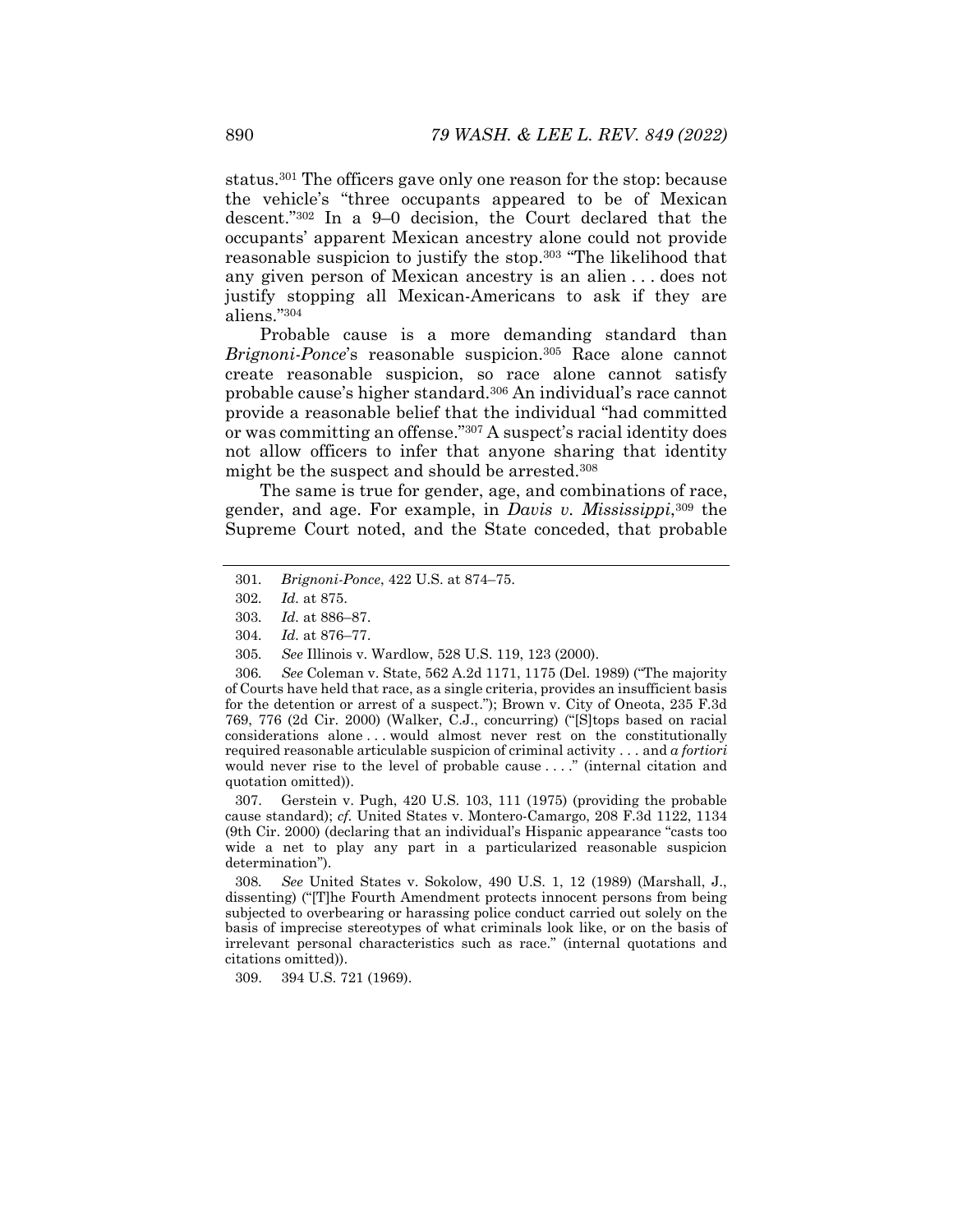cause could not exist where the alleged victim only identified her attacker's race, gender, and age.310 Relying on *Davis*, the Third Circuit recognized that identifying suspects by their race and gender alone, or by their race and age alone, does not support probable cause.311 The Fourth and Ninth Circuits have also recognized that probable cause cannot arise from race and gender combined,312 as have lower courts at the state and federal levels.313

Likewise, in *Brown v. City of Oneota*,314 the Second Circuit realized the futility of basing reasonable suspicion, a lower standard than probable cause, on an individual's race, gender, and age. Though the court's Fourth Amendment discussion focused on whether a seizure occurred, 315 the court commented that law enforcement would have "difficulty demonstrating

314. 221 F.3d 329 (2d Cir. 2000).

<sup>310</sup>*. See id.* at 726 ("The State's brief also candidly admits that 'all that the Meridian Police could possibly have known about [the defendant] at the time . . . would not amount to probable cause for his arrest . . . .'" (omissions in original)).

<sup>311</sup>*. See* Edwards v. City of Philadelphia, 860 F.2d 568, 571 n.2 (3d Cir. 1988) (explaining that a description of suspects as "two 'black males,'" without more, "would not have been sufficient to provide probable cause"); United States *ex rel.* Wright v. Cuyler, 563 F.2d 627, 630 (3d Cir. 1977) ("It is obvious that race and age alone . . . do not furnish probable cause.").

<sup>312</sup>*. See* Smith v. Munday, 848 F.3d 248, 252 (4th Cir. 2017) ("[A] criminal history, common race, common gender, and unfortunately common name is not enough to establish probable cause."); Washington v. Lambert, 98 F.3d 1181, 1192 (9th Cir. 1996) (finding no probable cause where "[a]t most there were two African-American men, one short and one tall . . . at night, who appeared to a police officer to be both nervous and casual").

<sup>313</sup>*. See* State v. Hill, 465 N.W.2d 309, 311 (Iowa Ct. App. 1990) ("We note the 'M/B [black male]' description by itself would not be specific enough for a search warrant." (alteration in original)); Lawson v. City of Coatesville, No. 12-6100, 2013 WL 4596129, at \*5 (E.D. Pa. Aug. 29, 2013) (recognizing that if the defendant was "arrested simply because he was a black man in the vicinity of the robbery, the officers would not have had probable cause to arrest him").

<sup>315</sup>*. See id.* at 340 (evaluating the law enforcement officers' argument that "no seizure . . . occurred in this case"). The Second Circuit also found that absent evidence of discriminatory animus, law enforcement did not violate the Fourteenth Amendment's Equal Protection Clause when officers stopped over 200 Black men in a small town because the suspect was a young Black man. *Id.* at 333–34. *Brown*'s Fourteenth Amendment analysis sparked intense debate. *See generally* Peter A. Lyle, *Racial Profiling and the Fourth Amendment: Applying the Minority Victim Perspective to Ensure Equal Protection Under the Law*, 21 B.C. THIRD WORLD L.J. 243 (2001).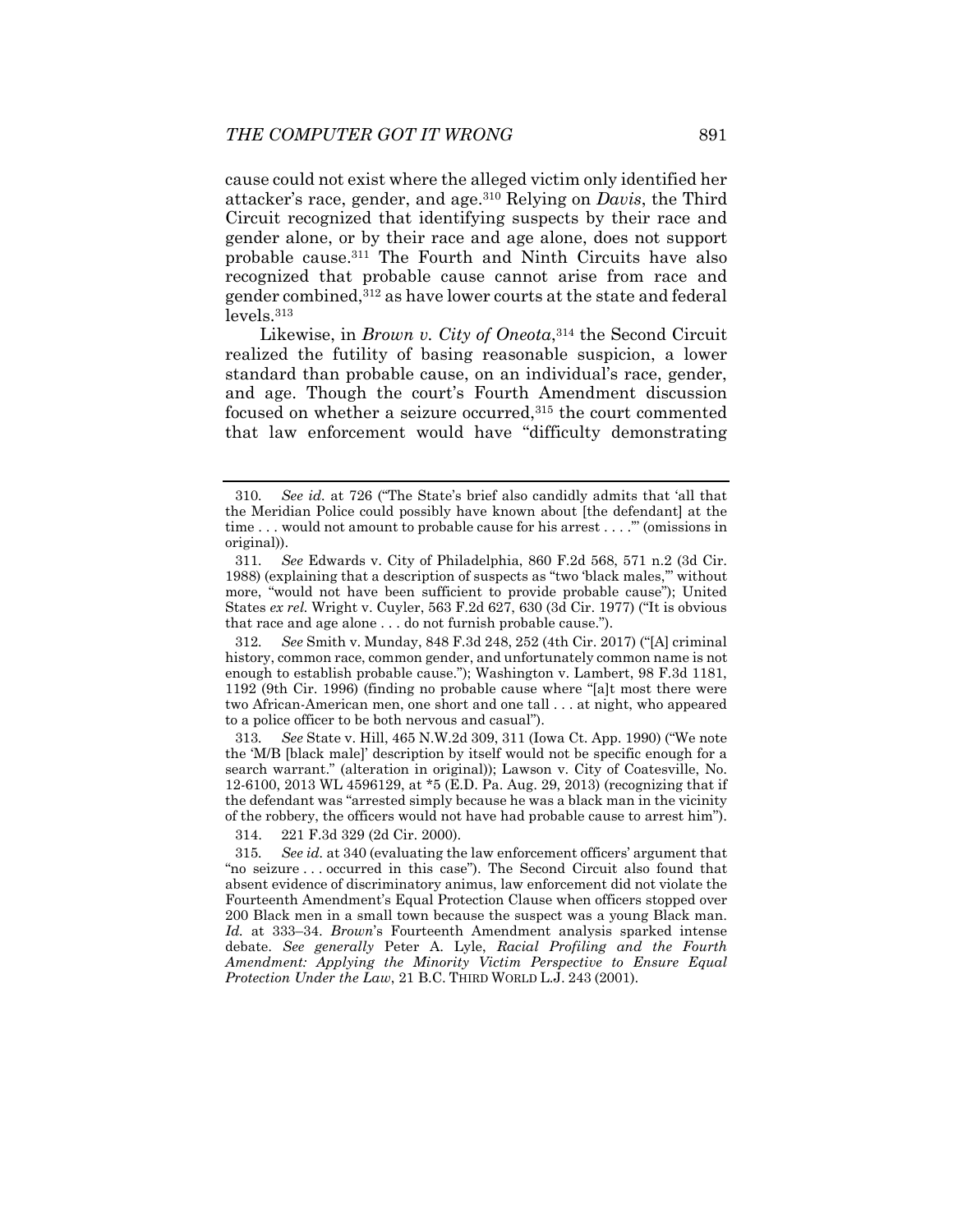reasonable suspicion" when officers only knew a suspect's race, gender, and age.316 The State did not even attempt such an argument.317 In *Brown*, the Second Circuit alluded to what its sister circuits and the Supreme Court in *Davis* more readily recognized: an individual's race, gender, and age, alone or in tandem, cannot, without more, sustain reasonable suspicion, let alone meet the higher bar of probable cause.

Probable cause premised solely on FRT raises the same problems as probable cause based solely on race, gender, and age. FRT carries the risk of race, gender, or age-based misidentifications.318 As such, relying solely on FRT for probable cause places undue weight on race, gender, and age.319 Giving such weight to these demographic factors opens the door to impermissible race, gender, or age-based probable cause findings.320 Such findings "based on race send the underlying message to all our citizens that those who are not white are judged by the color of their skin alone."321 Using FRT as the sole basis of probable cause broadcasts the same discriminatory message to women, older people, and young people.322 Where these discriminatory messages intersect, such as for young Black women, their pernicious effects multiply.323

319*. See* NIST PART 3, *supra* note 40, at 18 (reporting a "large false positive differential across sex, age and race"); BUOLAMWINI & GEBRU, *supra* note 40, at 11 (explaining how race and gender can cause large variations in error rates).

320*. See* United States v. Martinez-Fuerte, 428 U.S. 543, 571 n.1 (1976) (Brennan, J., dissenting) ("That law in this country should tolerate use of one's ancestry as probative of possible criminal conduct is repugnant under any circumstances.").

 321. United States v. Montero-Camargo, 208 F.3d 1122, 1135 (9th Cir. 2000).

322*. See supra* Part I.B.

323*. See* Kimberlé Crenshaw, *Demarginalizing the Intersection of Race and Sex: A Black Feminist Critique of Antidiscrimination Doctrine, Feminist Theory and Antiracist Politics*, 1989 U. CHI. LEGAL F. 139, 140 (1989) ("Because the intersectional experience is greater than the sum of racism and sexism, any analysis that does not take intersectionality into account cannot sufficiently address the particular manner in which Black women are subordinated.").

<sup>316</sup>*. Brown*, 221 F.3d at 340.

<sup>317</sup>*. Id.* 

 <sup>318.</sup> NIST PART 3, *supra* note 40, at 2, 63; BUOLAMWINI & GEBRU, *supra*  note 41, at 10.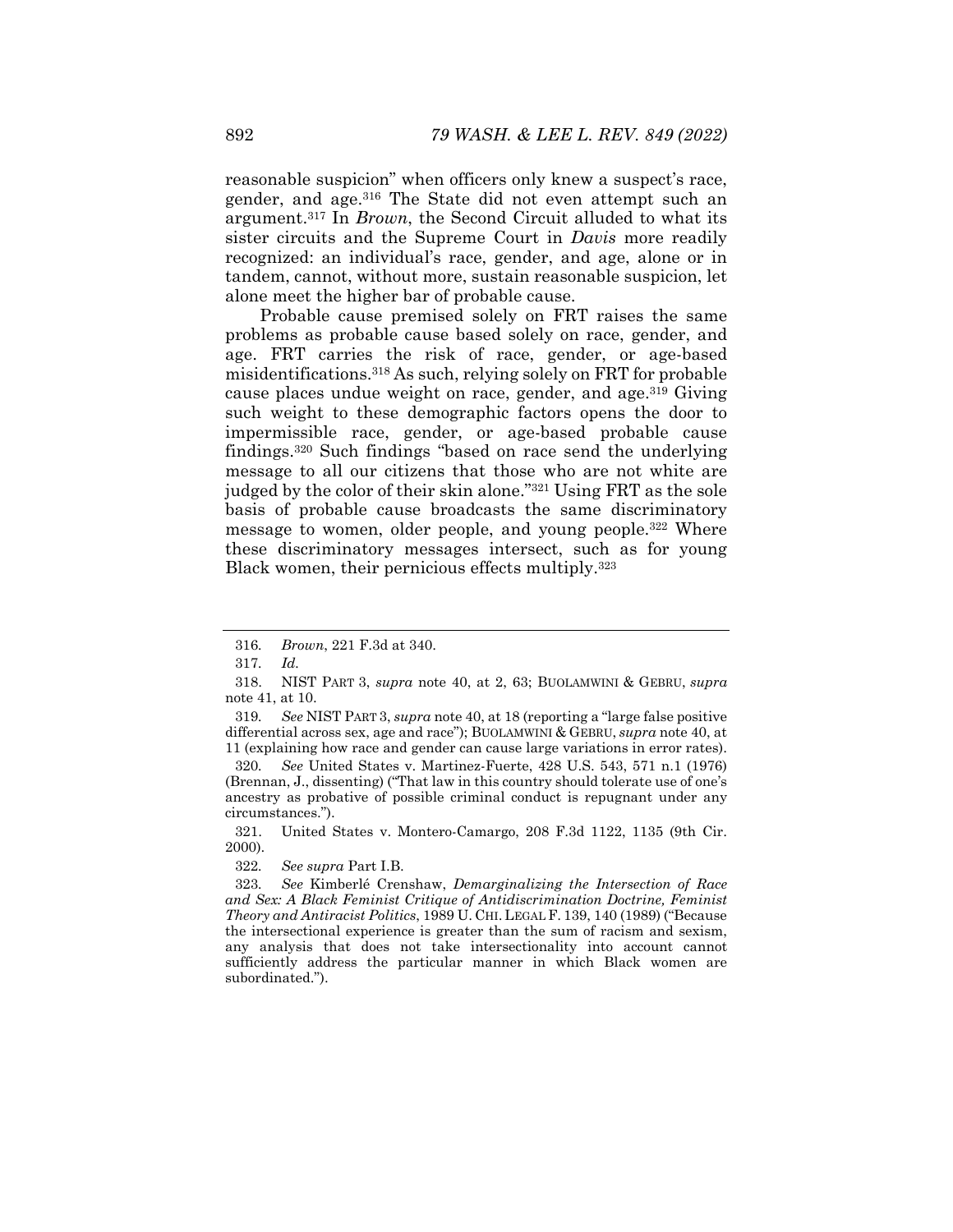Discrimination in the criminal justice system "undermines public confidence in the fairness of our system of justice."324 The Supreme Court has been emphatic in its desire to stamp out such discrimination,<sup>325</sup> but relying solely on FRT for probable cause enmeshes race, gender, and age biases into probable cause findings.326 Curtailing and clarifying FRT's role in probable cause cases can lessen discrimination, especially racial discrimination,<sup>327</sup> in the criminal justice system.<sup>328</sup>

A critic might argue that this Note's probable cause analysis is incompatible with *Whren v. United States*.329 There, the Supreme Court observed that "the constitutional basis for objecting to intentionally discriminatory application of laws is the Equal Protection Clause, not the Fourth Amendment."330 In *Whren*, police stopped a car after watching its young Black driver commit a traffic infraction.331 Observing the traffic violation established probable cause to make the stop.332 The defendant argued that the officer's ulterior motives invalidated an otherwise "objectively justifiable" stop.333 The Court responded that the officer's "subjective intent alone" could not "make otherwise lawful conduct illegal or unconstitutional."334

327*. See* Jain, *supra* note 22, at 1232–33 (spotlighting entrenched racial biases in the criminal justice system).

330*. Id.* at 813.

334*. Id.* at 813.

 <sup>324.</sup> Batson v. Kentucky, 476 U.S. 79, 87 (1986).

<sup>325</sup>*. See* Rose v. Mitchell, 443 U.S. 545, 555 (1979) ("Discrimination on the basis of race, odious in all aspects, is especially pernicious in the administration of justice."); *Batson*, 476 U.S. at 87–88 ("Discrimination within the judicial system is most pernicious because it is a stimulant to that race prejudice which is an impediment to securing to black citizens that equal justice which the law aims to secure to all others." (internal quotation omitted)).

<sup>326</sup>*. See supra* note 296 and accompanying text.

<sup>328</sup>*. See* Barrett, *Ban Facial Recognition*, *supra* note 25, at 249 ("The opaque use of facial recognition systems that misidentify people of color exacerbates other forms of structural racism in the criminal justice system.").

 <sup>329. 517</sup> U.S. 806 (1996).

<sup>331</sup>*. Id.* at 808–10.

<sup>332</sup>*. Id.* at 806.

<sup>333</sup>*. Id.* at 811–12.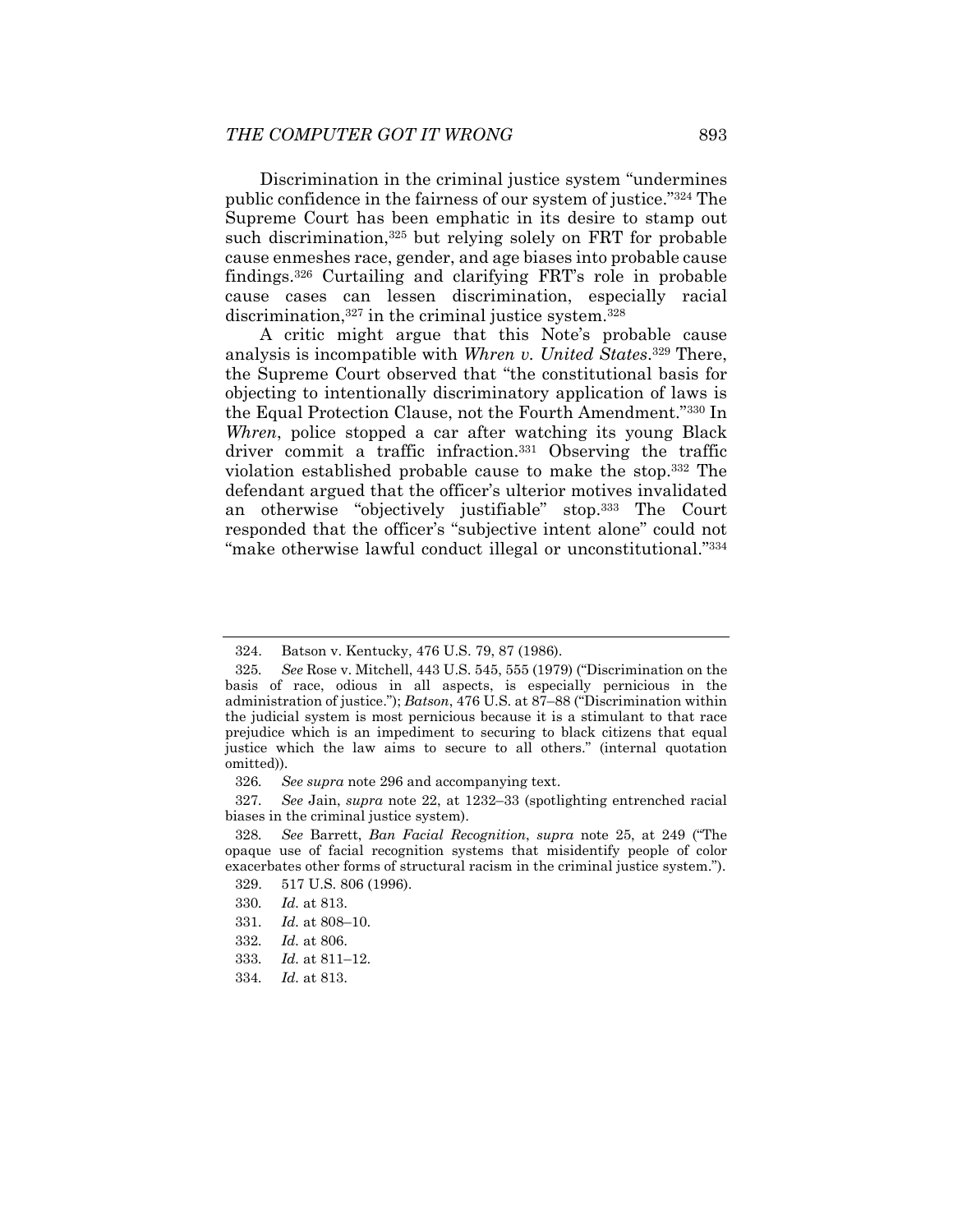Thus, "[s]ubjective intentions play no role in ordinary, probable-cause Fourth Amendment analysis."335

When law enforcement officers rely on FRT alone to establish probable cause, those officers' intentions, subjective or otherwise, are immaterial to the FRT's biases and error rates.336 FRT produces the same outputs no matter who uses it.<sup>337</sup> Though FRT is purportedly neutral, it relies on biased data that generates biased misidentifications.338 FRT does not intentionally discriminate, it simply follows its algorithms.339 Precluding FRT from being the sole source of probable cause curtails FRT and its biases, not those of an officer. *Whren*'s pronouncements about human intentions are inapplicable to FRT's algorithmic biases.

#### 3. Public Support for Curtailing FRT in Probable Cause Cases

Prohibiting FRT from being the sole source of probable cause finds support among law enforcement, lawmakers, and FRT developers. The NYPD, who used FRT in over 7,000 searches in 2018,<sup>340</sup> adopted this policy.<sup>341</sup> Among law enforcement agencies with published FRT policies, agencies at both the local and federal levels agree that an FRT identification does not establish probable cause.<sup>342</sup> Likewise, many FRT

<sup>335</sup>*. Id.* 

<sup>336</sup>*. See* NIST PART 2, *supra* note 39, at 3 (commenting that individual FRT's users should be aware of accuracy differences between different FRT).

<sup>337</sup>*. See* WHITE ET AL., *supra* note 46, at 10 (discussing how different human operators respond to the same FRT outputs). Individual human error can exacerbate FRT error rates. *See id.* at 42 ("These results have clear implications for the reliability of identity verification systems that employ human operators to monitor the output of FR software.").

 <sup>338.</sup> NIST PART 3, *supra* note 40, at 2, 63; BUOLAMWINI & GEBRU, *supra*  note 41, at 10.

<sup>339</sup>*. See* BUOLAMWINI & GEBRU, *supra* note 40, at 1 ("[F]ace recognition tools[] rely on machine learning algorithms that are trained with labeled data.").

 <sup>340.</sup> O'Neill, *supra* note 47.

 <sup>341.</sup> NYPD, *supra* note 122, at 1.

<sup>342</sup>*. See* Jon Schuppe, *How Facial Recognition Became a Routine Policing Tool in America*, NBC NEWS (May 11, 2019, 4:19 AM), https://perma.cc/6DM7- EVCV (quoting a Colorado investigator who stated that FRT cannot establish probable cause); Valentino-DeVries, *supra* note 60 ("Law enforcement officials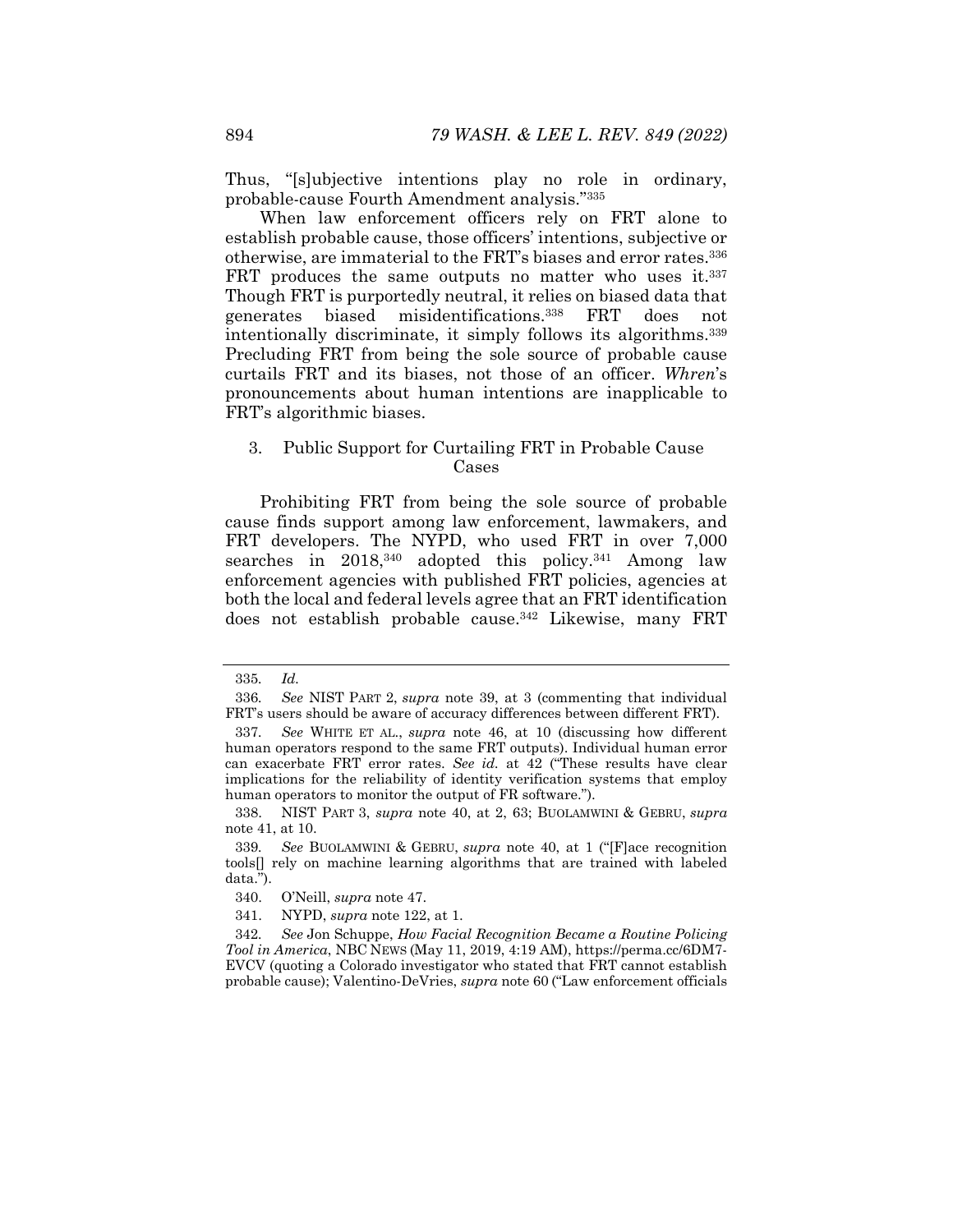companies maintain that their technology only creates leads, not probable cause.343

Advocates in multiple states are gathering momentum against FRT as the sole basis of probable cause. As part of a broader FRT law,344 Washington State bans "state or local law enforcement agenclies from  $\ldots$  us [ing] the results of a facial recognition service as the sole basis to establish probable cause in a criminal investigation."345 Likewise in Alabama, "[a] state or local law enforcement agency may not use facial recognition technology match results as the sole basis to establish probable cause in a criminal investigation or to make an arrest."346 State legislatures in Colorado, 347 Hawaii, 348 Maryland, 349 New York, 350 and Virginia351 are trying to pass similar bills.352 This broad support for barring FRT as the only basis of probable cause

344*. See* Ryan Tracy, *Washington State OKs Facial Recognition Law Seen as National Model*, WALL ST. J. (Mar. 31, 2020, 4:34 PM), https://perma.cc/4937-JL57 (reporting on "the most detailed regulations of facial recognition in the U.S.").

346. 2022 Ala. Acts 420, https://perma.cc/SRQ2-GEQY.

347. S.B. 113, 73d Gen. Assemb., 2d Reg. Sess. (Colo. 2022)

 349. S.B. 762, 442d Gen. Assemb., Reg. Sess. (Md. 2022); H.B. 1046, 442d Gen. Assemb., Reg. Sess. (Md. 2022).

350. A.B. 768, 2021 Assemb., 244th Sess. (N.Y. 2021).

 351. H.B. 1339, 2022 Leg., 2022 Sess. (Va. 2022). A bill in Virginia's Senate goes further, barring the use of FRT matches in affidavits to establish probable cause. S.B. 741, 2022 Leg., 2022 Sess. (Va. 2022).

 352. On April 8, 2022, Kentucky adopted a law establishing a working group that will create a model policy for law enforcement. 2022 Ky. Acts 147. The policy will address, among other things, "[h]ow search results using facial recognition technology relate to establishing probable cause for arrests." *Id.*

in Florida and elsewhere emphasized that facial recognition should not be relied on to put anyone in jail."); DEP'T OF HOMELAND SEC., *supra* note 122 (stating ICE's policy that FRT cannot create probable cause).

<sup>343</sup>*. See* Shira Ovide, *When the Police Treat Software Like Magic*, N.Y. TIMES (June 25, 2020), https://perma.cc/J4SL-H2W4 ("The technology companies say none of [FRT's identifications are] probable cause for arrest."); *Facial Recognition Code of Ethics*, RANK ONE COMPUTING (Nov. 22, 2019), https://perma.cc/2XGQ-6LPV ("Facial recognition should not support probable cause for arrest, search or seizure."); Memorandum from Paul D. Clement, Esq. to Clearview AI, Inc. 2 (Aug. 14, 2019), https://perma.cc/33KT-9HJ7 (PDF) ("The results from a Clearview search are not intended or designed to . . . demonstrat[e] probable cause to obtain a warrant or otherwise.").

 <sup>345.</sup> WASH. REV. CODE § 43.386.080(5) (2021).

 <sup>348.</sup> S.B. 2005, 31st Leg. (Haw. 2022); S.B. 2293, 31st Leg. (Haw. 2022).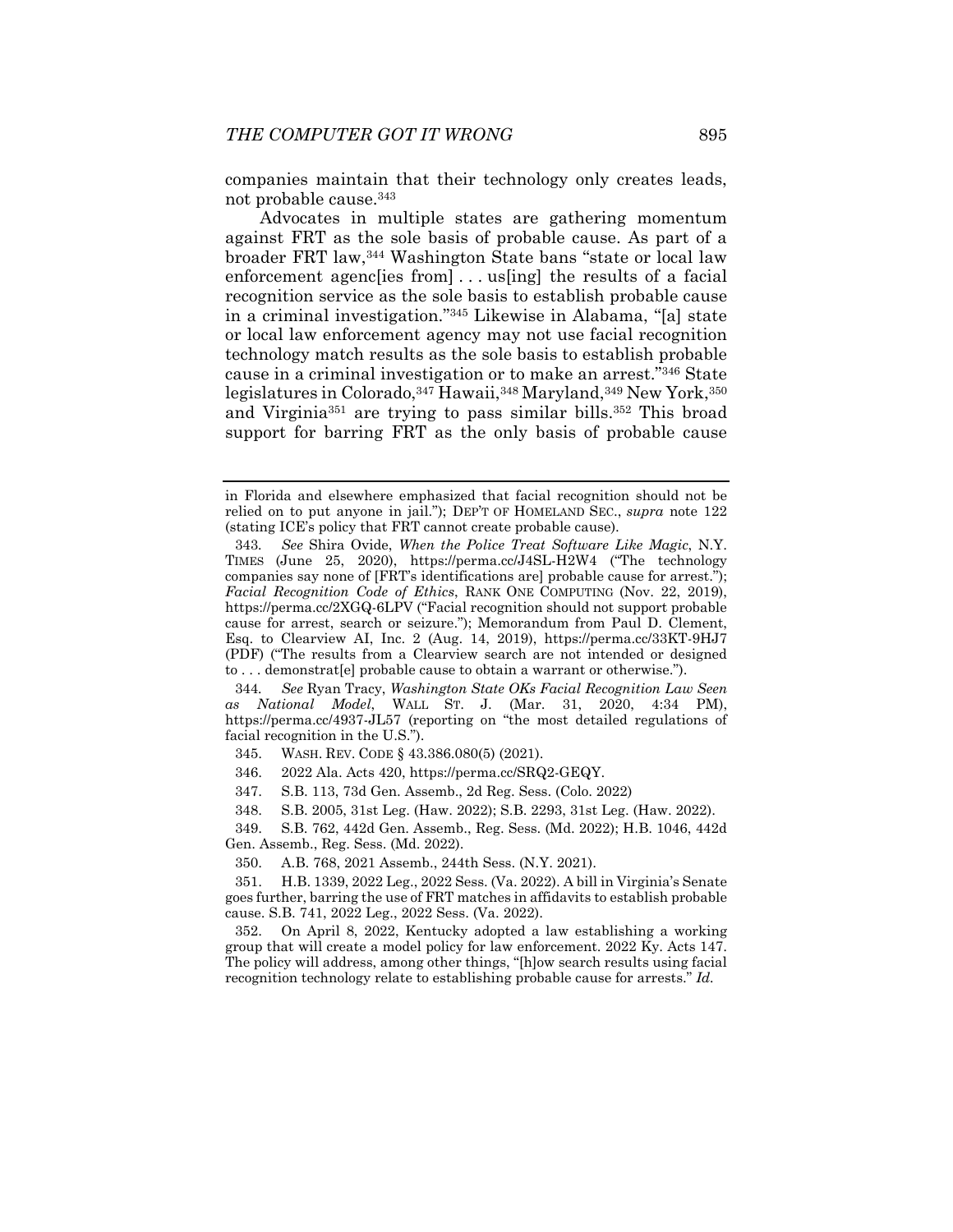strengthens the argument that FRT can be *a* factor but not *the*  factor in establishing probable cause.

Growing scholarly critiques of FRT on other constitutional grounds further support limiting FRT in probable cause cases. Professor Andrew Guthrie Ferguson dedicated a recent law review article to identifying additional Fourth Amendment issues, including whether FRT surveillance violates reasonable expectations of privacy.353 Professor Samuel Hodge and Georgetown Law's Clare Garvie are among those who argue that using FRT at political protests chills speech protected by the First Amendment.354 Finally, Professor Sonia Gipson Rankin argues that the absence of "evidentiary mechanisms to question algorithmic accusers [like FRT] violates the intent of the Sixth Amendment's Confrontation Clause."355 Barring FRT as the sole basis of probable cause is a small price to pay for protecting the innocent from misidentification and wrongful arrest.356

#### **CONCLUSION**

Greater judicial oversight of FRT in probable cause inquiries and curbing FRT from providing the sole source of probable cause will help prevent wrongful arrests and combat injustices like those that Robert Julian-Borchak Williams, Michael Oliver, and Nijeer Parks faced. Publicly airing FRT's error rates and biases will better inform judges and defense attorneys of how, when, and why law enforcement use FRT. Police rarely publicize FRT use,<sup>357</sup> and recognizing when FRT leads to an arrest is difficult.<sup>358</sup> Thus, FRT-based policing often

<sup>353</sup>*. See* Ferguson, *supra* note 8, at 1140–47.

 <sup>354.</sup> Hodge, *supra* note 37, at 73–74; Clare Garvie, *Public Protest, Face Recognition, and the Shield of Anonymity*, CTR. ON PRIV. & TECH. AT GEO. L. (June 9, 2020), https://perma.cc/XC9A-K8PB.

 <sup>355.</sup> Gipson Rankin, *supra* note 114, at 707 (discussing Sixth Amendment concerns).

<sup>356</sup>*. See* 2 WILLIAM BLACKSTONE, COMMENTARIES \*358 ("[I]t is better that ten guilty persons escape than that one innocent suffer.").

 <sup>357.</sup> Jackson, *supra* note 59; Valentino-DeVries, *supra* note 60.

<sup>358</sup>*. See* Jackson, *supra* note 59, at 15–16 (describing the challenges of "recogniz[ing] cases where facial recognition was used").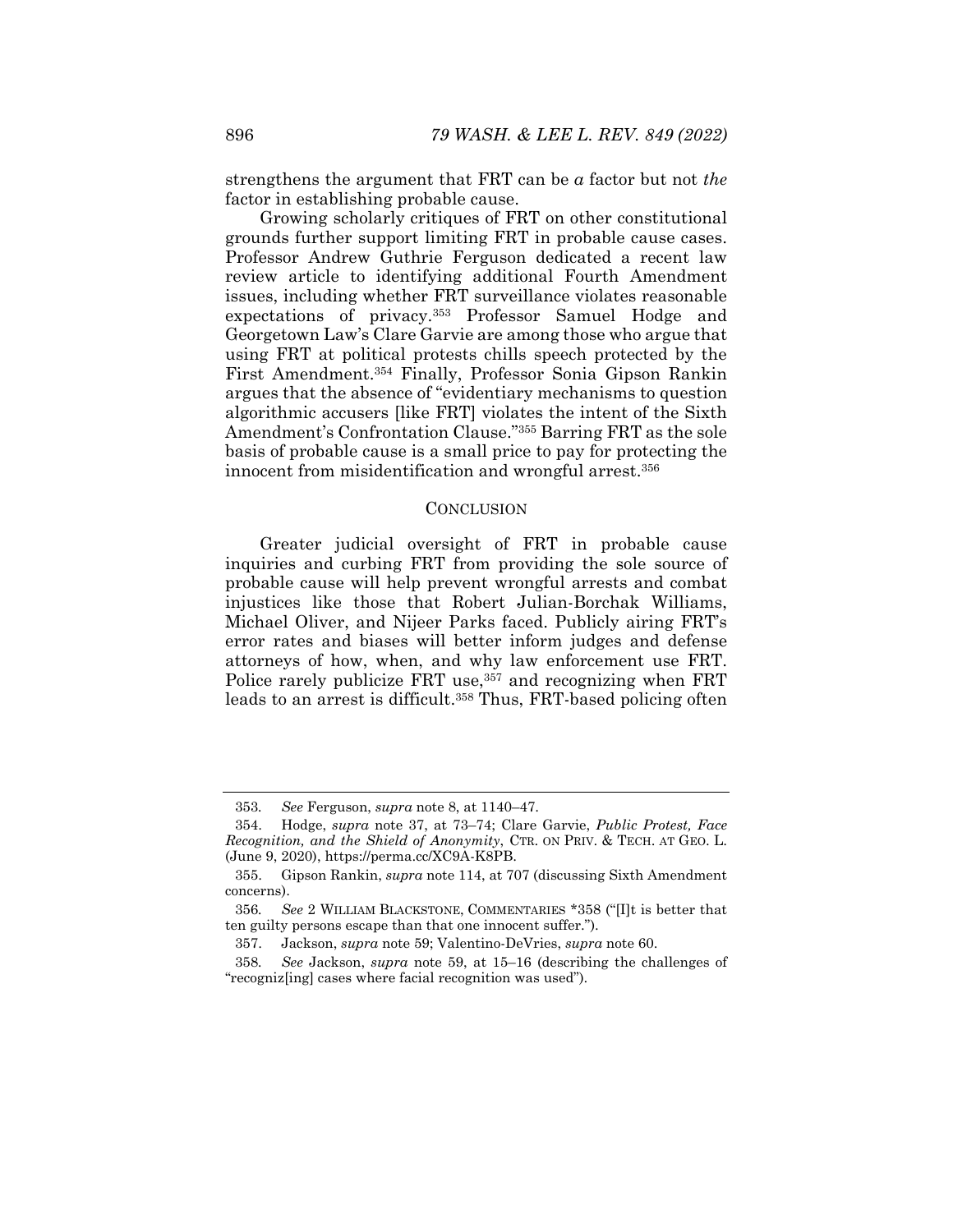occurs behind the scenes and without oversight.359 Requiring judicial review of FRT's flaws in probable cause cases encourages transparency by generating discussions in the courtroom about FRT's faults.360 Publicizing FRT's shortcomings can also assist defense attorneys in challenging FRT outside of the probable cause context.<sup>361</sup>

Better judicial oversight of FRT can also increase police accountability and encourage police to learn about the FRT they use. Creating a written record of FRT use in affidavits and probable cause hearings can "allow[] for a measure of transparency, accountability, and avoidance of abuse."362 Increased judicial focus on FRT's flaws can also serve as a de facto audit on a particular law enforcement agency's FRT, 363 incentivizing officers to comprehend and mitigate FRT's flaws when establishing probable cause.<sup>364</sup> For instance, if one FRT struggles to identify Black women, officers could mitigate that flaw by using extra investigatory means to assess whether a Black woman that FRT identified is the correct suspect. Though officers may not exercise such diligence in every case,365 encouraging police to better understand FRT's flaws is a positive goal. Judicial ventilation of FRT's role in probable cause inquiries adds an extra layer of protection, transparency, and

<sup>359</sup>*. See* Valentino-DeVries, *supra* note 60 (documenting the lack of record-keeping for FRT usage); Garvie, *supra* note 47 (reporting on inconsistent or non-existent FRT training in police departments).

<sup>360</sup>*. See* Ferguson, *supra* note 8, at 1201–02 (arguing that requiring courts to document how and when police use FRT will increase transparency surrounding FRT use).

<sup>361</sup>*. See* Jackson, *supra* note 59, at 17 (identifying the difficulties of challenging FRT in court).

 <sup>362.</sup> Ferguson, *supra* note 8, at 1201.

<sup>363</sup>*. See id.* at 1207 (advocating auditing law enforcement FRT use to "both offer a measure of practical accountability to prevent misuse, [and] also ensure that the technology is improving in accuracy and precision and not harming particular communities").

<sup>364</sup>*. Cf.* Florida v. Harris, 568 U.S. 237, 247 (2013) (recognizing that "law enforcement units have their own strong incentive" to ensure proper training of their drug dogs so that those units can use their drug dogs to establish probable cause).

<sup>365</sup>*. See, e.g.*, Anderson, *supra* note 51 (recalling that police trusted FRT to make an arrest, despite obvious physical differences between the suspect and man the FRT identified).